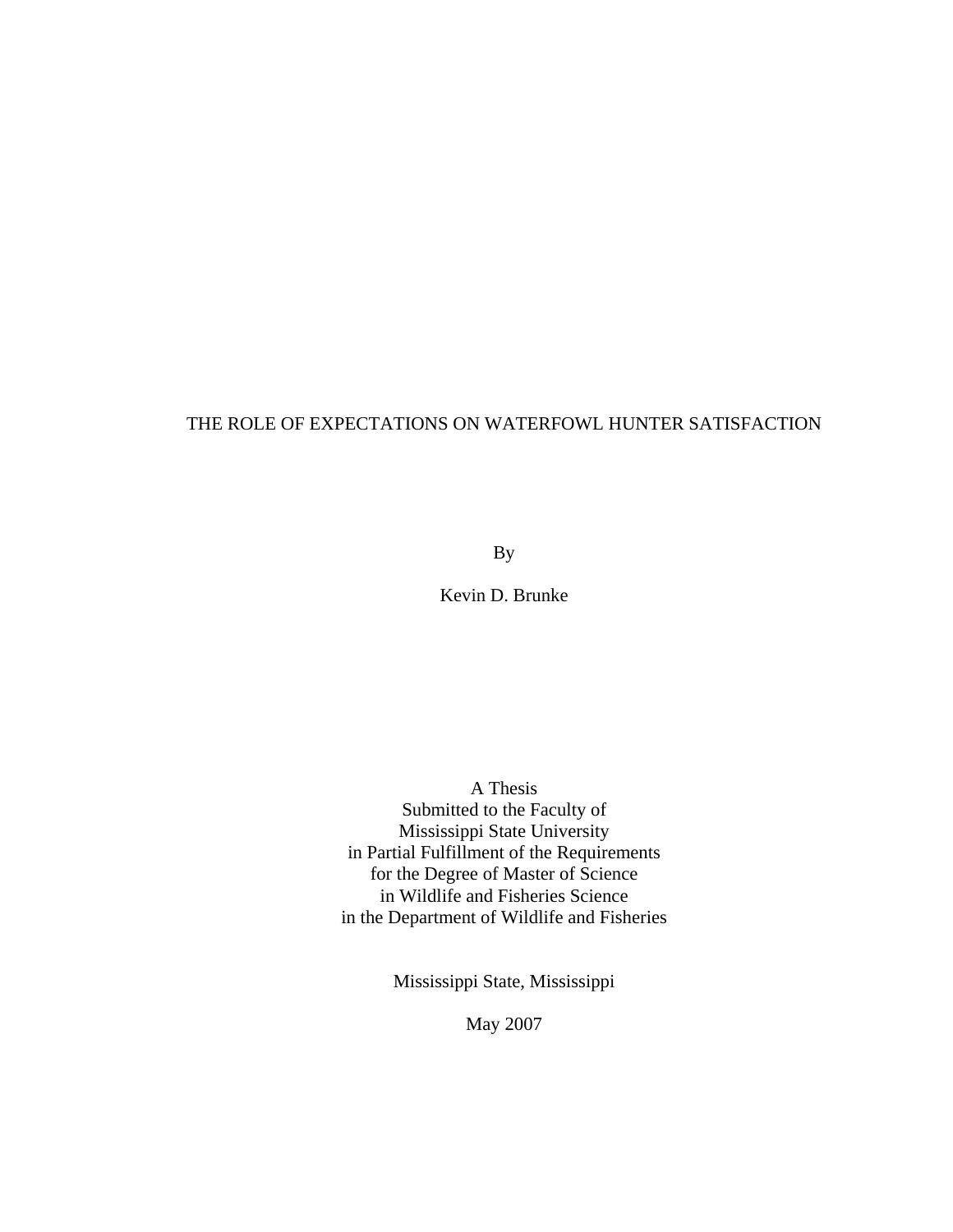# THE ROLE OF EXPECTATIONS ON WATERFOWL HUNTER SATISFACTION

**BY** 

Kevin D. Brunke

Approved:

 $\ell$ e.h. $\pm$ 

Kevin M. Hunt, Ph.D. Assistant Professor of Wildlife and Fisheries (Director of Thesis)

Kichard M. Kaminski, Ph.D. Professor of Wildlife and Fisheries (Committee Member)

20-

George M. Hopper, Ph.D. Dean of the College of Forest Resources

 $\frac{$  Stephen C. Grado, Ph. (Committee Member)

Bruce D. Leopold, Ph.D. Professor of wildlife and Fisheries (Department Head/Graduate Coordinator)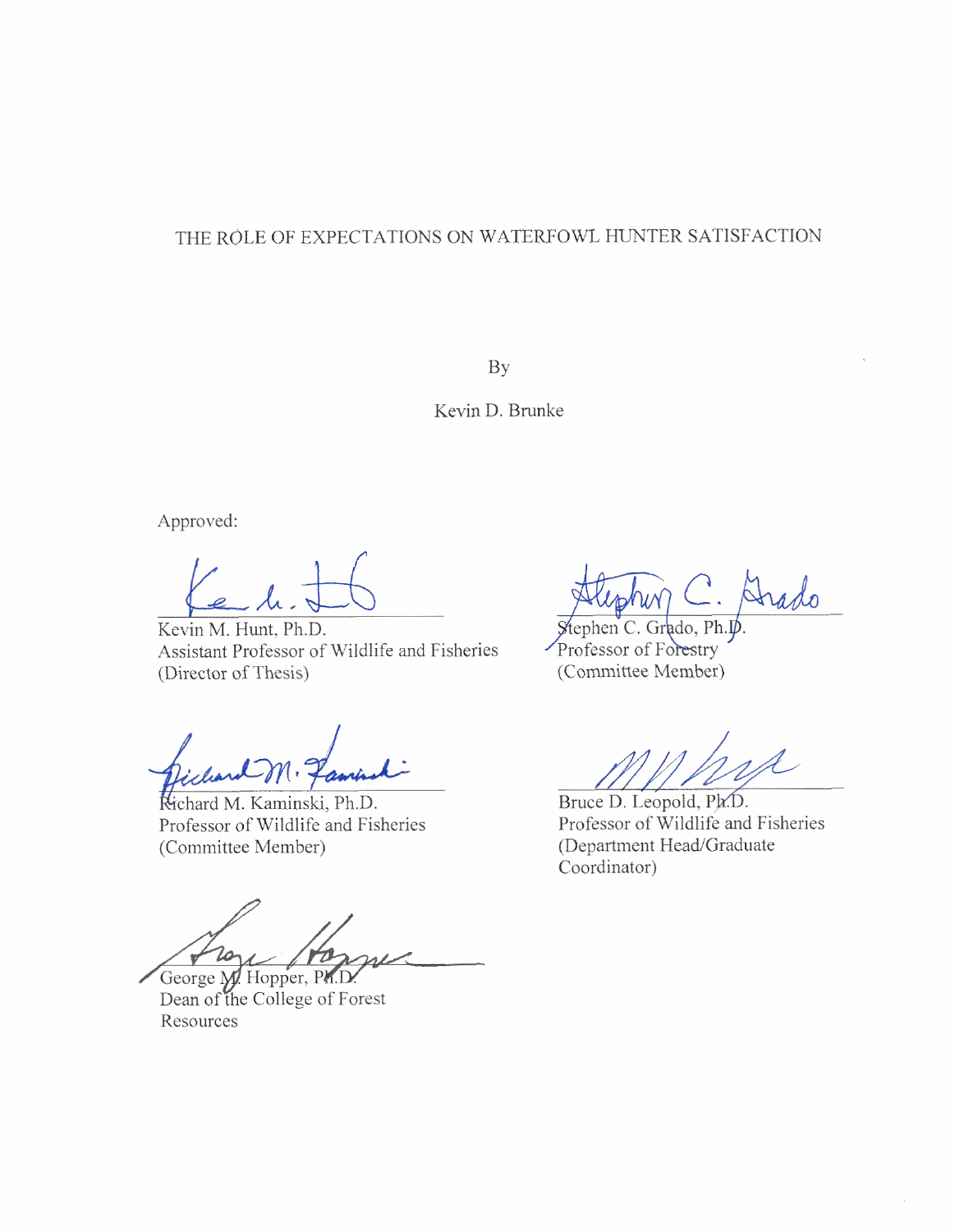Name: Kevin D. Brunke

Date of Degree: May 4, 2007

Institution: Mississippi State University

Major Field: Wildlife and Fisheries Science

Major Professor: Dr. Kevin M. Hunt

# Title of Study: THE ROLE OF EXPECTATIONS ON WATERFOWL HUNTER **SATISFACTION**

Pages in Study: 59

Candidate for Degree of Master of Science

 Hunter satisfaction has received extensive attention in the literature, but the role of expectations on satisfaction has been neglected. Consumer satisfaction researchers often use the expectancy disconfirmation paradigm (i.e., differences between expectations and reality) to address relationships between expectations and satisfaction. I used this paradigm to examine the relationship between expectations and satisfaction for waterfowl hunters in Arkansas and Mississippi. I found hunter satisfaction was a partial function of fulfilled expectations in both studies. Performance-only measures generally correlated more strongly with overall satisfaction than disconfirmations measured by a difference score. Conversely, disconfirmation of expectations for a season measured on a single item scale, had the greatest relationship with overall satisfaction for a season. Knowledge of congruence between hunter expectations and outcomes offers managers an avenue to effectively focus management efforts to improve satisfaction levels.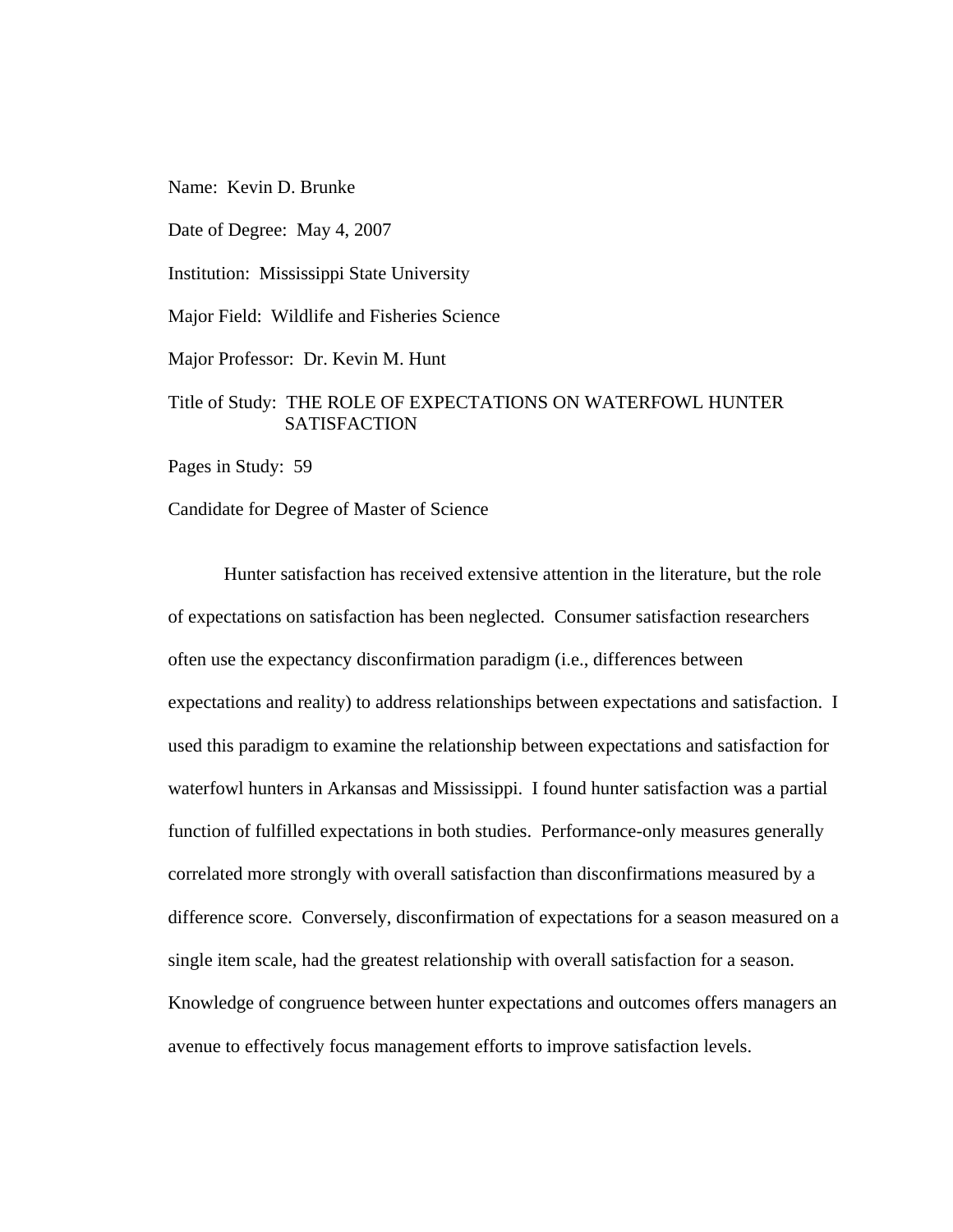# DEDICATION

 I dedicate this thesis to Casey, my loving wife. Thank you for giving me love and encouragement while pursuing my dreams.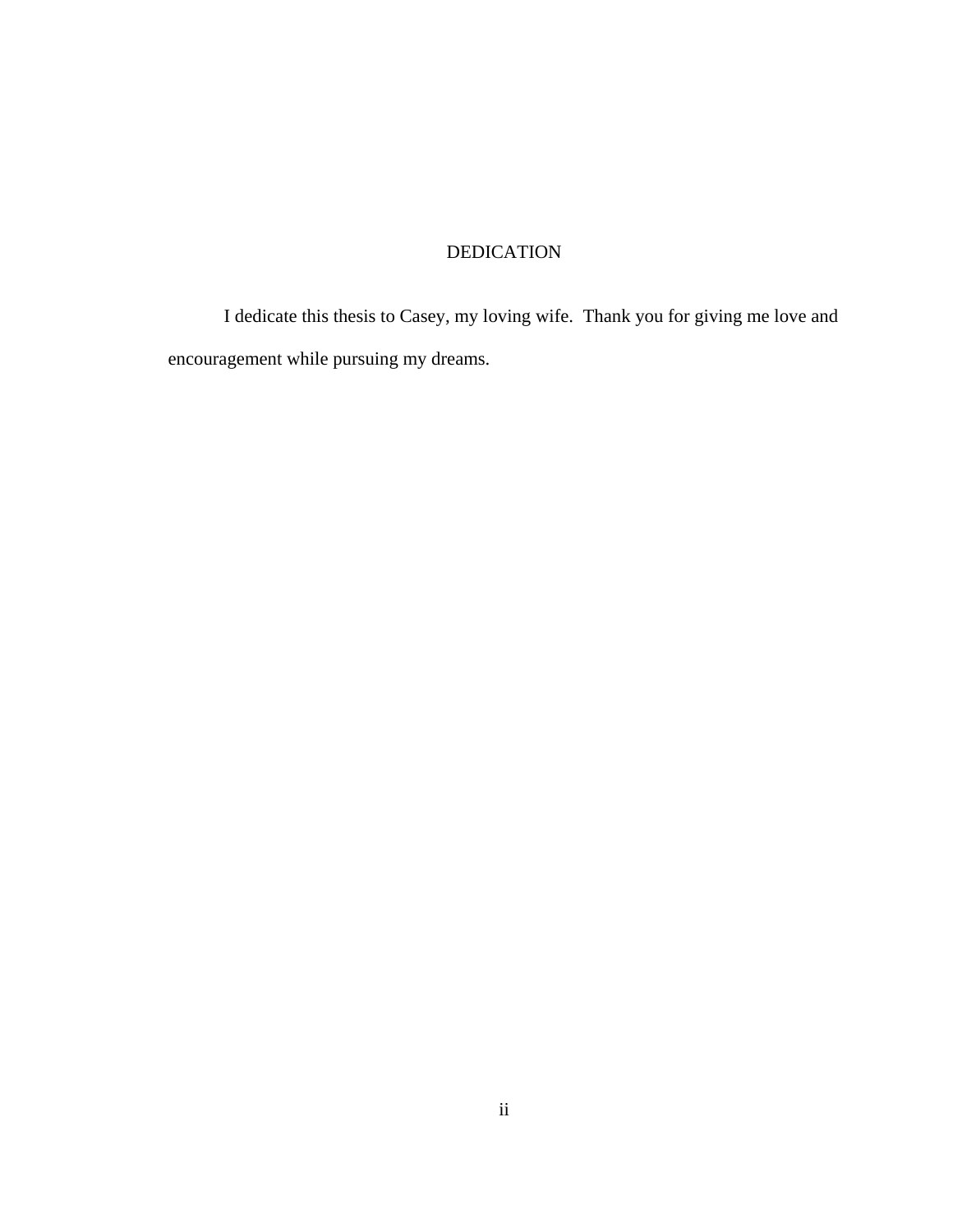## ACKNOWLEDGEMENTS

I want to express my sincerest appreciation to those who assisted in the completion of this thesis. First of all, I thank Dr. Kevin M. Hunt, committee chairman, for his guidance and assistance throughout my Master of Science program. I also want to express appreciation to my committee members, Dr. Richard M. Kaminski and Dr. Stephen C. Grado, for their input on my thesis and other projects during my tenure at Mississippi State University. I also thank my funding sources: U. S. Department of the Interior - U. S. Fish and Wildlife Service, Natural Resource Enterprises and the Mississippi Department of Wildlife, Fisheries, and Parks (MDWFP Project W-48-54, Job 6). I also would like to thank the staff at the Monsanto Farm and Wildlife Management Center for their help with implementing my study and for distributing questionnaires at the center, especially Mr. Ray Bohanan, Mr. Shane Roethle, and Dr. John Anderson. Lastly, I would like to thank my fellow graduate students and everyone in the Human Dimension and Conservation Law Enforcement Laboratory for their diligent efforts during survey design, survey mailing, data entry, and data analyses. Specifically, I thank Edith Fogarty, Corey Wigginton, Nanda Joginipally, Nathan Gregory, Brittany Harris, Elizabeth Kirk, Morgan Miranda, Katie Nelson, and Mallory Sullivan.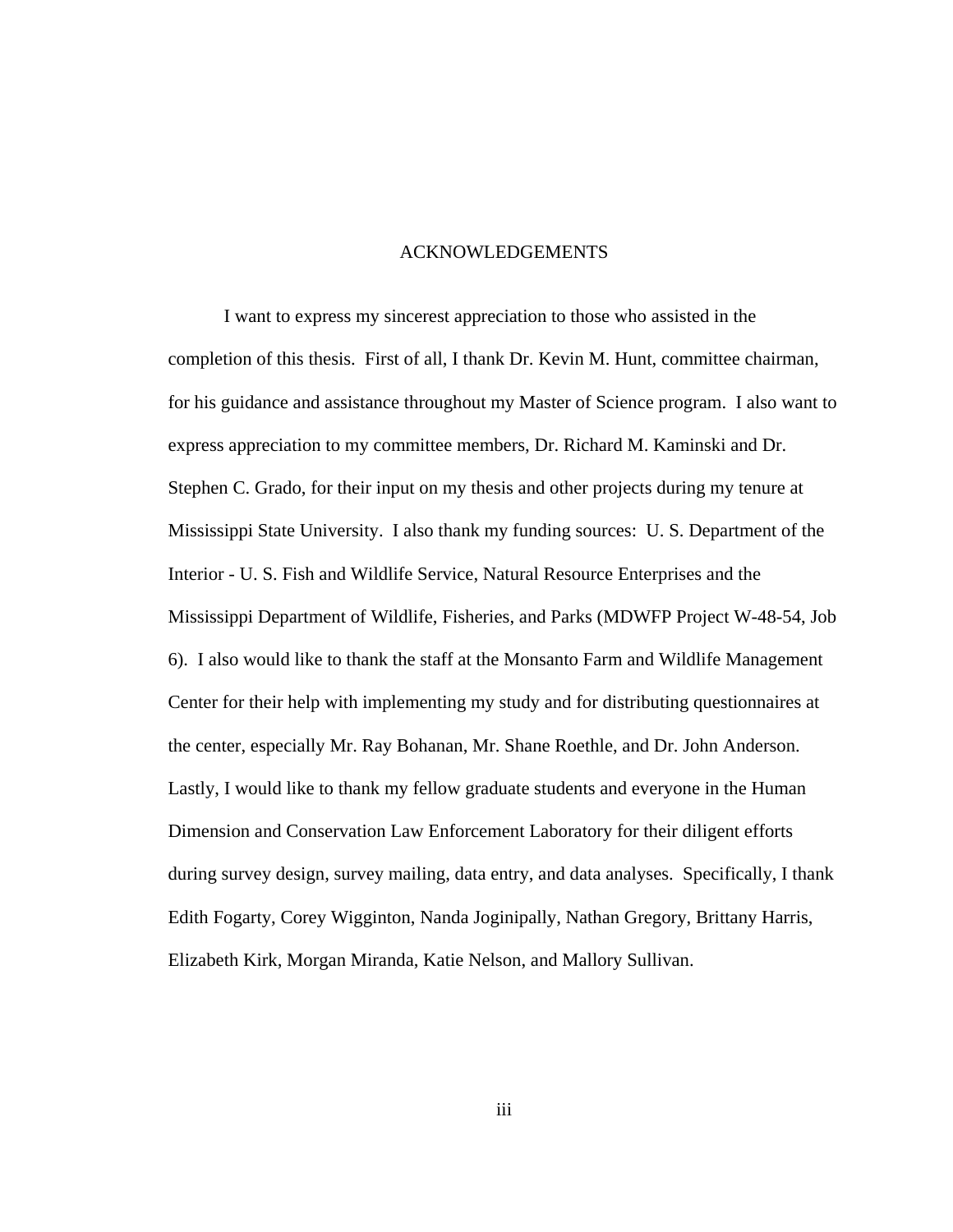# TABLE OF CONTENTS

# Page

|                |                                             | $\mathbf{ii}$ |
|----------------|---------------------------------------------|---------------|
|                |                                             | iii           |
|                |                                             | $\mathbf{V}$  |
|                |                                             | vii           |
| <b>CHAPTER</b> |                                             |               |
| $\mathbf{I}$ . |                                             | 1             |
|                |                                             | $\mathbf{1}$  |
|                |                                             | 6             |
|                |                                             | 6             |
| II.            | <b>COMPARISON OF TWO APPROACHES FOR THE</b> |               |
|                | MEASUREMENT OF WATERFOWL                    |               |
|                |                                             | 10            |
|                |                                             | 10            |
|                |                                             | 14            |
|                |                                             | 17            |
|                |                                             | 20            |
|                |                                             | 24            |
| III.           | MISSISSIPPI WATERFOWL HUNTER EXPECTATIONS,  |               |
|                | SATISFACTION, AND INTENTIONS TO HUNT        |               |
|                |                                             | 34            |
|                |                                             | 34            |
|                |                                             | 38            |
|                |                                             | 41            |
|                |                                             | 45            |
|                |                                             | 49            |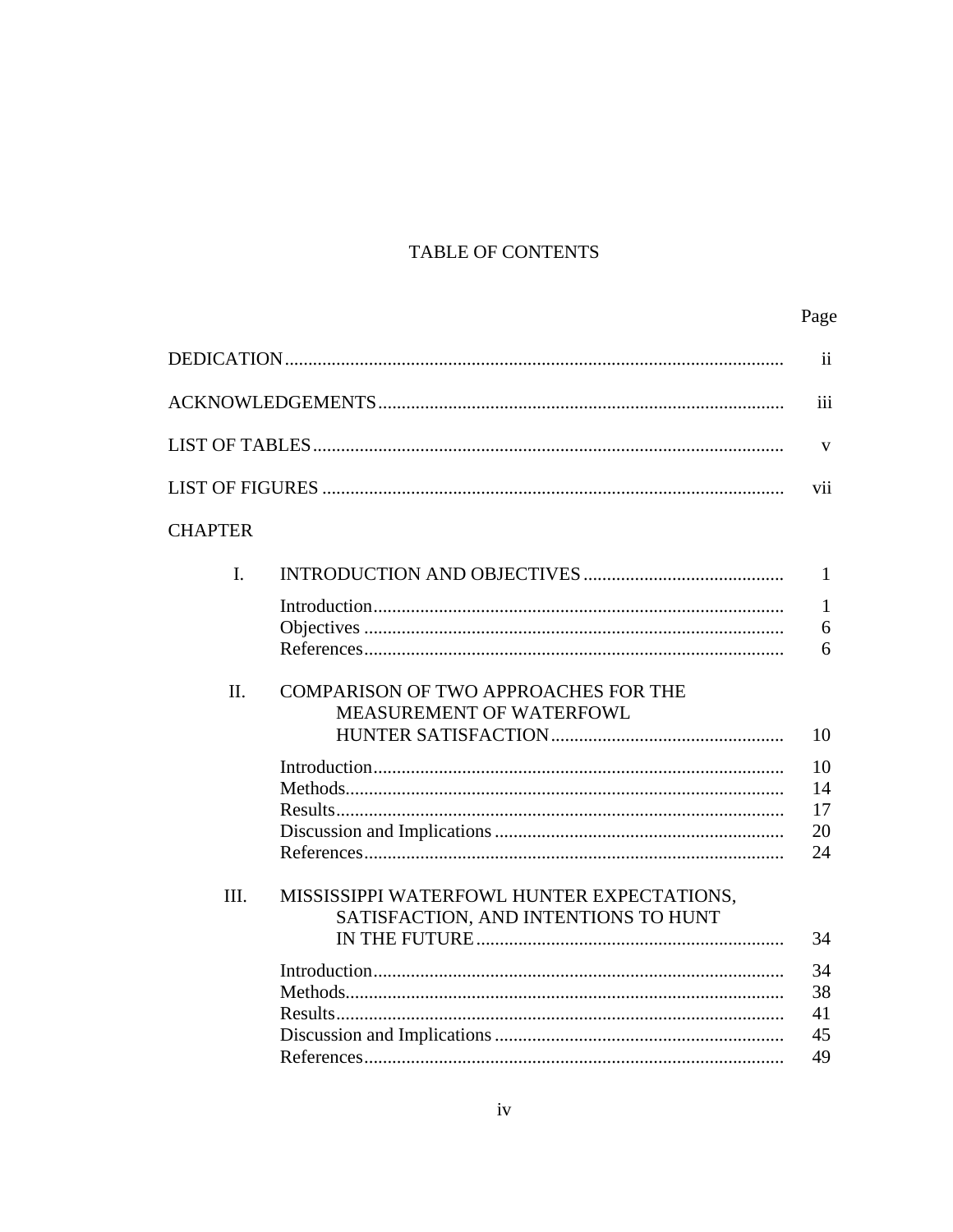# LIST OF TABLES

| <b>TABLE</b> |                                                                                                                                                                                                                                                                                                                                    | Page |
|--------------|------------------------------------------------------------------------------------------------------------------------------------------------------------------------------------------------------------------------------------------------------------------------------------------------------------------------------------|------|
| 2.1          | Means for item expectations, performance, and difference scores<br>for a two-day waterfowl hunting trip near Stuttgart, Arkansas<br>during the 2005-2006 waterfowl hunting season. Items were<br>classified as positive disconfirmation, confirmation, or negative<br>disconfirmation based on the 95% confidence intervals around | 28   |
| 2.2          | The results of performance-only items correlated with overall<br>satisfaction for a two-day waterfowl hunting trip near Stuttgart,<br>Arkansas during the 2005-2006 waterfowl hunting season; ranked                                                                                                                               | 30   |
| 2.3          | The results of difference scores correlated with overall satisfaction<br>for a two-day waterfowl hunting trip near Stuttgart, Arkansas<br>during the 2005-2006 waterfowl hunting season; ranked by                                                                                                                                 | 31   |
| 2.4          | Differences between difference scores ( $n = 70$ ) and performance-only<br>$(n = 71)$ correlations with overall satisfaction for a two-day waterfowl<br>hunting trip near Stuttgart, Arkansas during the 2005-2006 waterfowl<br>hunting season. Differences were detected using Fisher's z-test and                                | 32   |
| 3.1          | Frequencies and means for items used in the backward step-wise hierarchical<br>log-linear analysis on 2005-2006 Mississippi waterfowl                                                                                                                                                                                              | 53   |
| 3.2          | Backward step-wise hierarchical log-linear analysis output for 2005-2006<br>Mississippi waterfowl hunters for the model including a 60-day duck                                                                                                                                                                                    | 54   |
| 3.3          | Backward step-wise hierarchical log-linear analysis output for 2005-2006<br>Mississippi waterfowl hunters for the model including a 45-day duck                                                                                                                                                                                    | 55   |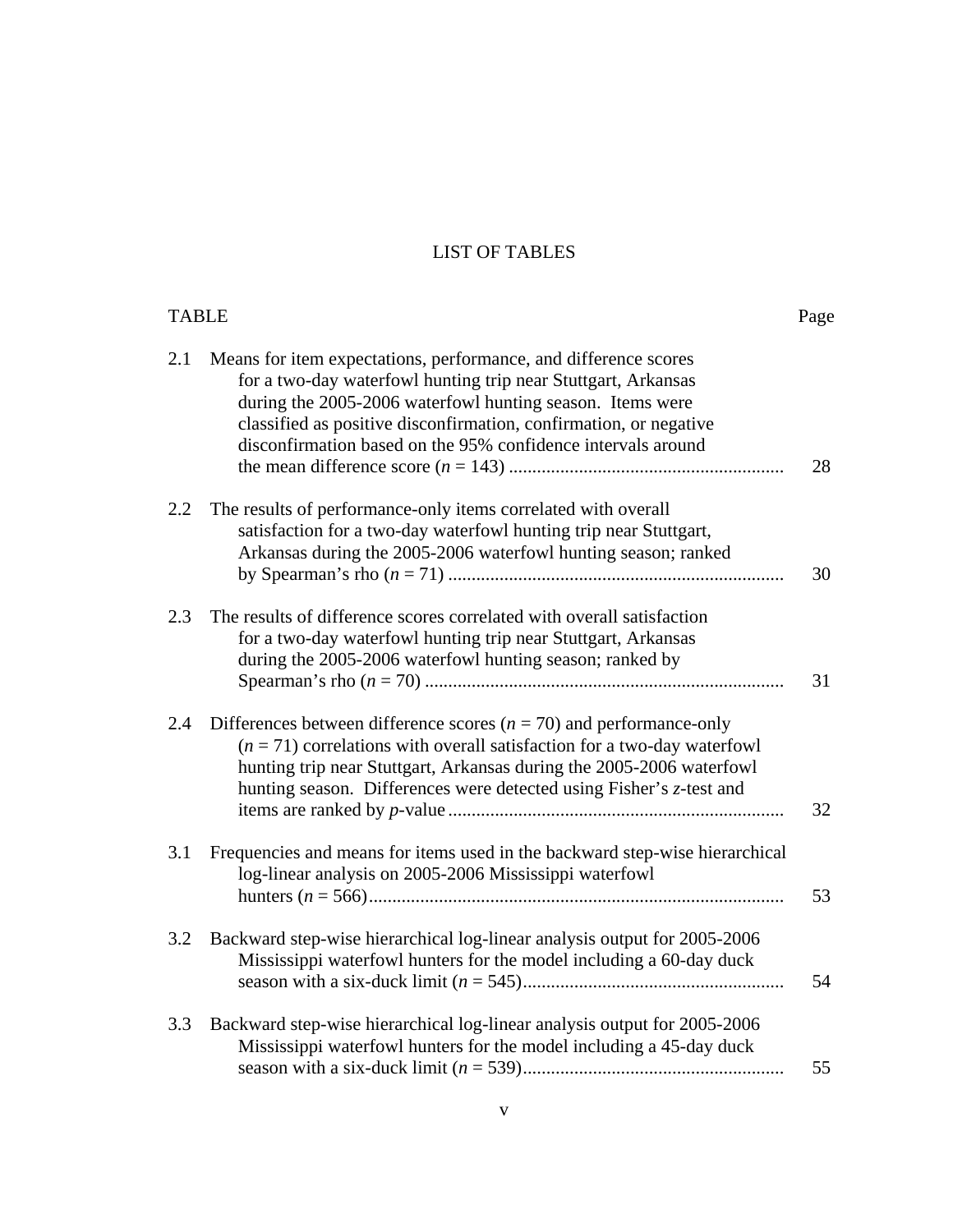# TABLE Page

| 3.4 Backward step-wise hierarchical log-linear analysis output for 2005-2006 |    |
|------------------------------------------------------------------------------|----|
| Mississippi waterfowl hunters for the model including a 30-day duck          |    |
|                                                                              | 56 |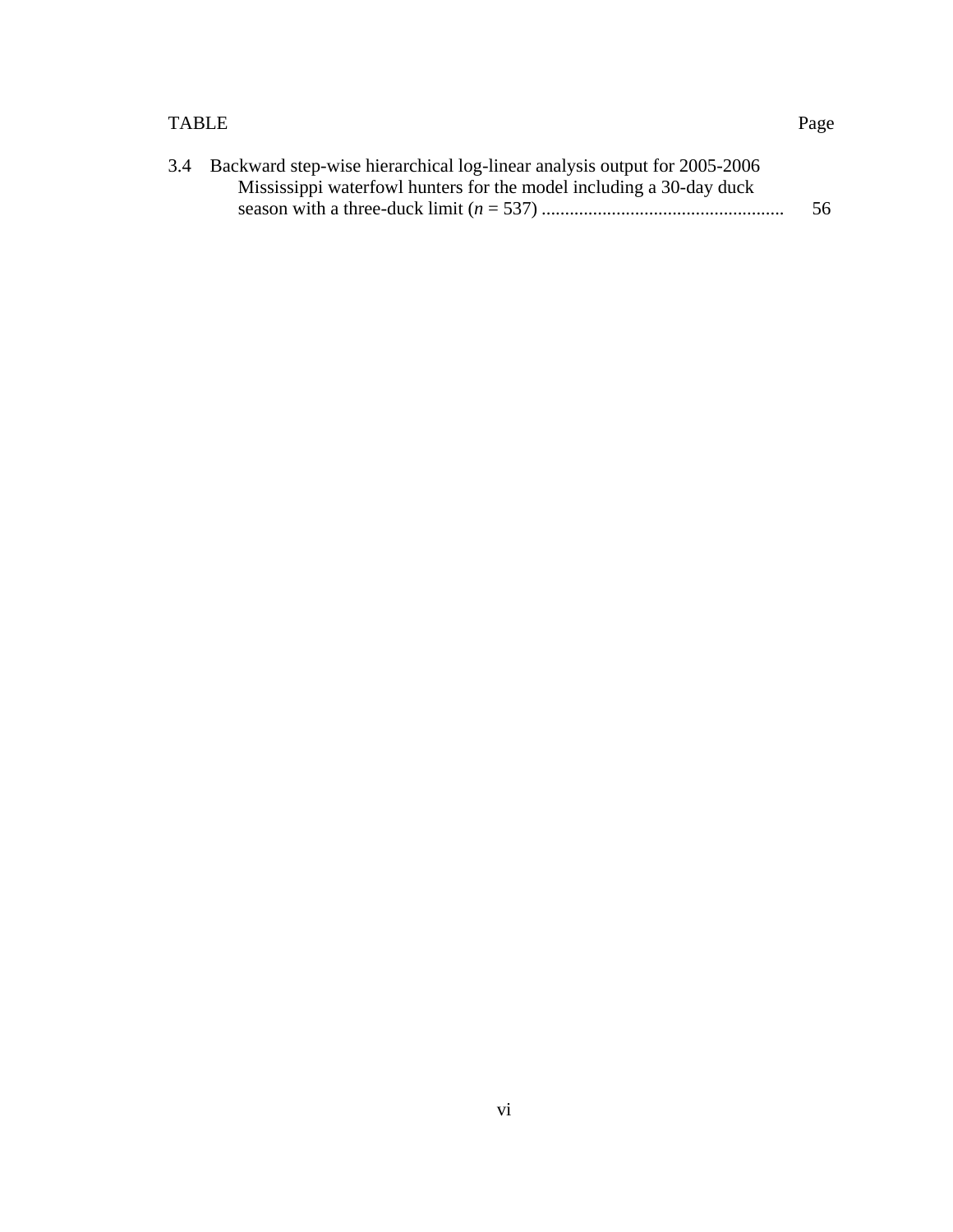# LIST OF FIGURES

| <b>FIGURE</b> |                                                                                                                                                                                                                                                                                          | Page |
|---------------|------------------------------------------------------------------------------------------------------------------------------------------------------------------------------------------------------------------------------------------------------------------------------------------|------|
| 3.1           | An illustration demonstrating the relationships for the backward step-wise<br>hierarchical log-linear model for 2005-2006 Mississippi waterfowl<br>hunters, including a 60-day duck season with a six-duck limit.<br>A line between items indicates a significant relationship between   | 57   |
| 3.2           | An illustration demonstrating the relationships for the backward step-wise<br>hierarchical log-linear model for 2005-2006 Mississippi waterfowl<br>hunters, including a 45-day duck season with a six-duck limit.<br>A line between items indicates a significant relationship between   | 58   |
| 3.3           | An illustration demonstrating the relationships for the backward step-wise<br>hierarchical log-linear model for 2005-2006 Mississippi waterfowl<br>hunters, including a 30-day duck season with a three-duck limit.<br>A line between items indicates a significant relationship between | 59   |
|               |                                                                                                                                                                                                                                                                                          |      |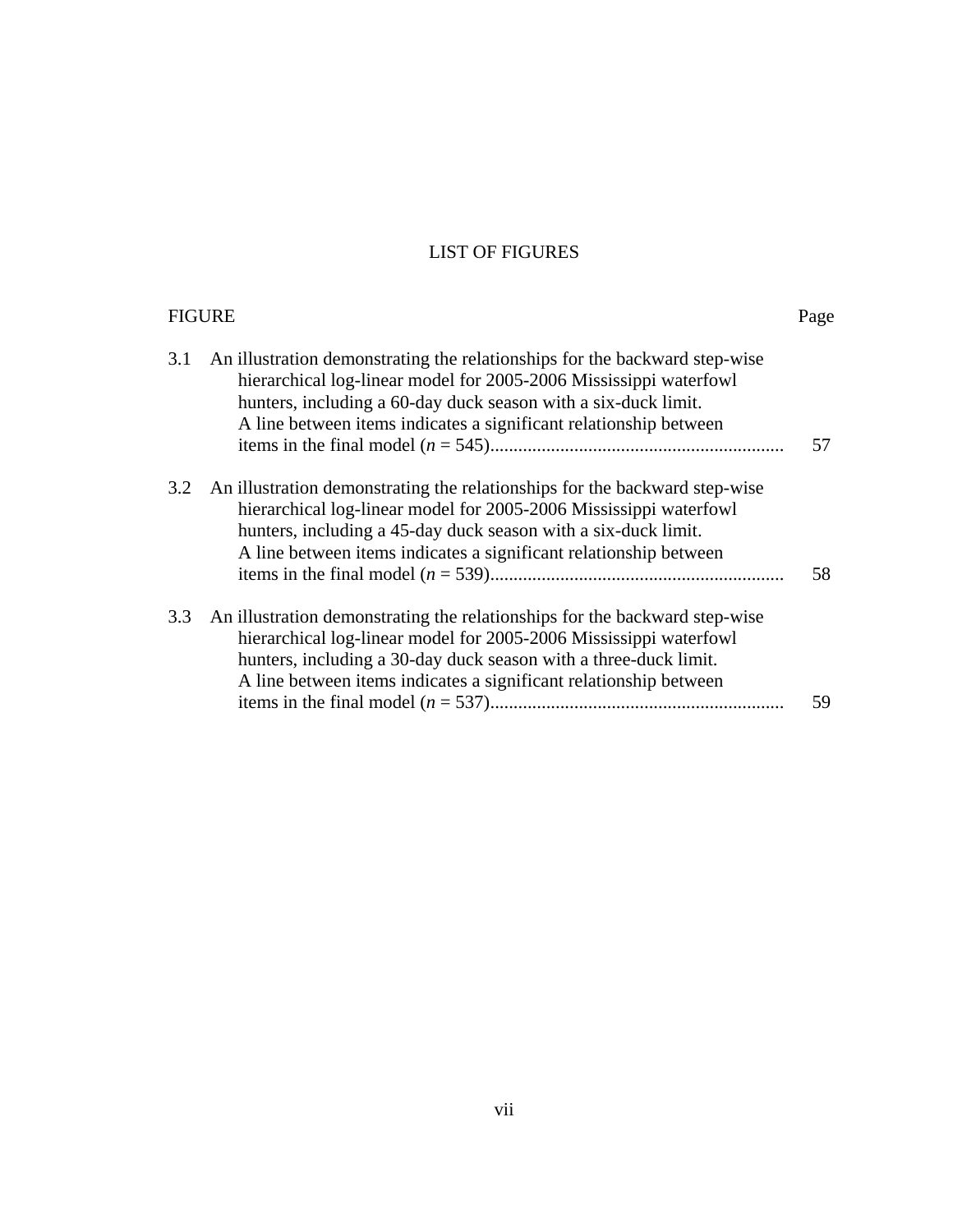# CHAPTER I

# INTRODUCTION AND OBJECTIVES

#### **Introduction**

 Three theories have been used to describe hunter satisfaction and benefits. The "game-bagged" theory was first to emerge, but research revealed that bagging game was not the sole motivation for most hunters (Hendee, 1974). Crissey (1971) suggested a "days-afield" approach, where number of days spent in the field was considered a suitable measure of hunter benefits. However, this measure left out hunting quality and hunter satisfaction and was short-lived (Hendee, 1974). Hendee (1974) was among the first to suggest a multiple-satisfaction approach to game management, a theory supported widely in the literature (Vaske, Fedler, & Graefe, 1986; Hammitt, McDonald, & Patterson, 1990; Hazel, Langenau, & Levine, 1990; Frey, Conover, Borgo, & Messmer, 2003). This concept asserts there is more to hunter satisfaction than bagging game and days-afield, and recreational resources should be managed to offer people opportunity for a range of experiences (Hendee, 1974).

 Whereas much research supports the multiple satisfaction approach, the greatest antecedents to hunter satisfaction have varied among studies. Some researchers have found success-related factors (i.e., harvest or getting shots) were strong predictors of satisfaction (Stankey, Lucas, & Ream, 1973; Decker, Brown, & Gutierrez, 1980;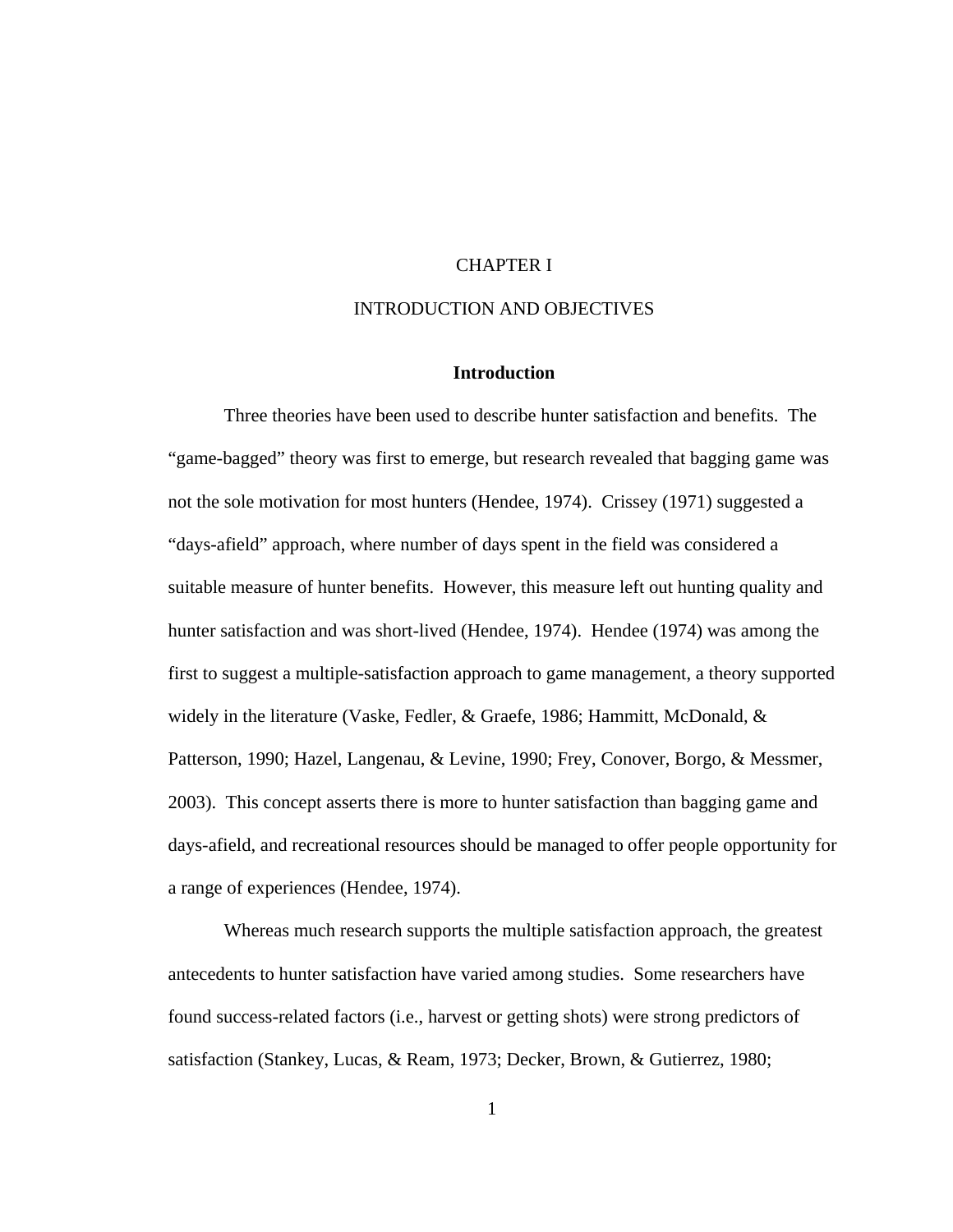Gigliotti, 2000), while others have reported non-success aspects of the hunt (i.e., getting outdoors or getting close to nature) were strong predictors of satisfaction (Hammitt et al., 1990; Hayslette, Armstrong, & Mirarchi, 2001). Generally, studies have found harvestoriented hunters were less satisfied than hunters motivated by other reasons (Decker et al., 1980; Gigliotti, 2000). Other studies have shown successful hunters reported greater levels of satisfaction than unsuccessful ones (Vaske, Donnelly, Heberlein, & Shelby, 1982; Gigliotti, 2000). Nevertheless, many researchers have indicated the importance of maintaining some probability of harvest success to uphold hunter satisfaction (Stankey et al., 1973; Decker et al., 1980; McCullough & Carmen, 1982). Thus, hunter satisfaction is a complex issue, and no standardized set of measures has been developed to predict it universally.

 When satisfaction is examined among other disciplines, research suggests the true construct is conceptually rooted in expectancy theory (Manning, 1999). Ultimately, satisfaction is defined as the congruence between expectations and outcomes (Manning, 1999). Although the concept of satisfaction is rooted in expectancy theory and numerous definitions of satisfaction relate to expectations, the role of expectations on satisfaction has been largely neglected in hunter-satisfaction literature. Researchers have compared actual hunting experiences to an "ideal" hunt in some studies (e.g., Decker et al., 1980), but the probability of a hunter experiencing an ideal hunt with consistency is probably quite low. Other authors have found anglers with realistic expectations for fish size had greater fishing and trip satisfaction than anglers with unrealistic expectations (Spencer & Spangler, 1992). However, the relationship between expectations and satisfaction has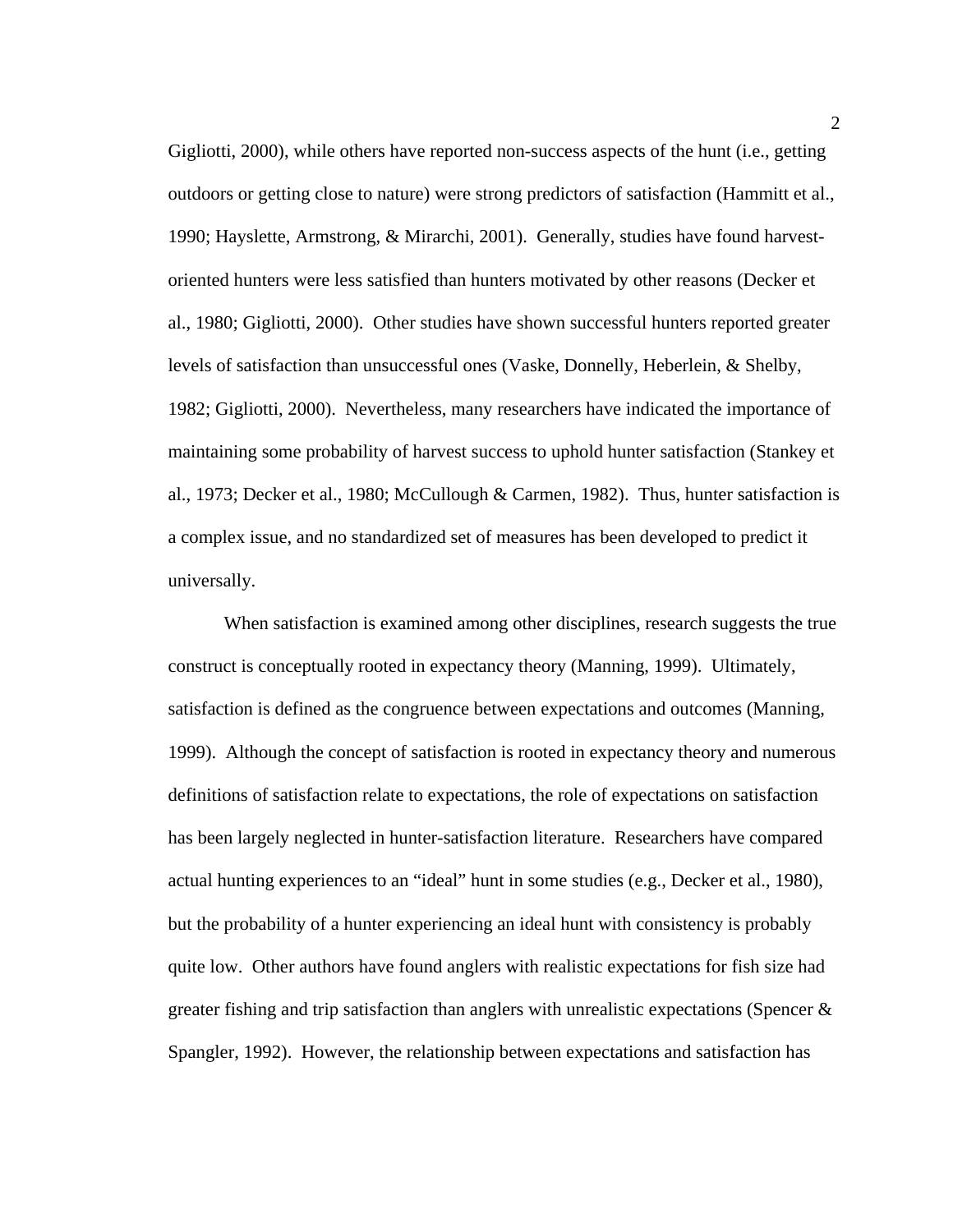been studied extensively by consumer-satisfaction researchers under the expectancy disconfirmation paradigm (Oliver, 1980; Tse & Wilton, 1988; Van Ryzin, 2004). Using this paradigm, individuals compare actual performance to standards of performance they formulated based on their expectations (Niedrich, Kiryanova, & Black, 2005). Accordingly, disconfirmation occurs when a difference exists between one's expectations and the reality of the experience (Oliver & DeSarbo, 1988; Burns, Graefe, & Absher, 2003). Negative disconfirmation occurs when reality is worse than expectations, positive disconfirmation occurs when reality is better than expectations, and confirmation results when reality and expectations are similar (Oliver, 1980). As one progresses from negative to positive disconfirmation, ratings of satisfaction generally increase (Tse & Wilton, 1988; Spreng, MacKenzie, & Olshavsky, 1996).

 Disconfirmations are typically formed from three expectancies that can be generalized as goals, normative expectations, and predictive expectations (Boulding, Kalra, Staelin, & Zeithaml, 1993; Niedrich et al., 2005). First, goals may be classified as something someone "wants" or "needs" and are less susceptible to change by marketing than other types of expectancies (Boulding et al., 1993; Niedrich et al., 2005). Goals are similar to motivations studied by hunter satisfaction researchers in that goals are the starting point of willful control of action to fulfill a want or need (Niedrich et al., 2005). Thus, fulfilling a person's goals may affect their satisfaction in the same way fulfilled motivations have been found to by hunter satisfaction researchers. Second, normative expectations are something someone thinks "should" happen during their next encounter with an event (Boulding et al., 1993; Niedrich et al., 2005). Finally, predictive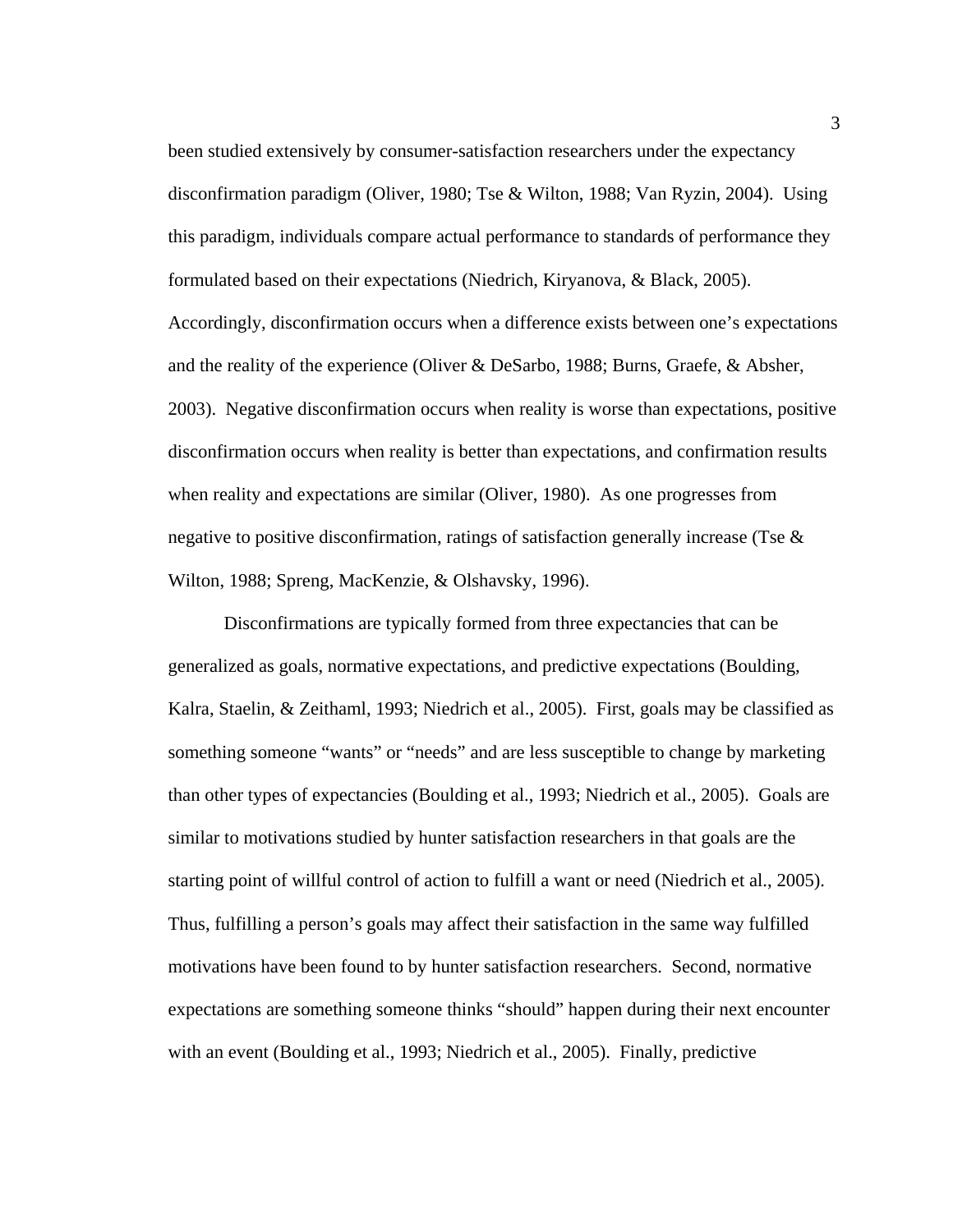expectations are something someone thinks "will" happen during their next experience with an event and are the standard of comparison typically used when studying consumer satisfaction (Boulding et al., 1993; Niedrich et al., 2005). Furthermore, expectancies are updated with each encounter with an event and change over time based on perceptions of performance, situational influences, or personal characteristics (Boulding et al., 1993; Niedrich et al., 2005).

 Disconfirmation of expectancies has been measured by a subjective evaluation of how well expectations were met on a post-experience measurement scale (Oliver, 1980), or by a difference score derived by taking the perception of performance minus the expectation of performance (Parasuraman, Zeithaml, & Berry, 1988). However, much debate exists on the use of difference scores versus performance-only measures as predictors of satisfaction and service quality (Cronin & Taylor, 1992; Cronin & Taylor, 1994; Parasuraman, Zeithaml, & Berry, 1994; Burns et al., 2003). Performance-only measures have been found to be better predictors of overall satisfaction ratings and perceived service quality than difference scores in some studies (Cronin & Taylor, 1992; Burns et al., 2003). However, difference scores are useful at identifying deficient areas and tracking expectations over time (Parasuraman et al., 1994; Crompton & Love, 1995). Burns et al. (2003) indicated difference scores may become better predictors of overall satisfaction if measurement of visitor expectations occurred prior to the recreation experience. Others have found different types of comparison standards form separate constructs when measured as an expectation, but when "want," "need," "will," and "should" comparison standards are measured as disconfirmations on a post-experience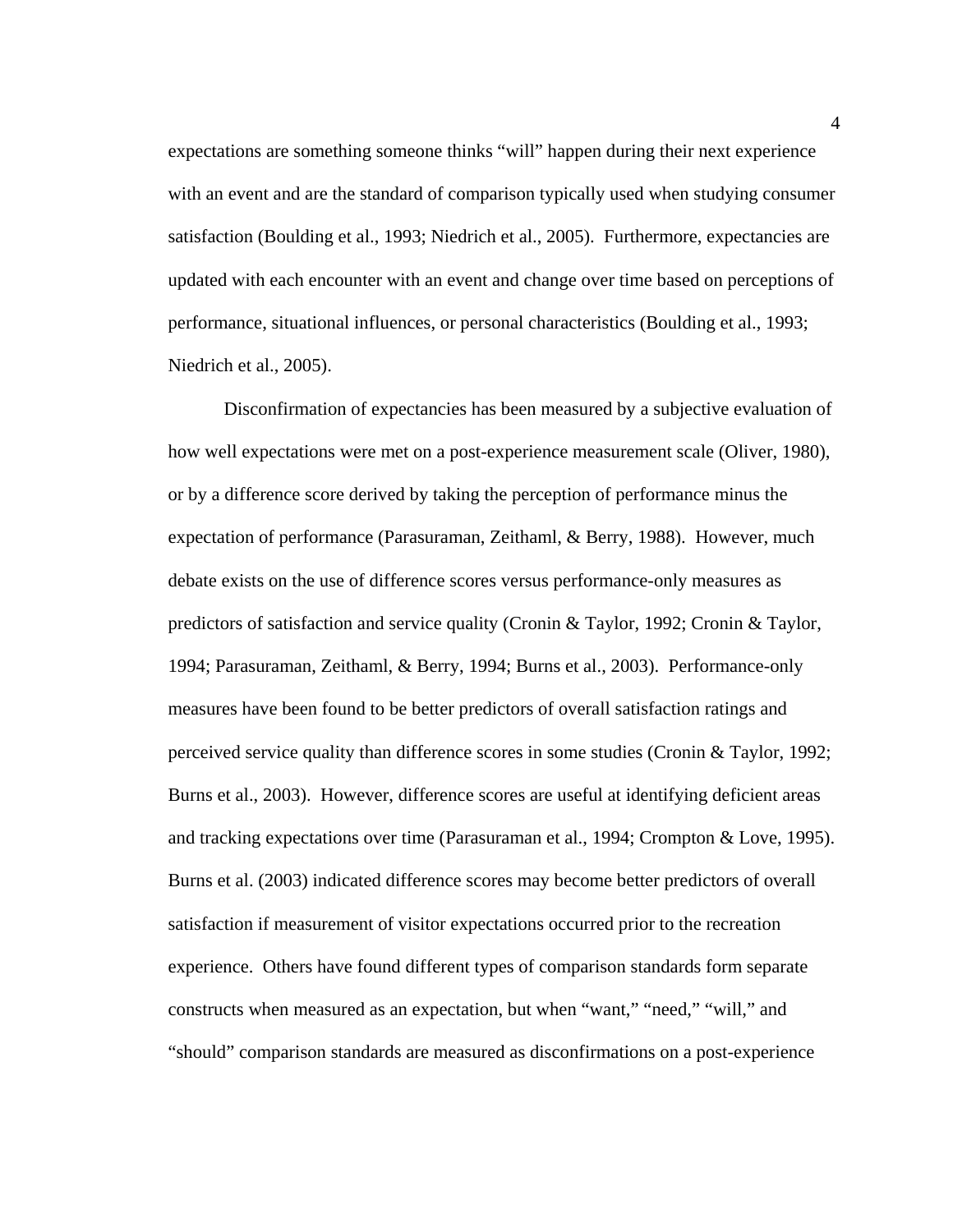scale, the standards acted interchangeably (Niedrich et al., 2005). Niedrich et al. (2005) concluded that researchers should decide if the potential loss of reliability in difference scores is worse than the potential loss of construct dimensionality in post-experience measurements of disconfirmation. Performance-only measures are typical of predictor variables used by hunter-satisfaction researchers.

 Developing a sound understanding of hunter satisfaction is important because there has been a downward trend in hunting participation across much of the United States (Enck, Decker, & Brown, 2000; Li, Zinn, Barro, & Manfredo, 2003; Mehmood, Zhang, & Armstrong, 2003). Many constraints to hunter participation have been found to be strong predictors of satisfaction (Barro & Manfredo, 1996; Miller & Vaske, 2003; Fulton & Hundertmark, 2004; Fulton & Manfredo, 2004). Additionally, satisfaction with an experience has been shown to increase future intentions for participating in an activity (Tian-Cole, Crompton, & Willson, 2001). Moreover, strong predictors of hunter satisfaction, such as harvest and game abundance, have been demonstrated to increase participation among waterfowl hunters (Miller & Hay, 1981; Ringelman, 1997). Thus, expectations, satisfactions, and behavioral intentions are interrelated among hunters, and research examining these relationships is warranted if managers desire the biological, political, and economic support from hunters (Enck et al., 2000; Grado, Kaminski, Munn, & Tullos, 2001). My research was designed to increase understanding of waterfowl hunter expectations, satisfactions, and behavioral intentions.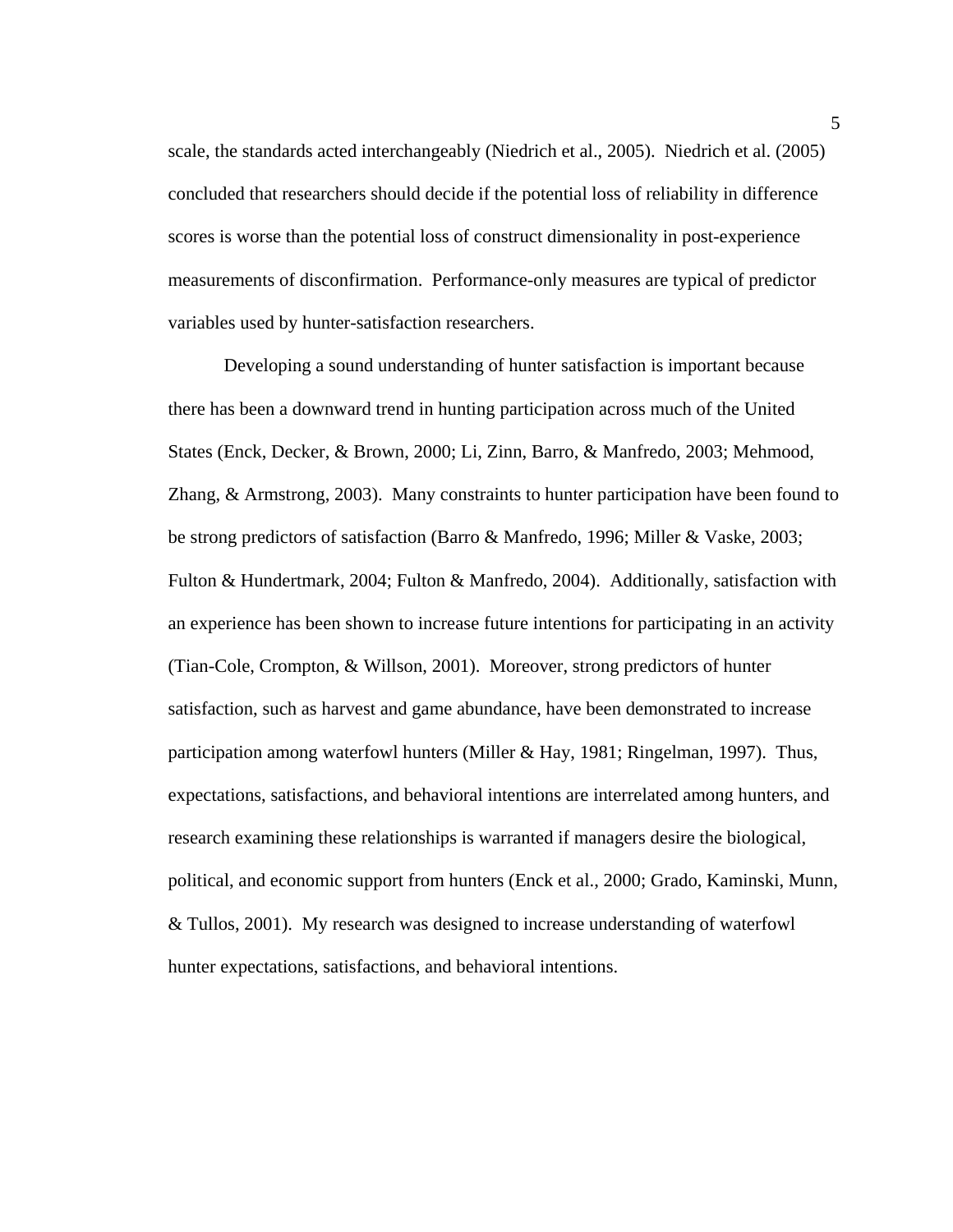# **Objectives**

The primary objectives of my thesis were to:

1) Determine if service quality shortfalls existed on a privately owned waterfowl hunting property.

2) Determine if performance-only scores correlated better with overall satisfaction than

difference scores.

3) Determine the greatest antecedents for waterfowl hunter satisfaction.

4) Determine the relationship among expectations, satisfaction, and future behavioral

intentions of waterfowl hunters.

## **References**

- Barro, S. C., & Manfedo, M. J. (1996). Constraints, psychological investment, and hunting participation: Development and testing of a model. *Human Dimensions of Wildlife, 1*, 42-61.
- Boulding, W., Kalra, A., Staelin, R., & Zeithaml, V. A. (1993). A dynamic process model of service quality: From expectations to behavioral intentions. *Journal of Marketing Research, 30*, 7-27.
- Burns, R. C., Graefe, A. R., & Absher, J. D. (2003). Alternate measurement approaches to recreational customer satisfaction: Satisfaction-only versus gap scores. *Leisure Sciences, 25*, 363-380.
- Crissey, W. F. (1971). Some thoughts on wildlife research and management objectives. *Wildlife Society News, 134*, 27-28.
- Crompton, J. L., & Love, L. L. (1995). The predictive validity of alternative approaches to evaluating quality of a festival. *Journal of Travel Research, 34*, 11-24.
- Cronin, J. J., Jr., & Taylor, S. A. (1992). Measuring service quality: A reexamination and extension. *Journal of Marketing, 56*, 55-68.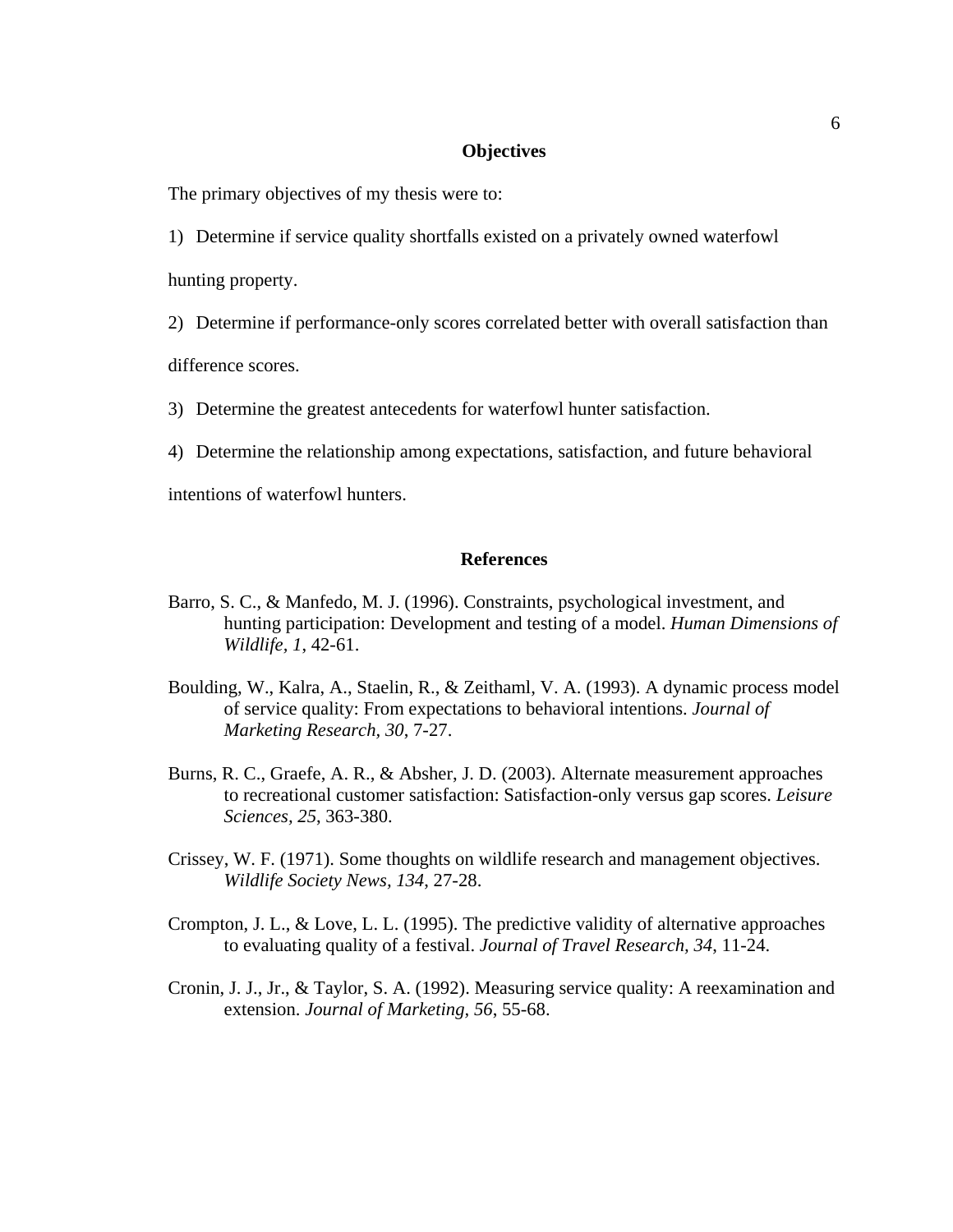- Cronin, J. J., Jr., & Taylor, S. A. (1994). SERVPERF versus SERVQUAL: Reconciling performance-based and perceptions-minus-expectations measurement of service quality. *Journal of Marketing, 58*, 125-131.
- Decker, D. J., Brown, T. J., & Gutierrez, R. J. (1980). Further insights into the multiplesatisfactions approach for hunter management. *Wildlife Society Bulletin, 8*, 323- 331.
- Enck, J. W., Decker, D. J., and Brown, T. L. (2000). Status of hunter recruitment and retention in the United States. *Wildlife Society Bulletin, 28*, 817-824.
- Frey, S. N., Conover, M. R., Borgo, J. S., & Messmer, T. A. (2003). Factors influencing pheasant hunter harvest and satisfaction. *Human Dimensions of Wildlife, 8*, 277- 286.
- Fulton, D. C., & Hundertmark, K. (2004). Assessing the effects of a selective harvest system on moose hunters' behaviors, beliefs, and satisfaction. *Human Dimensions of Wildlife, 9*, 1-16.
- Fulton, D. C., & Manfredo, M. J. (2004). A panel design to assess the effects of regulatory induced reductions in opportunity on deer hunters' satisfaction. *Human Dimensions of Wildlife, 9*, 35-55.
- Gigliotti, L. M. (2000). A classification scheme to better understand satisfaction of Black Hills deer hunters: The role of harvest success. *Human Dimensions of Wildlife, 5*, 32-51.
- Grado, S. C., Kaminski, R. M., Munn, I. A., & Tullos, T. A. (2001). Economic impacts of waterfowl hunting on public lands and at private lodges in the Mississippi Delta. *Wildlife Society Bulletin, 29*, 846-855.
- Hammitt, W. E., McDonald, C. D., & Patterson, M. E. (1990). Determinants of multiple satisfaction for deer hunting. *Wildlife Society Bulletin, 18*, 331-337.
- Hayslette, S. E., Armstrong, J. B., & Mirarchi, R. E. (2001). Mourning dove hunting in Alabama: Motivations, satisfactions, and sociocultural influences. *Human Dimensions of Wildlife, 6*, 81-95.
- Hazel, K. L., Langenau, E. E., & Levine, R. L. (1990). Dimensions of hunting satisfaction: Multiple-satisfactions of wild turkey hunting. *Leisure Sciences, 12*, 383-393.
- Hendee, J. C. (1974). A multiple-satisfaction approach to game management. *Wildlife Society Bulletin, 2*, 104-113.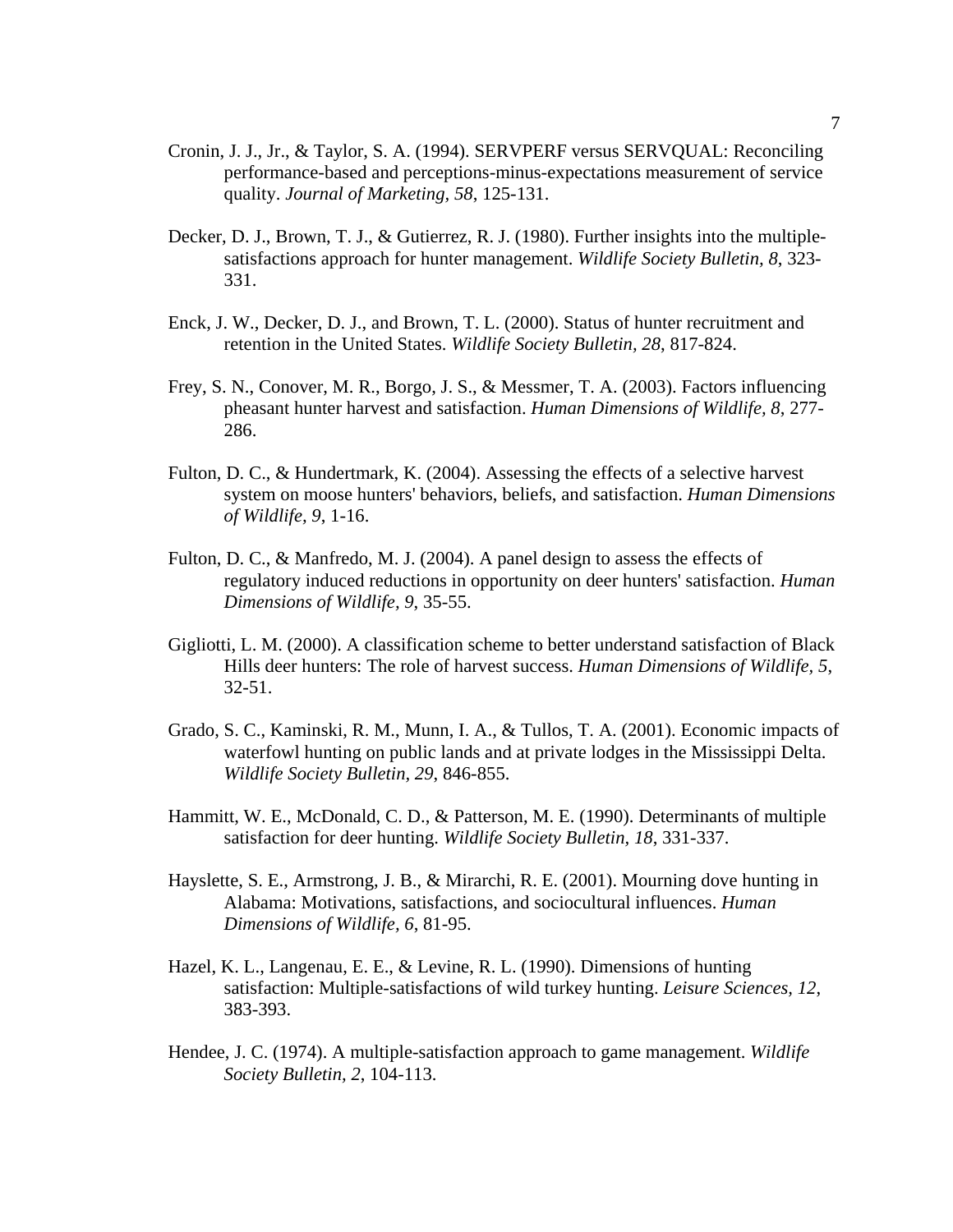- Li, C.-L., Zinn, H. C., Barro, S. C., & Manfredo, M. J. (2003). A cross-regional comparison of recreation patterns of older hunters. *Leisure Sciences, 25*, 1-16.
- Manning, R. E. (1999). *Studies in outdoor recreation: Search and research for satisfaction* (2nd ed.). Corvallis, OR: Oregon State University Press.
- McCullough, D. R., & Carmen, W. J. (1982). Management goals for deer hunter satisfaction. *Wildlife Society Bulletin, 10*, 49-52.
- Mehmood, S., Zhang, D., & Armstrong, J. (2003). Factors associated with declining hunting license sales in Alabama. *Human Dimensions of Wildlife, 8*, 243-262.
- Miller, C. A., & Vaske, J. J. (2003). Individual and situational influences on declining hunter effort in Illinois. *Human Dimensions of Wildlife, 8*, 263-276.
- Miller, J. R., & Hay, M. J. (1981). Determinants of hunter participation: Duck hunting in the Mississippi Flyway. *American Agricultural Economics Association*, *64*, 677- 684.
- Niedrich, R. W., Kiryanova, E., & Black, W. C. (2005). The dimensional stability of the standards used in the disconfirmation paradigm. *Journal of Retailing, 81*, 49-57.
- Oliver, R. L. (1980). A cognitive model of the antecedents and consequences of satisfaction decisions. *Journal of Marketing Research, 17*, 460-469.
- Oliver, R. L., & DeSarbo, W. S. (1988). Response determinants in satisfaction judgments. *Journal of consumer research, 14*, 495-505.
- Parasuraman, A., Zeithaml, V. A., & Berry, L. L. (1988). SERVQUAL: A multiple-item scale for measuring consumer perceptions of service quality. *Journal of Retailing, 64*, 12-37.
- Parasuraman, A., Zeithaml, V. A., & Berry, L. L. (1994). Reassessment of expectations as a comparison standard in measuring service quality: Implications for further research. *Journal of Marketing, 58*, 111-124.
- Ringelman, J. K. (1997). Effects of regulations and duck abundance on duck hunter participation and satisfaction. *Transactions of the North American Wildlife and Natural Resource Conference, 62*, 361-376.
- Spencer, P. D., & Spangler, G. R. (1992). Effect that providing fishing information has on angler expectations and satisfaction. *North American Journal of Fisheries Management, 12*, 379-385.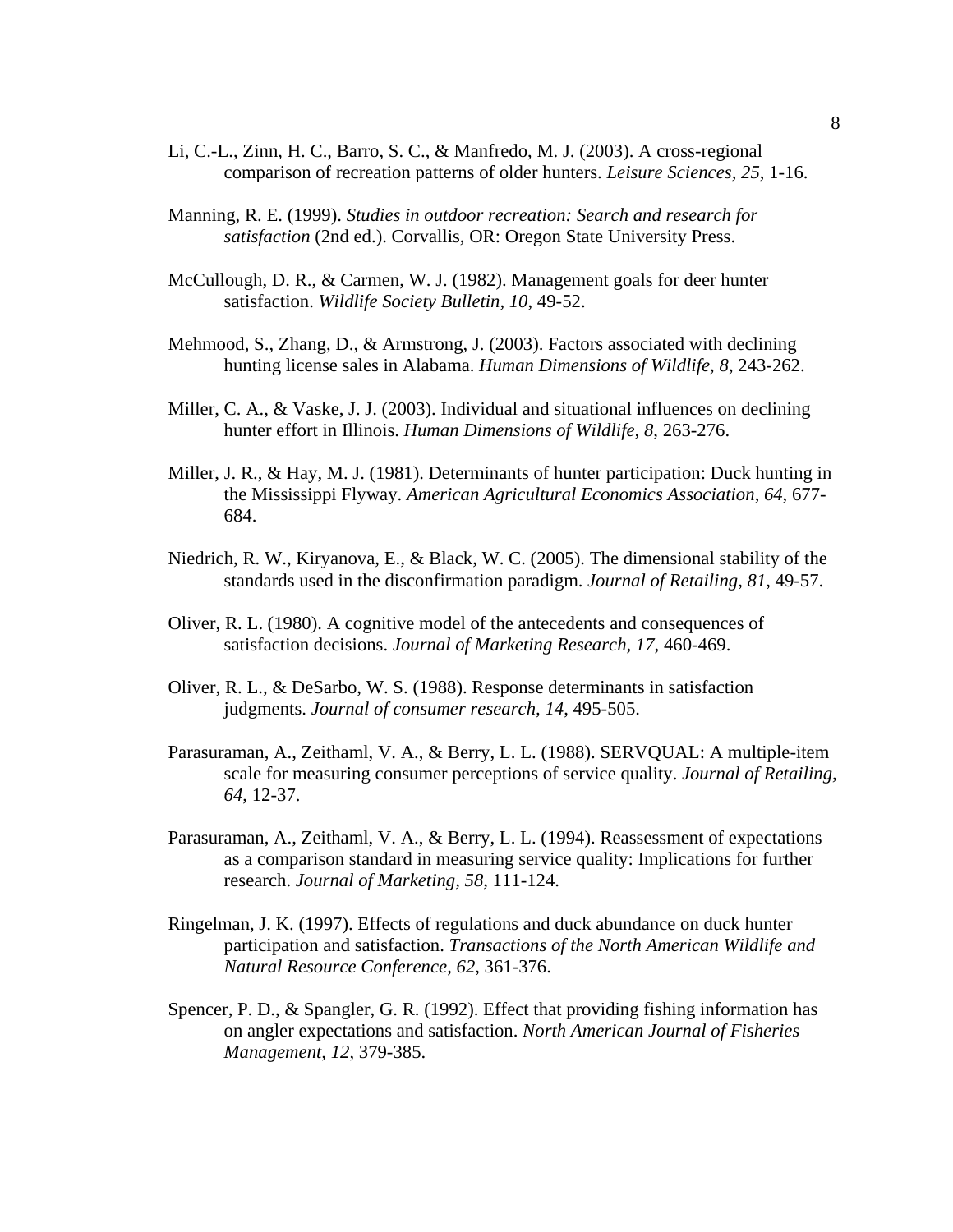- Spreng, R. A., MacKenzie, S. B., & Olshavsky, R. W. (1996). A reexamination of the determinants of consumer satisfaction. *Journal of Marketing, 60*, 15-32.
- Stankey, G. H., Lucas, R. C., & Ream, R. R. (1973). Relationships between hunting success and satisfaction. *Transactions of the North American Wildlife Conference, 38*, 235-242.
- Tian-Cole, S., Crompton, J. L., & Willson, V. L. (2002). An empirical investigation of the relationships between service quality, satisfaction and behavioral intentions among visitors to a wildlife refuge. *Journal of Leisure Research, 34*, 1-24.
- Tse, D. K., & Wilton, P. C. (1988). Models of consumer satisfaction formation: An extension. *Journal of Marketing Research, 25*, 201-212.
- Van Ryzin, G. G. (2004). Expectations, performance, and citizen satisfaction with urban services. *Journal of Policy Analysis and Management, 23*, 433-448.
- Vaske, J. J., Donnelly, M. P., Heberlein, T. A., & Shelby, B. (1982). Differences in reported satisfaction ratings by consumptive and nonconsumptive recreationists. *Journal of Leisure Research, 14*, 195-206.
- Vaske, J. J., Fedler, A. J., & Graefe, A. R. (1986). Multiple determinants of satisfaction from a specific waterfowl hunting trip. *Leisure Sciences, 8*, 149-166.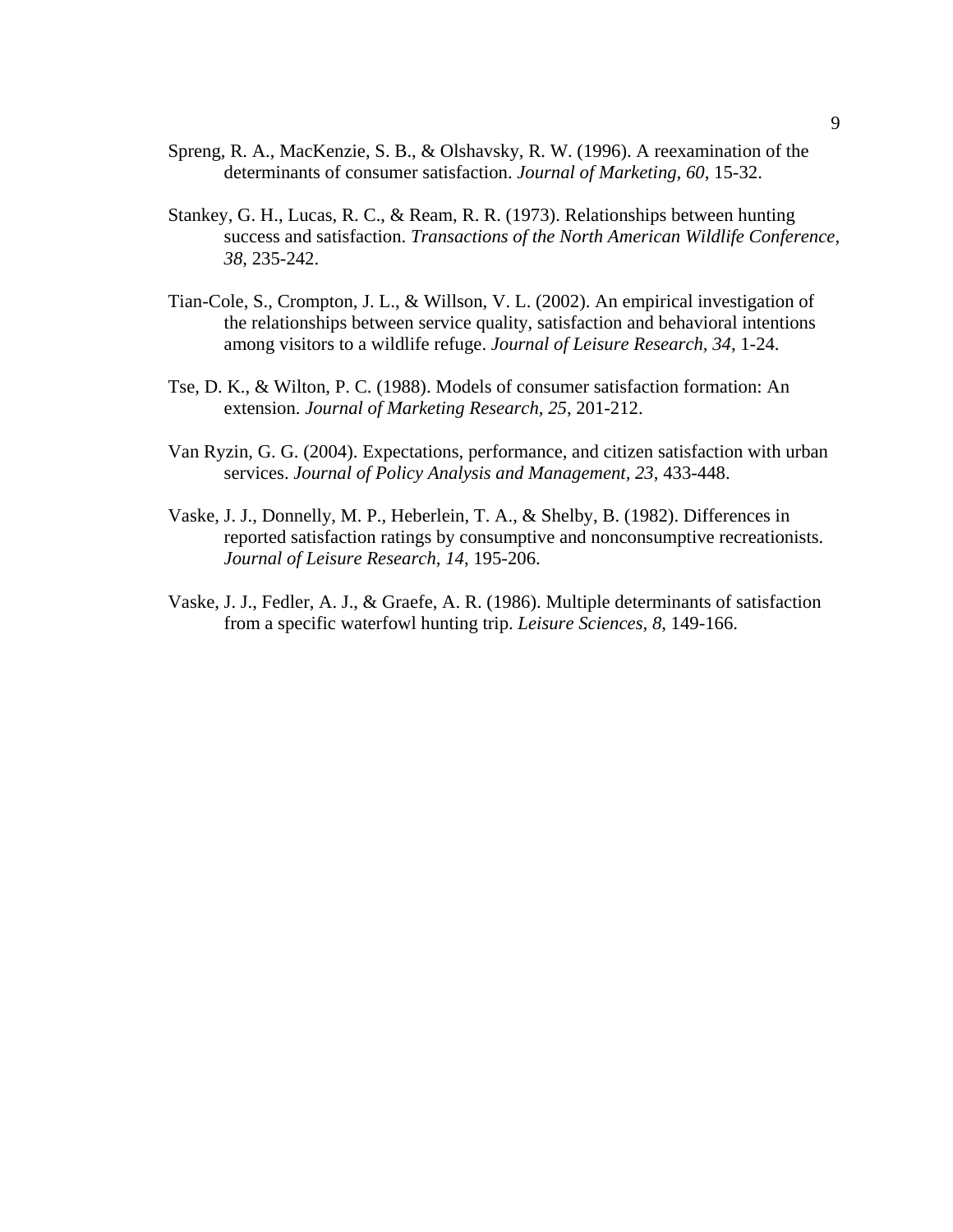# CHAPTER II

# COMPARISON OF TWO APPROACHES FOR THE MEASUREMENT OF WATERFOWL HUNTER SATISFACTION

### **Introduction**

 Hunter satisfaction has been researched extensively, but the strongest antecedents to satisfaction have varied among studies. Some researchers reported success-related factors (i.e., harvest, seeing harvestable wildlife, or getting shots) were strong predictors of satisfaction (Stankey, Lucas, & Ream, 1973; Decker, Brown, & Gutierrez, 1980; Gigliotti, 2000), whereas others reported non-success aspects of the hunt (i.e., getting outdoors or close to nature) were greatly correlated with satisfaction (Hammitt, McDonald, & Patterson, 1990; Hayslette, Armstrong, & Mirarchi, 2001). Others have shown successful hunters reported greater levels of satisfaction than unsuccessful ones (Vaske, Donnelly, Heberlein, & Shelby, 1982; Gigliotti, 2000). Although hunter satisfaction is more than simply harvesting animals (Hendee, 1974), the opportunity to harvest plays an important role in satisfaction judgments (Decker et al., 1980; Gigliotti, 2000; Miller & Graefe, 2001). However, harvest often is a goal hunters have the least control of achieving and may subsequently report lesser levels of satisfaction than participants in other types of recreational activities (Vaske et al., 1982). Thus, hunter satisfaction is viewed as a multifaceted concept depending on the participant and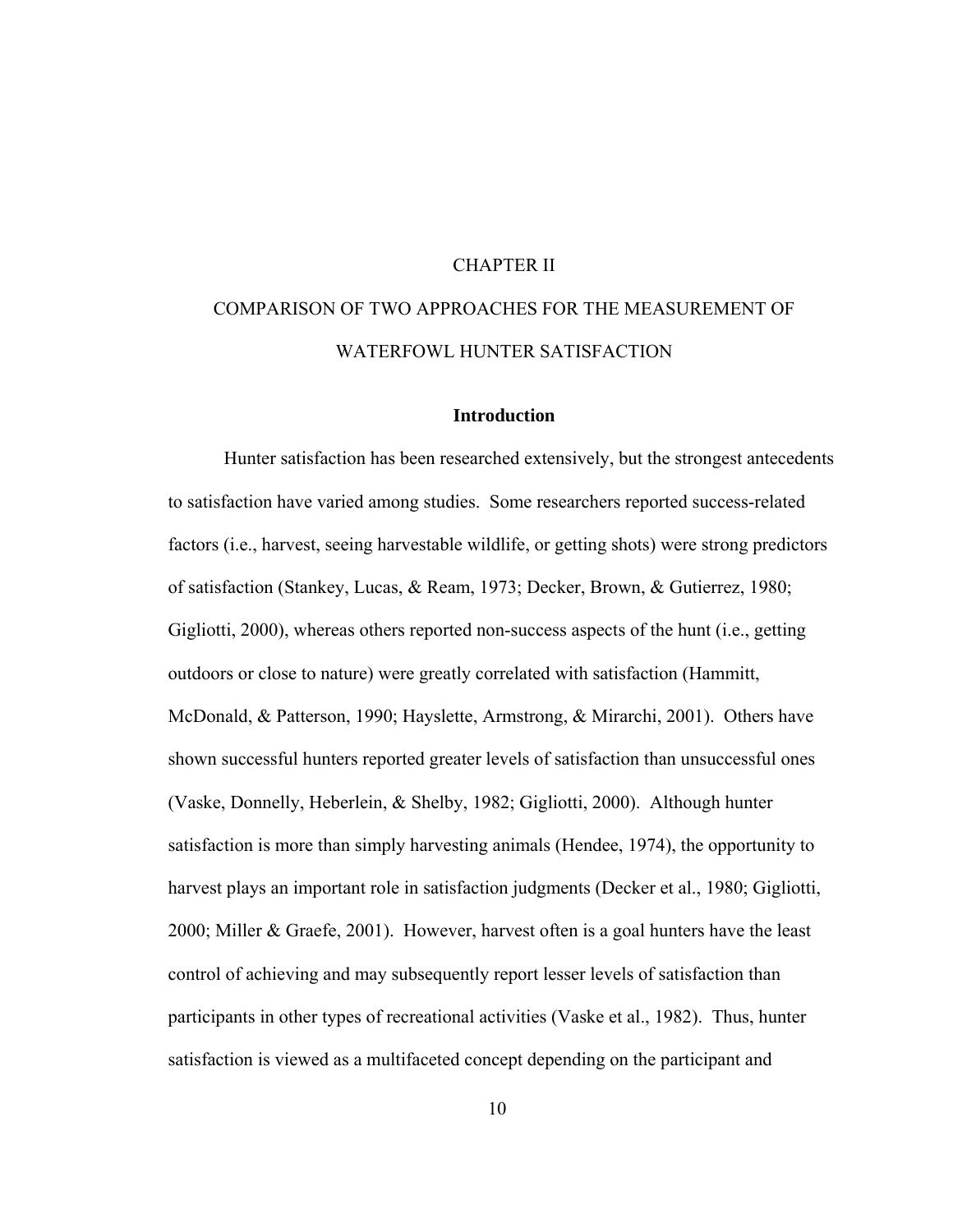recreational setting (Hazel, Langenau, & Levine, 1990; Manning, 1999; Frey, Conover, Borgo, & Messmer, 2003).

 Previous research on recreational satisfaction indicates satisfaction is the difference between desired outcomes and perceived fulfillment of those outcomes (Lawler, 1973; Ditton, Graefe, & Fedler, 1981; Holland & Ditton, 1992). Given this definition, hunters may formulate expectations for the fulfillment of desired outcomes before their hunting experiences. Previously, researchers also have suggested expectations may play a role in hunter satisfaction (Vaske, Fedler, & Graefe, 1986; Hammitt et al., 1990), or there was need to provide hunter education to bring expectations closer to reality (Decker et al., 1980; Gigliotti, 2000). However, research on the relationship between hunter expectations and satisfaction is lacking. The dominant approach for addressing similar relationships elsewhere is in the expectancy disconfirmation paradigm, which has been studied extensively in consumer satisfaction research (Oliver, 1980; Tse & Wilton, 1988; Van Ryzin, 2004).

 In the expectancy disconfirmation paradigm, disconfirmation occurs when a difference exists between one's expectations and the reality of the experience (Oliver & DeSarbo, 1988; Burns, Graefe, & Absher, 2003). Negative disconfirmation occurs when reality is worse than expectations, positive disconfirmation occurs when reality is better than expectations, and confirmation occurs when reality and expectations are similar (Oliver, 1980). When positive disconfirmation occurs, satisfaction ratings should be greater than when negative disconfirmation occurs. Literature on consumer satisfaction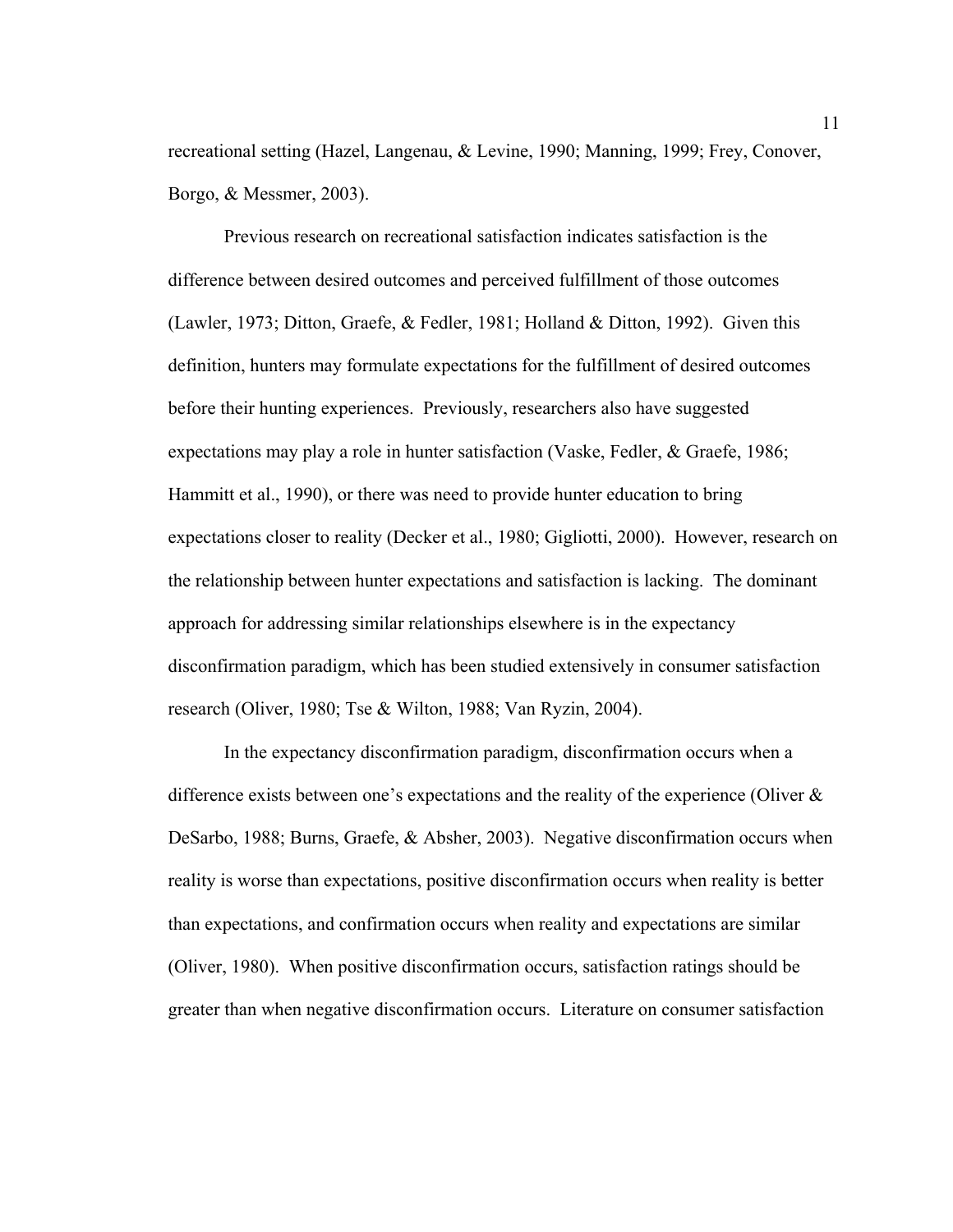has shown the positive relationship between disconfirmation and satisfaction generally has held true (Tse & Wilton, 1988; Spreng, MacKenzie, & Olshavsky, 1996).

 Disconfirmation has either been measured by a subjective evaluation of the fulfillment of expectations on a post-experience measurement scale (Oliver, 1980) or by a difference score derived by taking the perception of performance minus the expectation of performance (Parasuraman, Zeithaml, & Berry, 1988). Much debate exists on use of difference scores versus performance-only measures as predictors of satisfaction and service quality (Cronin & Taylor, 1992; Cronin & Taylor, 1994; Parasuraman, Zeithaml, & Berry, 1994; Burns et al., 2003). Performance-only measures were better measures of overall satisfaction ratings and perceived service quality than difference scores in some studies (Cronin & Taylor, 1992; Burns et al., 2003). However, Burns et al. (2003) suggested difference scores may have correlated better with overall satisfaction if a different type of expectation was measured or the measurement of expectations occurred before the recreational experience. Further, difference scores may be better at identifying deficient areas and tracking expectations over time than performance-only measures (Parasuraman et al., 1994; Crompton & Love, 1995). Others concluded measuring disconfirmations with a difference score may reduce reliability; however, disconfirmations measured on a post-experience measurement scale may cause loss of construct dimensionality (Niedrich, Kiryanova, & Black, 2005). Furthermore, performance-only measures of satisfaction do not allow for any type of measurement of disconfirmation and have been the typical independent variables for hunter satisfaction researchers.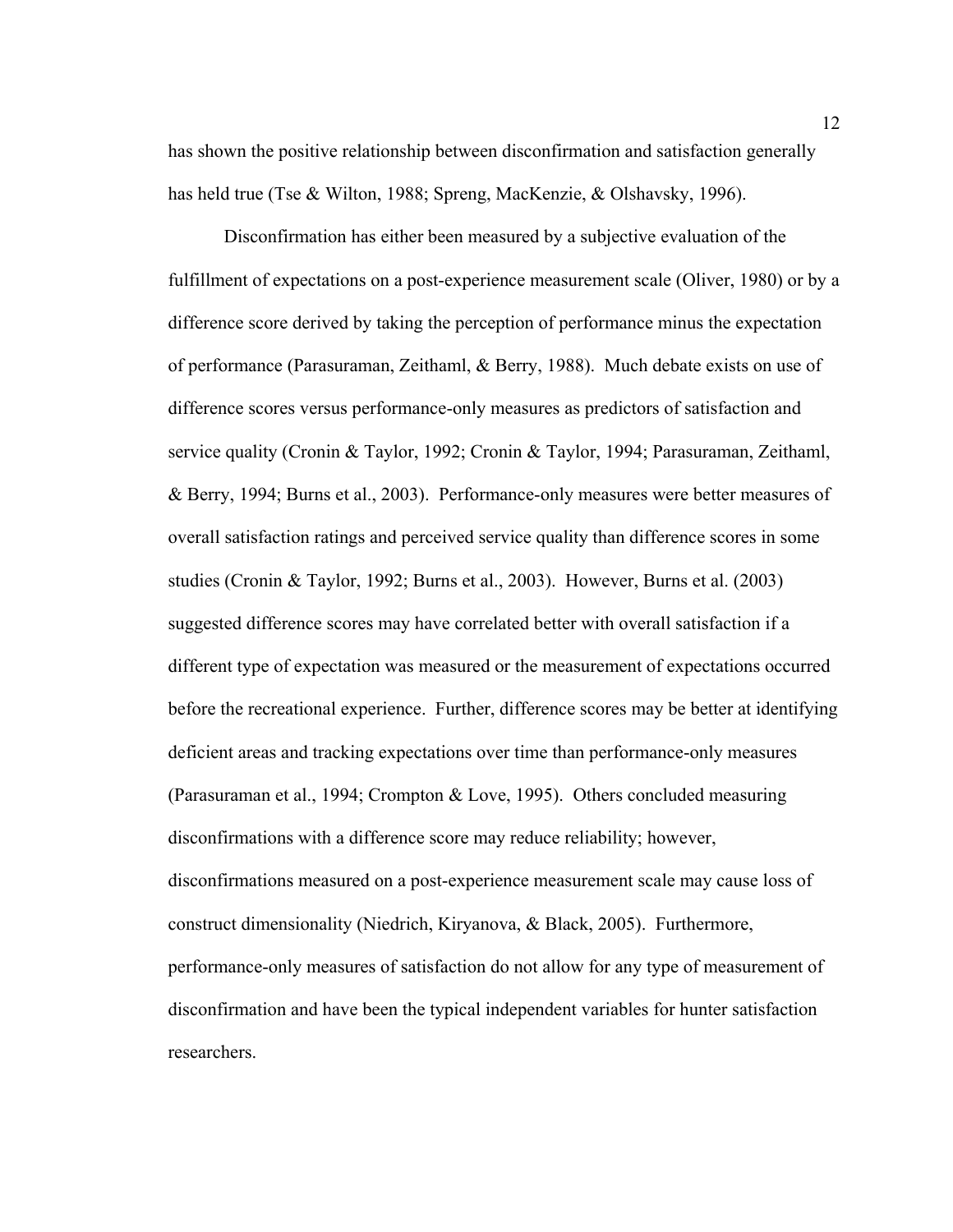Several types of expectations have been defined and studied in expectancy disconfirmation research, but the standards of predictive and normative expectations emerge as dominant (Boulding, Kalra, Staelin, & Zeithaml, 1993; Niedrich et al., 2005). Predictive expectations (i.e., expectations that people believe "will" happen) are futureoriented beliefs about uncertain outcomes generated from participants' personal experiences, communication with other people, and related beliefs (Boulding et al., 1993; Niedrich et al., 2005). Normative expectations (i.e., expectations that people believe "should" happen) typically include a larger set of attribute information than predictive expectations and comprise outcomes people believe they deserve (Boulding et al., 1993; Niedrich et al., 2005). Boulding et al. (1993) also indicated predictive and normative expectations may change over time with additional contacts or experiences. Predictive expectations (i.e., "will" expectations) have typically been used in satisfaction research, whereas normative expectations (i.e., "should" expectations) have been used in service quality research (Boulding et al., 1993).

 I used difference scores (i.e., performance – expectations) and performance-only measures to examine satisfaction among waterfowl hunters at a private waterfowl hunting area in Arkansas. Assuming harvest is a goal hunters have least control in achieving (Vaske et al., 1982), I hypothesized negative disconfirmation would be greatest for harvest-related variables. Additionally, I hypothesized harvest-related variables would be significant predictors of overall satisfaction. Based on previous research (e.g., Burns et al., 2003), I hypothesized performance-only measures would correlate better with overall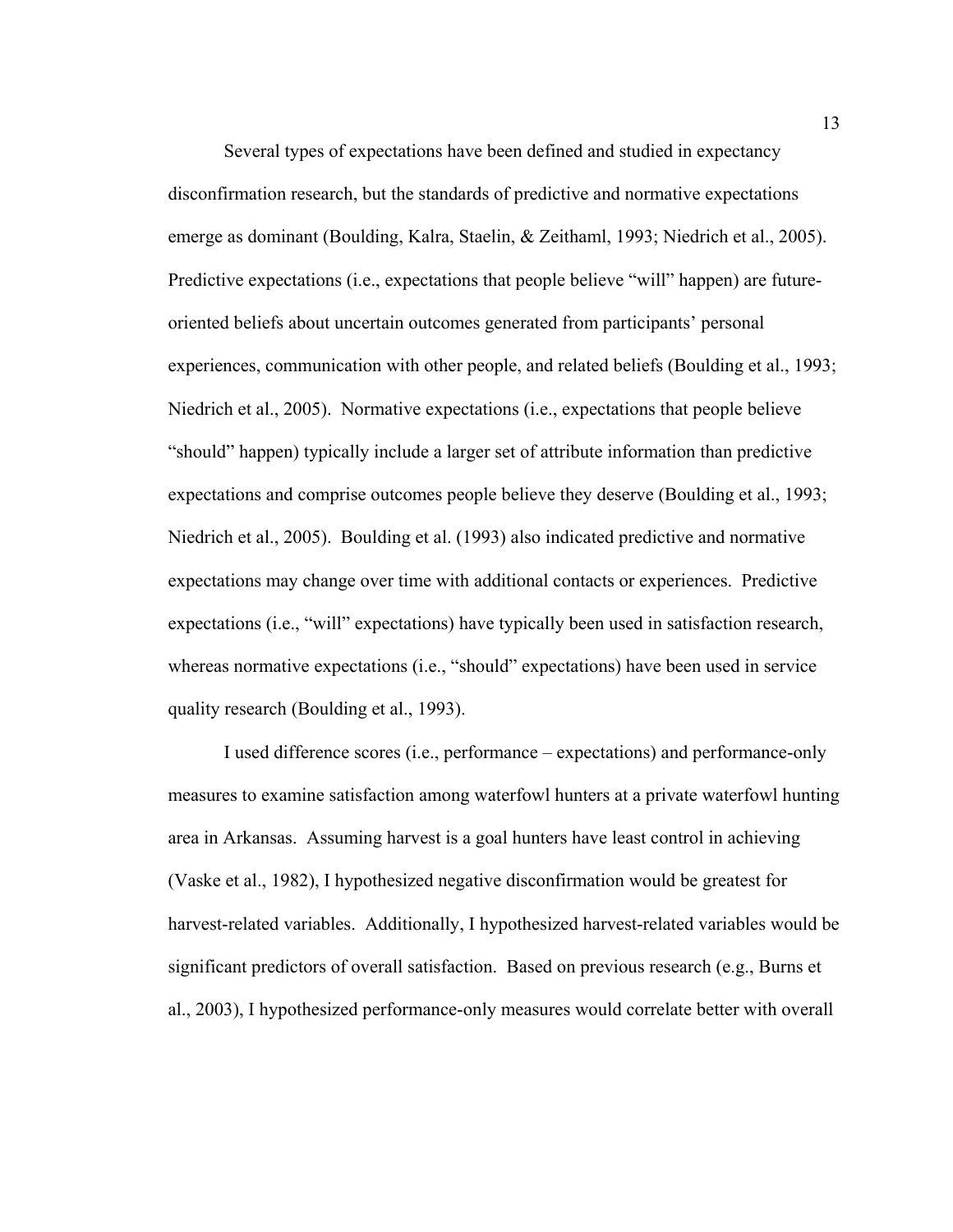satisfaction than difference scores. Finally, I hypothesized satisfaction would be influenced positively by fulfillment of expectations.

## **Methods**

 My study site was a 1,214 hectare farm and hunting lodge owned by Monsanto Company with approximately 384 hectares of artificially floodable forest land. The site is located less than eight kilometers south of Stuttgart, Arkansas. Ducks were primarily hunted in the flooded forest land. Monsanto Company staff invited waterfowl hunters to the property for a two-day hunting trip with lodging, meals, entertainment, and guides provided on-site. Guests were encouraged to bring their own firearms, ammunition, hunting clothes, and personal items. Arkansas hunting licenses and federal waterfowl stamps were available on-site for those who did not already have these. Guests typically arrived the evening before the first day's hunt. After dinner, hunting licenses were processed and a mandatory safety video was shown to guests. Staff distributed a voluntary 4-page pre-hunt questionnaire, with an informational flyer, among guests while their licenses were processed. In the pre-hunt questionnaire, I asked participants to provide their name and address, and using a five-point Likert type scale with the response format of  $1 =$  "strongly disagree,"  $2 =$  "disagree,"  $3 =$  "neutral,"  $4 =$  "agree," and  $5 =$ "strongly agree," rate how strongly they agreed or disagreed with statements about their expectations. Expectations were related to three aspects of their trip to the property: 1) hunting experience, 2) service from the staff, and 3) impressions of the facilities. Following Niedrich et al. (2005) and Boulding et al. (1993), I operationalized these predictive expectations with the word "will" for each predictive statement. After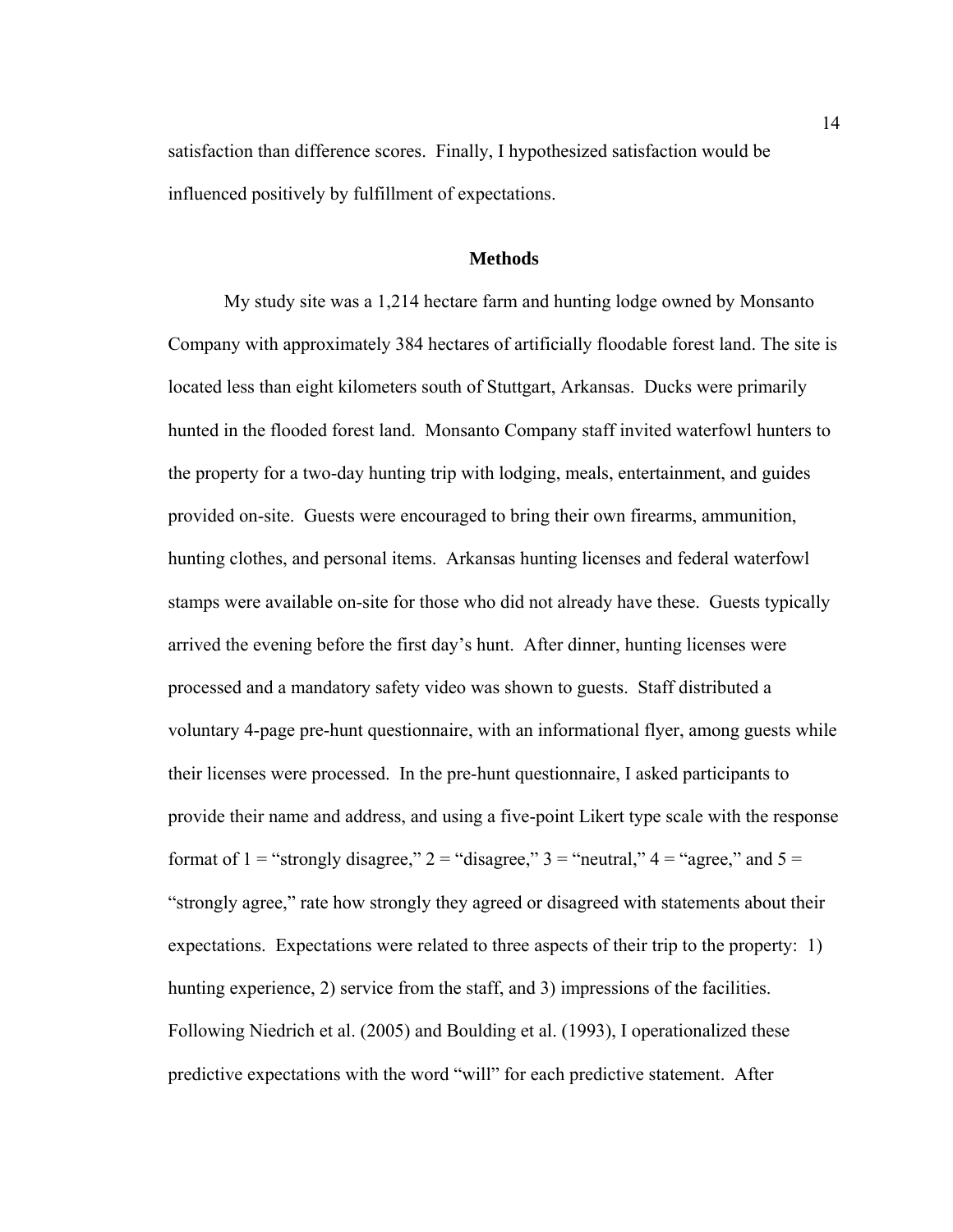participants completed the pre-hunt questionnaire, participants placed finished questionnaires in a locked ballot box until retrieved by researchers. I mailed an eightpage post-hunt questionnaire to participants who completed the pre-hunt questionnaire one week after the duck hunting season to quantify the fulfillment of expectations during their trip.

 I used techniques modified from Dillman (1978) for conducting mail surveys. I mailed the first post-hunt questionnaires with a cover letter and a postage-paid business reply envelope (hereafter termed complete packet). Then, I directed a second complete packet to non-respondents three weeks after initial contact. After the second contact, I mailed non-respondents a final complete packet four weeks after the previous mailing. I included all questionnaires received within six weeks of the final mailing in data analyses. I pre-tested both survey instruments during the 2004-2005 waterfowl hunting season on 94 individuals who hunted the Monsanto property. Based on the pre-test, I reworded some questionnaire items to alleviate ambiguity and reorganized items to lessen item non-response.

 I reworded the post-hunt questionnaire items from the pre-hunt questionnaire to gauge guest expectation fulfillment via difference scores. I used the same response format for the pre- and post-hunt questionnaires. The post-hunt questionnaire also had questions on harvest, waterfowl hunting participation, satisfaction, trip expenditures, preferences for management of the property, and hunter demographics. I asked hunters to rate their satisfactions with their waterfowl hunting trip using a five-point satisfaction continuum with a response format of  $1 =$  "not at all satisfied,"  $2 =$  "slightly satisfied,"  $3 =$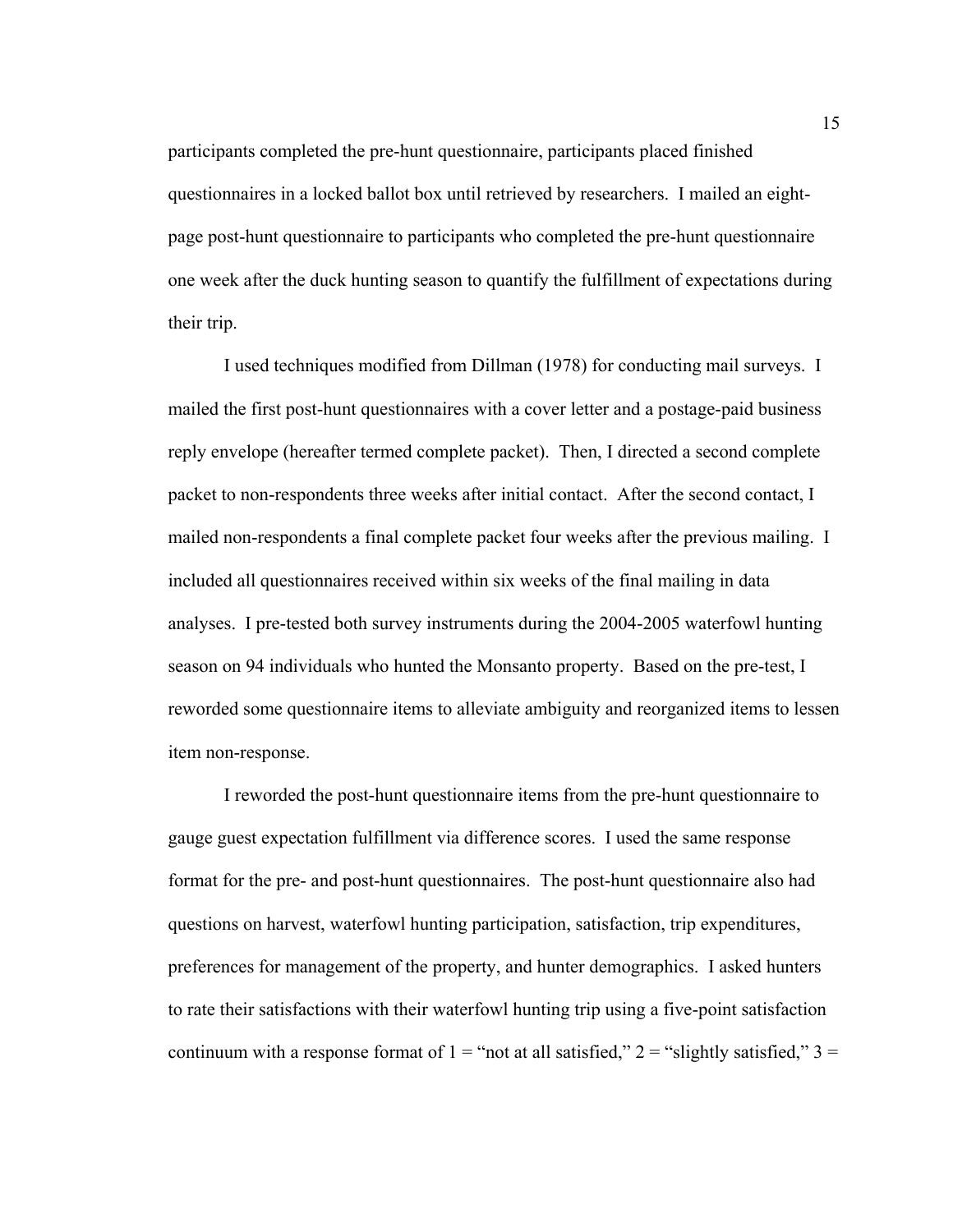"moderately satisfied,"  $4 =$  "very satisfied," and  $5 =$  "extremely satisfied." Satisfaction items were related to: 1) their hunting experience, 2) service from the staff, 3) their impressions of the facilities, and 4) the trip overall.

 After I received questionnaires, I coded, entered, verified, and analyzed the data. I calculated difference scores based on Parasuraman et al.'s (1988) work on service quality. I derived difference scores by subtracting participants' performance ratings from their expectations ratings for each item related to their trip. Difference scores with negative values indicated participants' expectations were not met and negative disconfirmation occurred. Unlike Parasuraman et al. (1988), I used 95% confidence intervals to determine if scores varied significantly from zero and then assigned an item to either positive disconfirmation, confirmation, or negative disconfirmation.

 I measured the relative importance of each item to overall satisfaction using a one-tailed Spearman's rho, because my hypotheses were directional and the data being analyzed were ordinal (Schlotzhauer & Littell, 1997). To determine if performance-only scores correlated better with overall satisfaction than difference scores, I used methods modified from Burns et al. (2003). I split data from respondents randomly into two halves to meet the assumption of independence for subsequent analysis using Fisher's  $z$ test (Burns et al., 2003). I used one-half of the respondents' data to calculate correlations between performance-only measures and overall trip satisfaction. I used the other onehalf to calculate correlations between difference scores and overall trip satisfaction. I used PROC CORR with the FISHER and SPEARMAN options in SAS v. 9.1 to conduct a one-tailed Fisher's *z*-test (SAS, 2003). I used Fisher's *z*-test to determine if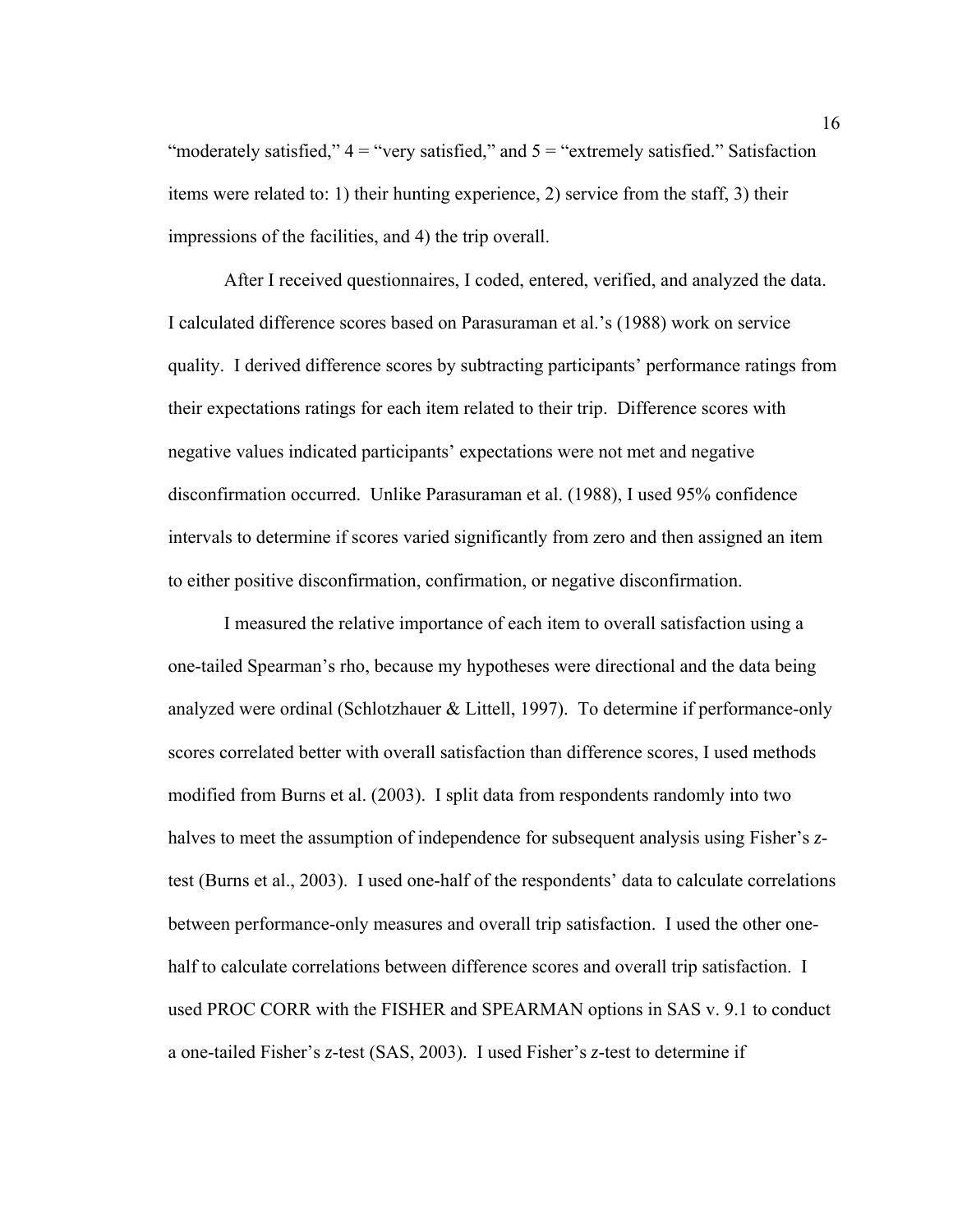performance-only score and difference score correlations with overall trip satisfaction differed significantly (Shavelson, 1996; Burns et al., 2003). I used alpha = 0.05 for significance testing throughout my study.

 I made no effort to contact individuals for a non-response survey who did not complete the pre-hunt questionnaire. I used a two-tailed Wilcoxon Rank Sum test to determine if expectations differed between those who completed pre-hunt and post-hunt questionnaires and those who only completed a pre-hunt questionnaire. To further check for possible non-response biases, I assumed each mailing wave probed deeper into the core of non-respondents (Filion, 1975; Choi, Dittion, & Matlock, 1992). Thus, using a two-tailed Spearman's rho, I correlated the mailing wave a participant responded to with variables related to: 1) overall trip satisfaction, 2) overall hunting experience satisfaction, 3) importance of hunting compared to other outdoor recreation activities, 4) importance of waterfowl hunting compared to other hunting activities, 5) days spent waterfowl hunting, 6) age, 7) annual household income, and 8) education. Using these methods, I would be able to identify possible non-response biases via significant correlations. My project was approved by the Mississippi State University Institutional Review Board (IRB) for the protection of human subjects (IRB docket number 05-221).

## **Results**

 My study site was visited by 311 individuals, 187 (60.1%) of which agreed to participate in the study and completed the pre-hunt questionnaire. Of the 187 participants, 148 (79.1%) individuals responded to the post-hunt questionnaire.Five questionnaires were non-eligible (i.e., participants were less than 18 years old or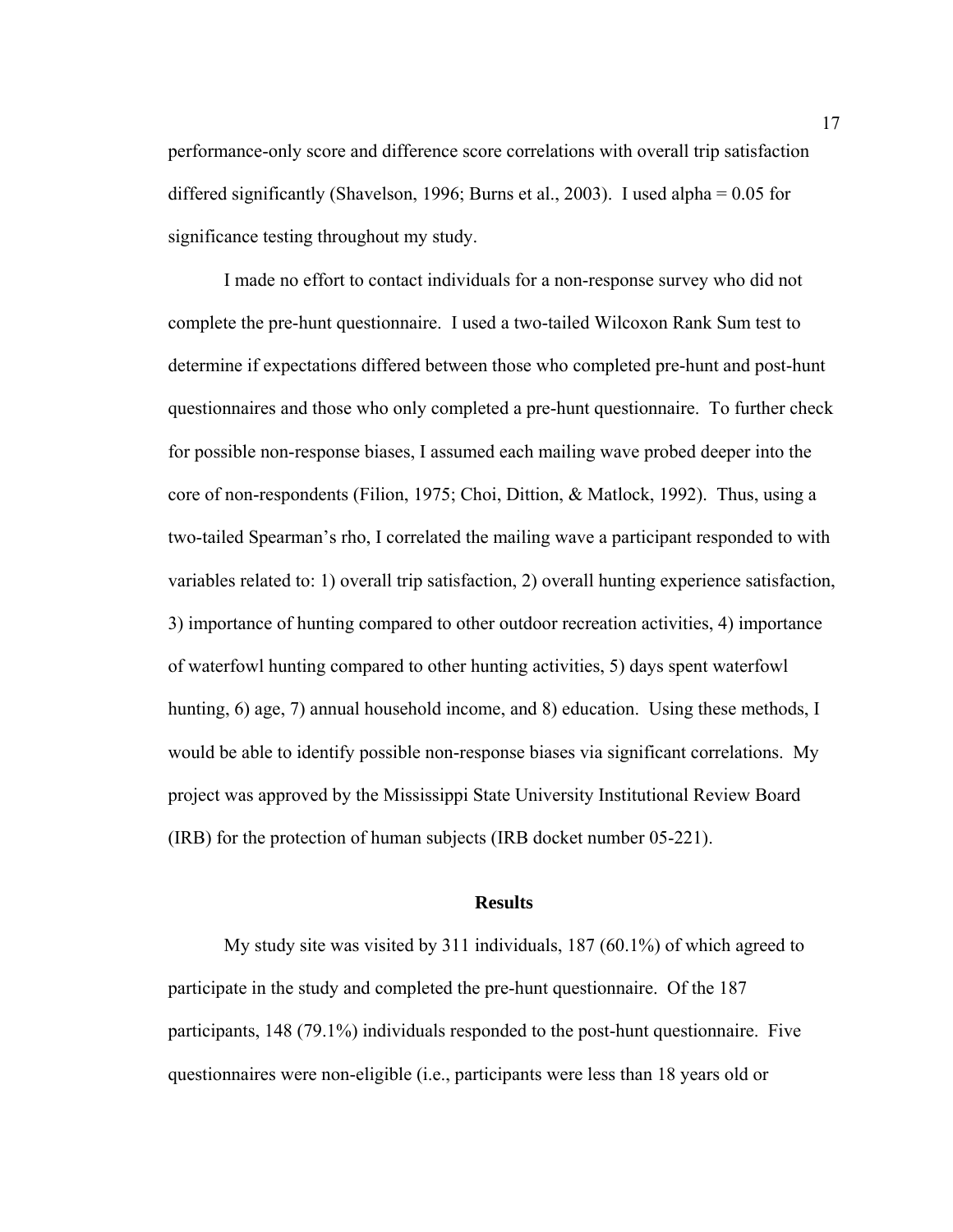indicated the questionnaire was completed by another person) and removed from the dataset, leaving 143 usable questionnaires from 182 eligible participants of the pre-hunt questionnaire for an effective mailing response rate of 78.6% (Dillman, 1978).

 Based on my correlation analysis of successive mailing waves, I found early respondents tended to be older (rho =  $-0.237$ ,  $p = 0.004$ ,  $n = 143$ ), attained a higher level of education (rho =  $-0.166$ ,  $p = 0.048$ ,  $n = 143$ ), and considered hunting more important than other outdoor recreation activities (rho =  $0.239$ ,  $p = 0.004$ ,  $n = 141$ ). I did not detect any statistically significant correlations for: 1) overall trip satisfaction (rho =  $0.149$ ,  $p =$ 0.077,  $n = 142$ ), 2) overall hunting experience satisfaction, (rho = 0.146,  $p = 0.083$ ,  $n =$ 142), 3) importance of waterfowl hunting compared to other hunting activities (rho = - 0.076,  $p = 0.370$ ,  $n = 141$ ), 4) days spent waterfowl hunting (rho = -0.099,  $p = 0.242$ ,  $n =$ 143), or 5) annual household income (rho = 0.035, *p* = 0.686, *n* = 138). Further, I did not detect statistical differences in expectations between those who filled out a pre- and posthunt questionnaire and those who filled out only a pre-hunt questionnaire ( $0.085 \le p \le$ 0.894,  $0.133 \le |z| \le 1.725$ ).

Most respondents were "White or Anglo" (99.3%,  $n = 142$ ) and male (97.9%,  $n =$ 139), with an average age of 44.5 ( $SE = 0.9$ ,  $n = 143$ ) years. Respondents had a median gross annual household income of "\$100,000 and above" and 86.0% (*n* =123) had some college or graduate level education. Survey participants had an average of 15.3 ( $SE =$ 1.3,  $n = 138$ ) years of waterfowl hunting experience. Hunting was rated as the "most" important" outdoor recreation activity for most (51.8%, *n* = 73) participants. Waterfowl hunting was rated as the "most important hunting activity" by 25.5% ( $n = 36$ ) of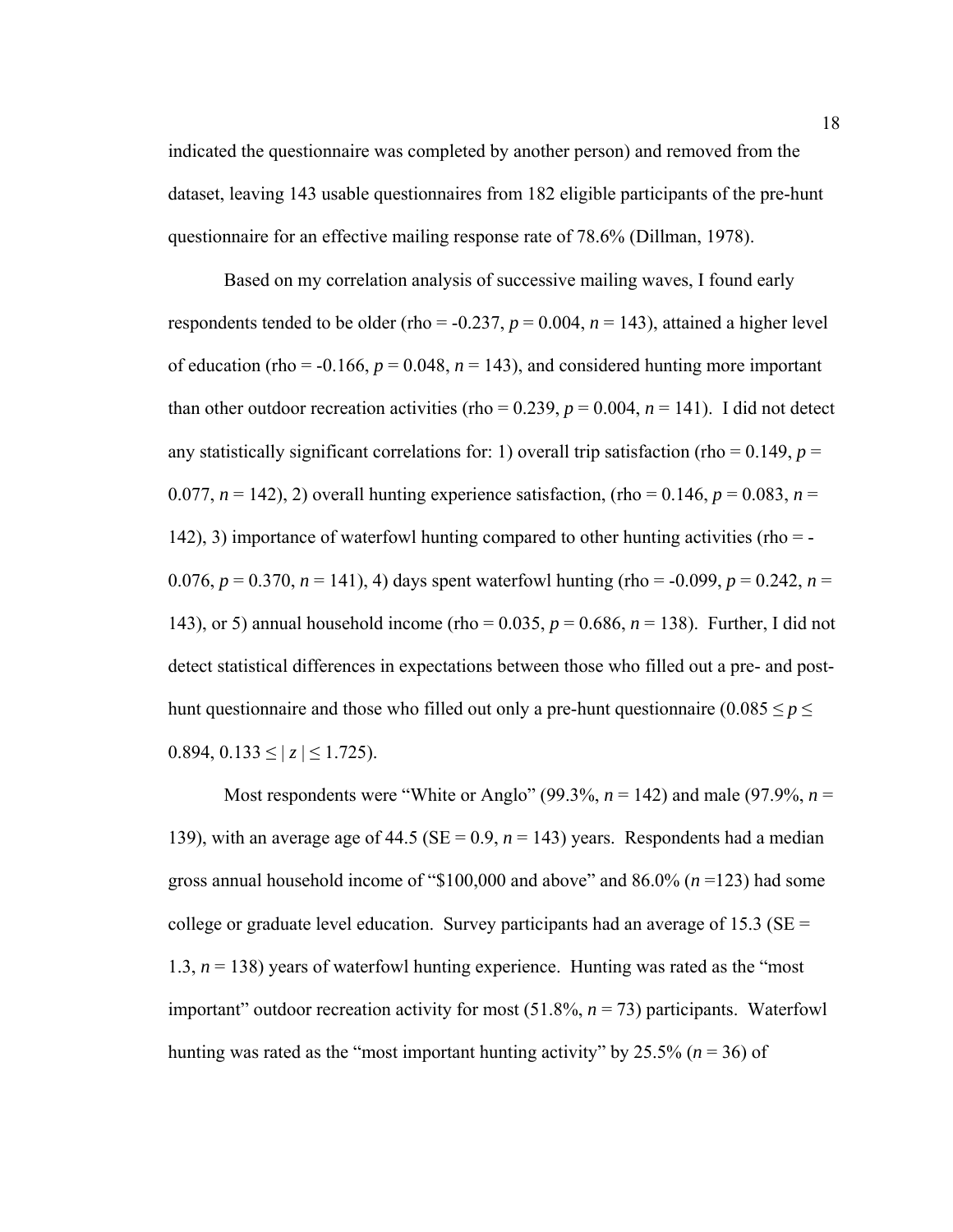participants and as the "second most important hunting activity" by 38.3% (*n* = 54) of participants. Respondents hunted an average of 3.2 ( $SE = 0.4$ ,  $n = 141$ ) days in Arkansas and  $6.3$  (SE = 0.9,  $n = 143$ ) days outside of Arkansas during the 2005-2006 waterfowl hunting season.

For the single item measuring satisfaction with the overall trip,  $90.8\%$  ( $n = 129$ ) of the respondents reported being either "very satisfied" or "extremely satisfied," with an average score of 4.4 ( $SE = 0.1$ ,  $n = 142$ ). Positive disconfirmation occurred for 28%, confirmation occurred for 40%, and negative disconfirmation occurred for 32% of the 25 items measured (Table 2.1). I included negative difference scores as confirmed expectations because their 95% confidence intervals overlapped zero. There were differences between the difference scores reported in Table 2.1 and a difference score derived by subtracting the average performance from the average expectation because of rounding. Although participants did not harvest as many mallards (*Anas platyrhynchos*) as they expected, items related to skill testing, working ducks (calling at ducks circling decoys), seeing wildlife, and learning had greater negative disconfirmation. Thus, I rejected the hypothesis that negative disconfirmation would be greatest for harvestrelated variables.

 When I correlated performance-only items with satisfaction for the overall trip, all items were significantly related  $(0.001 \le p \le 0.015, 0.260 \le \text{rho} \le 0.595$ ; Table 2.2). When I correlated difference scores with overall trip satisfaction, 52% of items were significantly related  $(0.001 \le p \le 0.045, 0.204 \le \text{rho} \le 0.451$ ; Table 2.3). When I ranked items by correlation strength for difference scores and performance-only scores, the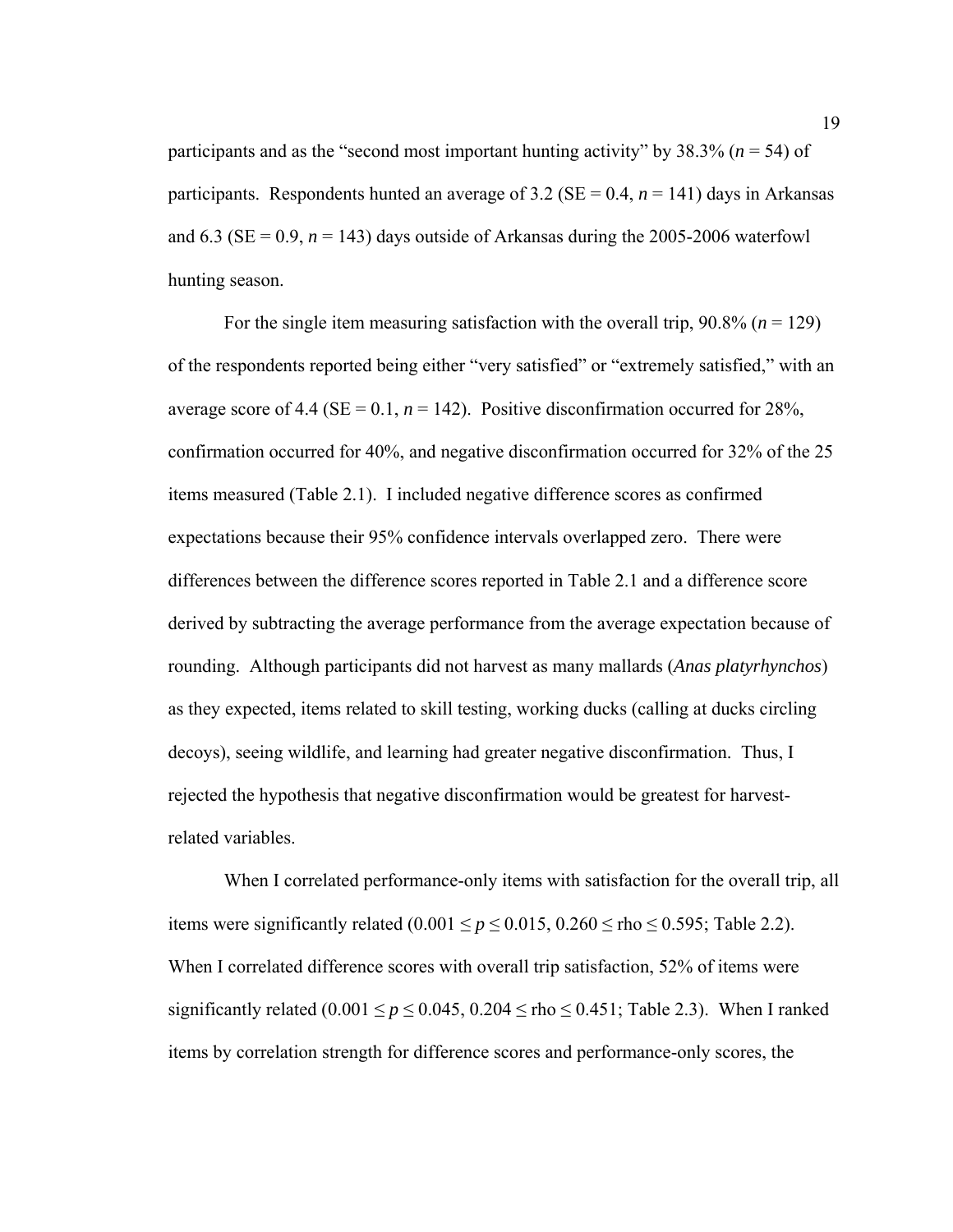strongest related items varied between measurement techniques. However, the variables of "I was placed in the best available hunting location," "I worked a lot of ducks," and "I harvested a sufficient number of mallards" were among the most significantly related (*p*   $\leq$  0.001) items to overall satisfaction for both methods. Because both of the harvestrelated items correlated significantly with overall satisfaction, I accepted the hypothesis that harvest-related variables would be significant predictors of overall satisfaction. Furthermore, I accepted the hypothesis that satisfaction would be influenced positively by fulfilled expectations because of the positive correlation with overall satisfaction for all significantly related items in Table 2.3.

 Performance-only measures correlated better with overall trip satisfaction than difference scores for 84% of the items. However, I detected significant differences for 40% of the item correlations with Fisher's *z*-test  $(0.001 \le p \le 0.047, 0.228 \le |z| \le 3.274;$ Table 2.4). Thus, I rejected the hypothesis that performance-only measures would correlate better with overall satisfaction than difference scores for most items examined.

#### **Discussion and Implications**

I used methods typically used by customer satisfaction researchers in a context where items related to both customer service and hunting were potentially important to the overall satisfaction of clientele. Although some items with positive disconfirmation correlated relatively low with satisfaction, they may have had stronger influence on satisfaction ratings if expectations were not met. Therefore, managers should be cognitive to at least maintain standards for all strong correlates with trip satisfaction. Cohen (1988) suggested a correlation of 0.3 has a medium effect size and would be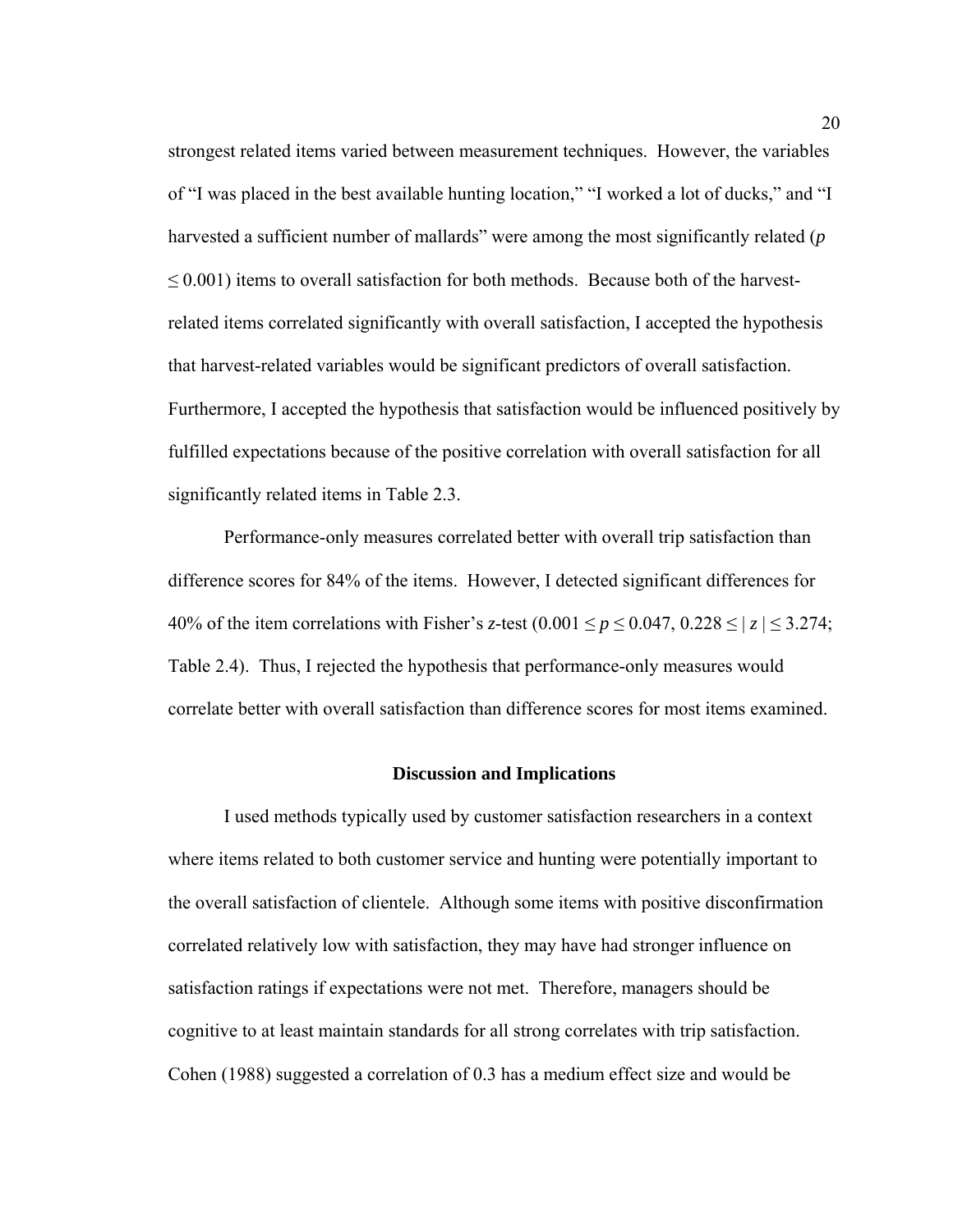perceptible to the naked eye of a sensitive observer. Thus, correlations of 0.3 and greater may offer a sufficient level of relatedness to warrant management attention. However, my study results suggest managerial efforts would best be focused on items that are strong correlates with satisfaction and have negative disconfirmation. For example, traditional performance-only measures would suggest placing clientele in the best available hunting location, placing them in a pristine environment, or providing a variety of entertainment options other than hunting would best satisfy customers (Table 2.2). However, expectations were met for being placed in the best available hunting location and having a variety of entertainment options other than hunting (Table 2.1). Alternatively, a manager could concentrate efforts to allow hunters to be in a pristine environment, test their skills, or work more ducks to have the best opportunity to improve overall satisfaction ratings. Nonetheless, managers may not have explicit control over these trip aspects and may only be able to improve these opportunities indirectly via habitat and hunting pressure management. Although using performance measures allows for similar management recommendations to be made, difference scores offer a greater breadth of understanding to satisfying clientele (Crompton & Love, 1995).

 Several explanations exist as to why items did not rank by correlation more similarly between the two measurement techniques. First, the relatively small number of participants in my study ( $n = 143$ ) could be a factor; however, Burns et al. (2003) had many more respondents ( $n = 2.933$ ) and correlations of their items were not similarly ranked either. Second, difference scores could rank dissimilarly because the added dimensionality they offer may allow for the true order of importance to be displayed via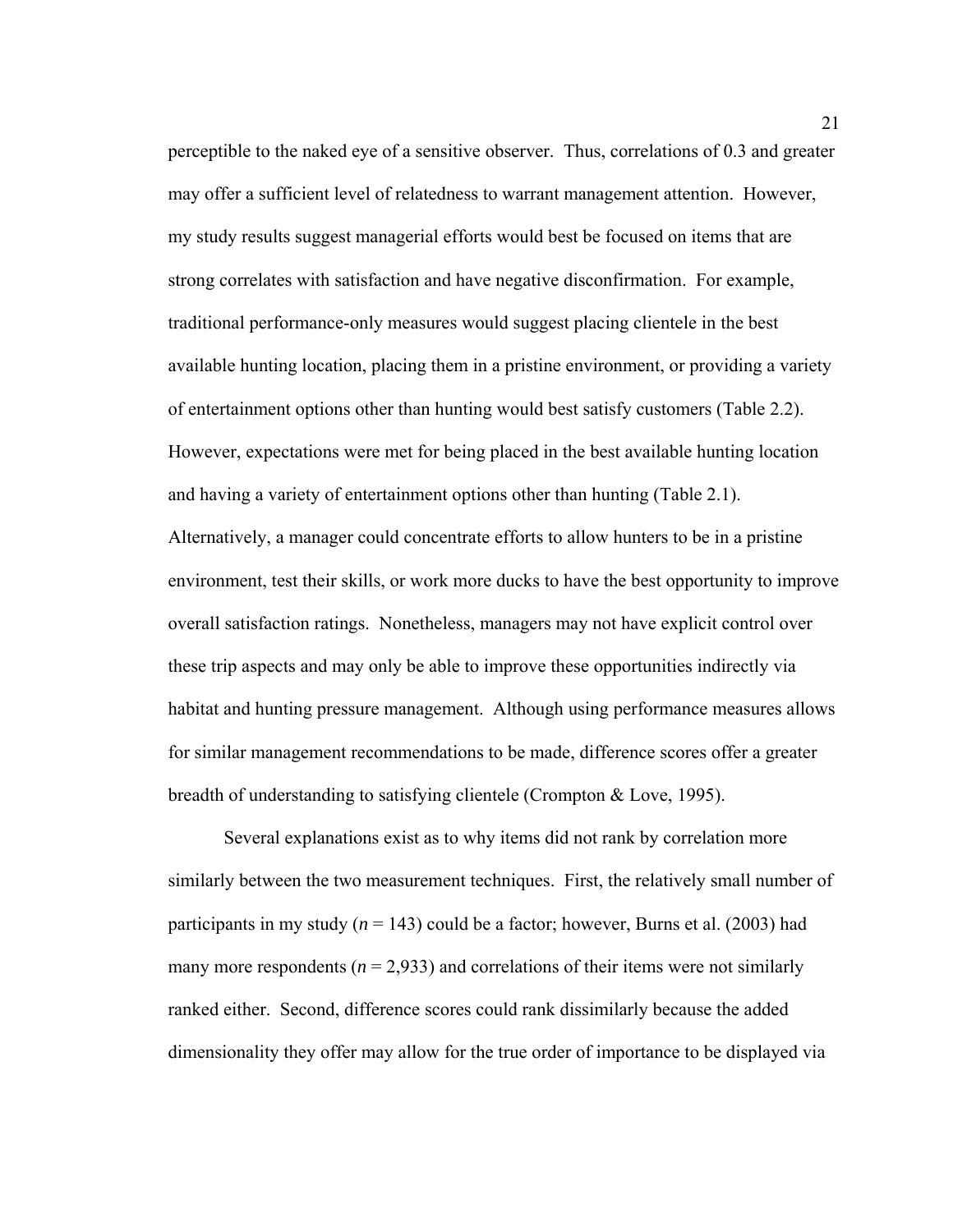correlation ranking. Third, Peter, Churchill, & Brown (1993) stated difference scores may produce spurious correlations because difference scores are not unique from the components of which they are made. However, their alternative is not as likely in my study because of the split half design in comparing correlations. Finally, Parasuraman et al. (1994) offered "shared method variance" as a reason why performance-only measures correlated better with an overall evaluation of service quality than difference scores. Perhaps if difference scores were correlated with an expected level of overall satisfaction minus a perceived level of overall satisfaction, rankings would be more similar to the performance-only items correlated with a perceived level of overall satisfaction used in my study. However, the validity of using a difference score for overall satisfaction is unknown.

 Despite differences in correlation rankings, my study demonstrated comparable correlations for difference scores and performance-only measures for most items where other research did not (e.g., Burns et al., 2003). These findings could have been a result of my using the difference between "will" expectations and a measurement of performance for calculating difference scores, whereas Burns et al. (2003) used importance of an item and satisfaction of performance to calculate their difference scores. Niedrich et al. (2005) demonstrated "will" expectations had greater predictive ability than other types of expectancies. I also measured expectations prior to the recreational experience rather than after the experience as Burns et al. (2003). Another possible reason for better performance of difference scores in my study may relate to my use of Spearman's rho instead of Pearson's *r*. When using ordinal data, Spearman's rho is the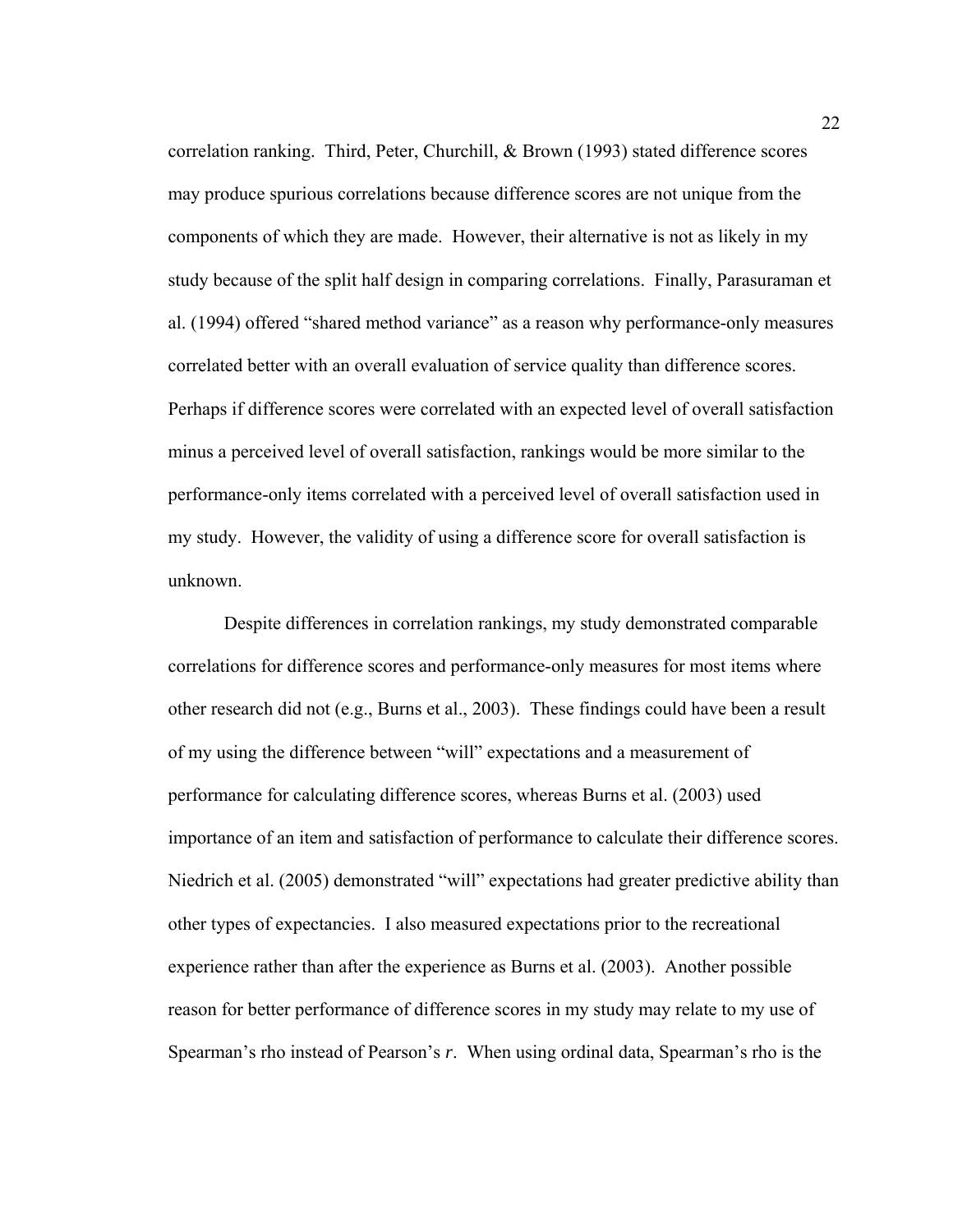more appropriate analysis (Schlotzhauer & Littell, 1997). Finally, Burns et al. (2003) had a larger sample size than me and had greater statistical power for detecting differences (Cohen, 1988).

 I do not believe my follow-up survey suffered from non-response bias for the variables examined in my study, because the significantly correlated demographic characteristics are relatively poor predictors of attitudes (Manning, 1999) and no directional differences were found for satisfaction items. However, because of the high refusal rate for completing the pre-hunt questionnaire, I cannot be certain my sample was representative of the population studied. Choi et al. (1992) suggested it was not possible to determine if study populations were homogenous before surveys were conducted and data from non-respondents were difficult to obtain. In my study, it was not possible to get data from individuals who refused to complete the pre-hunt questionnaire; thus, I was unable to compare homogeneity between survey participants and individuals who refused to participate.

 The disconfirmation of expectations has been studied in great detail in the consumer satisfaction research, but, except for some earlier research (i.e., Decker et al., 1980), has been largely neglected by hunting satisfaction researchers. Although use of difference scores has opponents in the marketing literature (i.e., Cronin & Taylor, 1992; Peter et al., 1993), measuring the disconfirmation of expectations can offer valuable insight to wildlife managers wishing to gauge hunter satisfaction. Difference scores could be attained relatively easily on public hunting areas that use a lottery type system to regulate access. By mailing a pre-hunt questionnaire to gauge the expectations of hunters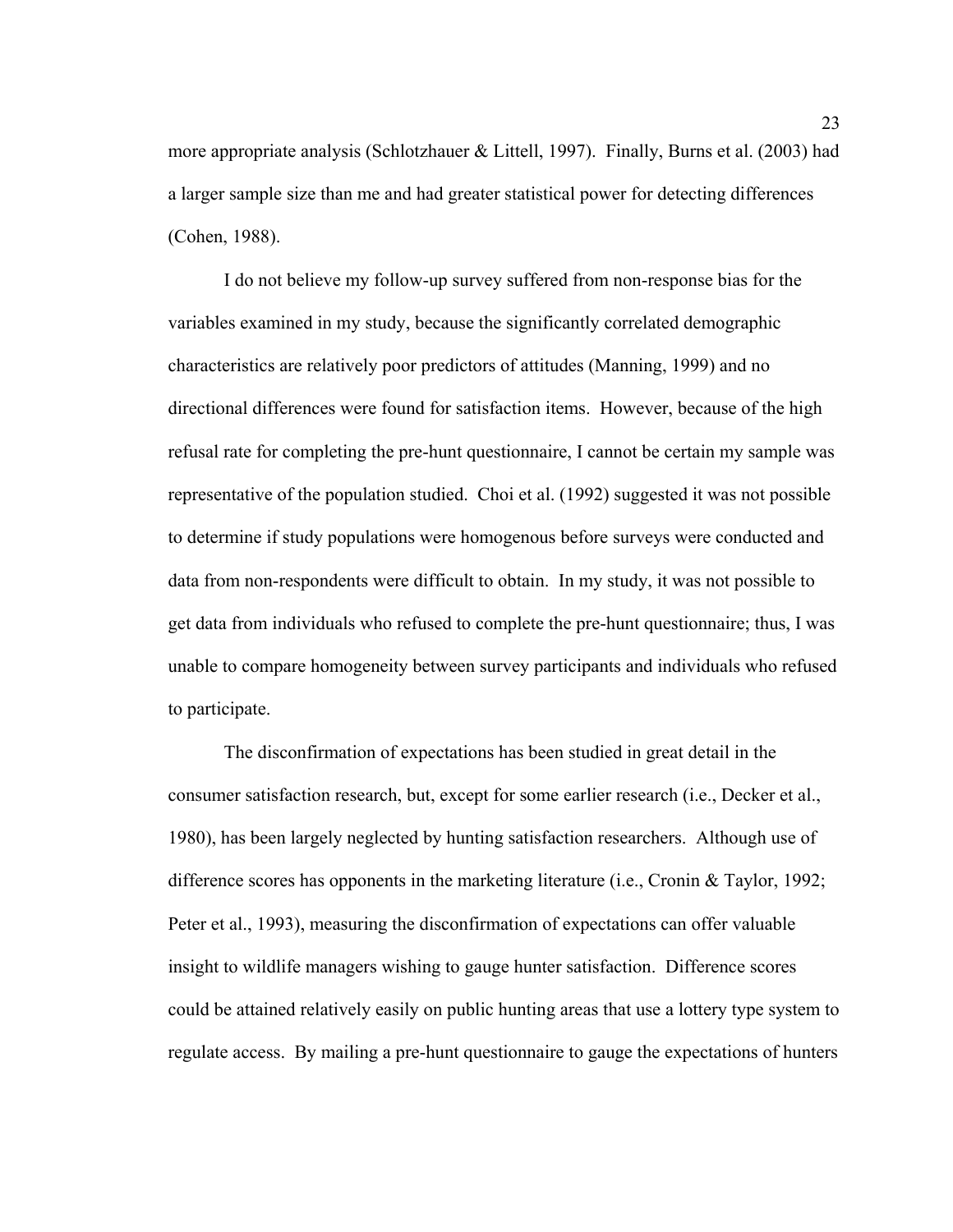drawn for a hunt, researchers could overcome the potential bias on expectations in my study wherein questionnaires were distributed on site.

 If difference scores are not desirable to the researcher, disconfirmation also may be measured by allowing recreationists to evaluate their disconfirmation subjectively on a post-experience measurement scale as did Oliver (1980). However, more recent research has shown evaluating disconfirmation on a post-experience scale allowed participants to assimilate different disconfirmations into a similar construct, thus one may not be able to differentiate among the different types of expectations (Niedrich et al., 2005). Further, wildlife managers may benefit from research concentrating on the disconfirmation of different types of expectations. For example, Decker et al. (1980) used the difference between hunters' perceptions of an ideal hunt and an actual hunting experience to establish hunter satisfaction management priorities. Whereas my study focused on the disconfirmation of predictive expectations, other research could examine normative expectations to improve quality hunting areas. My use of 95% confidence intervals to assign items to disconfirmation type offers another way to prioritize management efforts beyond simple ranking of difference scores, as done in earlier work (Parasuraman et al., 1988). Furthermore, researchers wishing to improve hunter satisfaction models could possibly look to the expectancy disconfirmation paradigm to gain greater explanatory power in satisfaction models.

# **References**

Boulding, W., Kalra, A., Staelin, R., & Zeithaml, V. A. (1993). A dynamic process model of service quality: From expectations to behavioral intentions. *Journal of Marketing Research, 30*, 7-27.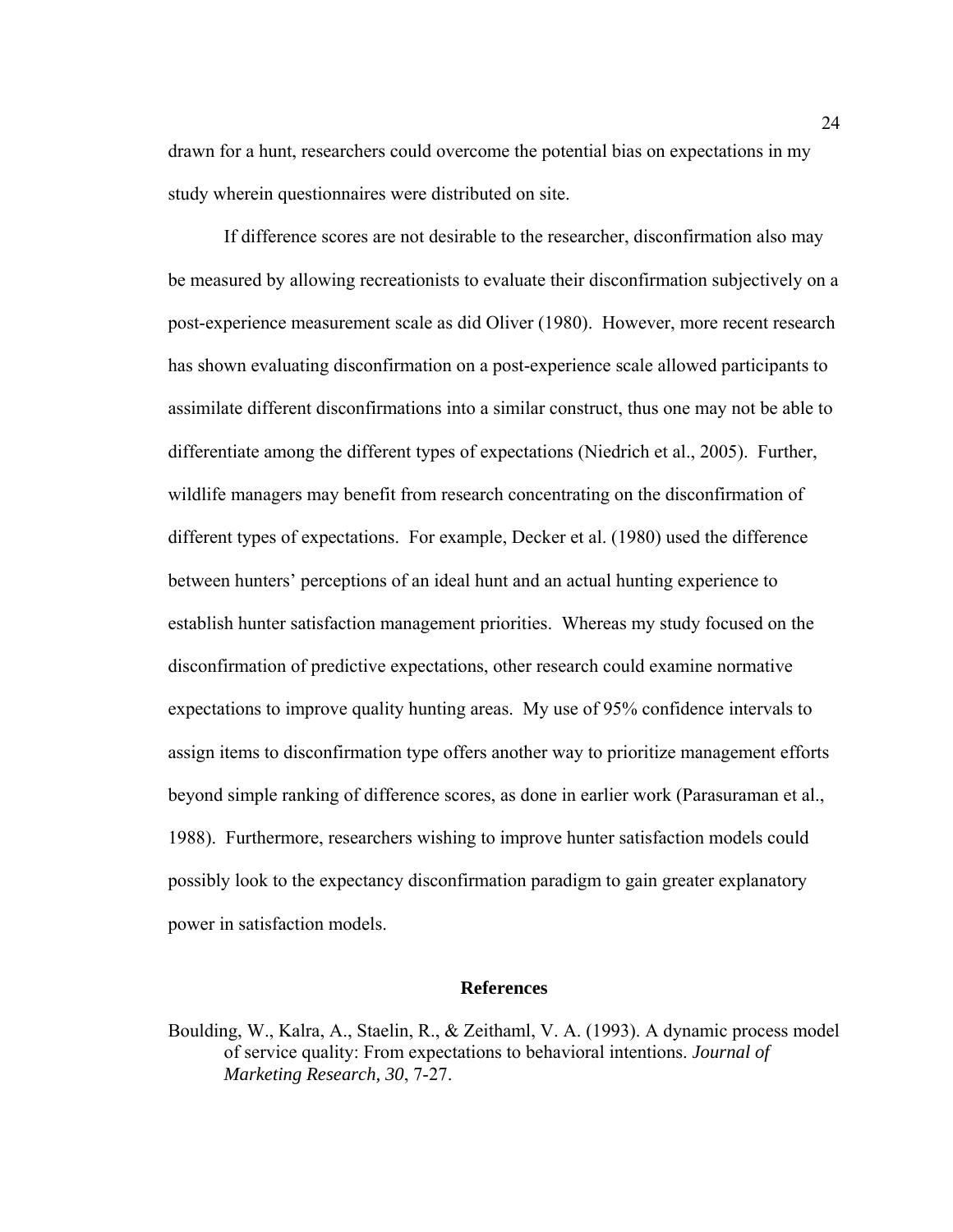- Burns, R. C., Graefe, A. R., & Absher, J. D. (2003). Alternate measurement approaches to recreational customer satisfaction: Satisfaction - only versus gap scores. *Leisure Sciences, 25*, 363-380.
- Choi, S., Ditton, R. B., & Matlock, G. C. (1992). Homogeneity across mail survey waves: A replicated study. *Journal of Leisure Research, 24*, 79-85.
- Cohen, J. (1988). *Statistical power analysis for the behavioral sciences* (2nd ed.). Hillsdale, NJ: Lawrence Erlbaum Associates.
- Crompton, J. L., & Love, L. L. (1995). The predictive validity of alternative approaches to evaluating quality of a festival. *Journal of Travel Research, 34*, 11-24.
- Cronin, J. J., Jr., & Taylor, S. A. (1992). Measuring service quality: A reexamination and extension. *Journal of Marketing, 56*, 55-68.
- Cronin, J. J., Jr., & Taylor, S. A. (1994). SERVPERF versus SERVQUAL: Reconciling performance-based and perceptions-minus-expectations measurement of service quality. *Journal of Marketing, 58*, 125-131.
- Decker, D. J., Brown, T. J., & Gutierrez, R. J. (1980). Further insights into the multiplesatisfactions approach for hunter management. *Wildlife Society Bulletin, 8*, 323- 331
- Dillman, D. A. (1978). *Mail and telephone surveys: The total design method*. New York, NY: John Wiley & Sons, Inc.
- Ditton, R. B., Graefe, A. R., & Fedler, A. J. (1981). *Recreational satisfaction at Buffalo National River: Some measurement concerns*. USDA Forest Service General Technical Report: University of Minnesota Agricultural Experiment Station: St. Paul, NC.
- Filion, F. L. (1975). Estimating bias due to nonresponse in mail surveys. *Public Opinion Quarterly, 39*, 482-492.
- Frey, S. N., Conover, M. R., Borgo, J. S., & Messmer, T. A. (2003). Factors influencing pheasant hunter harvest and satisfaction. *Human Dimensions of Wildlife, 8*, 277- 286.
- Gigliotti, L. M. (2000). A classification scheme to better understand satisfaction of Black Hills deer hunters: The role of harvest success. *Human Dimensions of Wildlife, 5*, 32-51.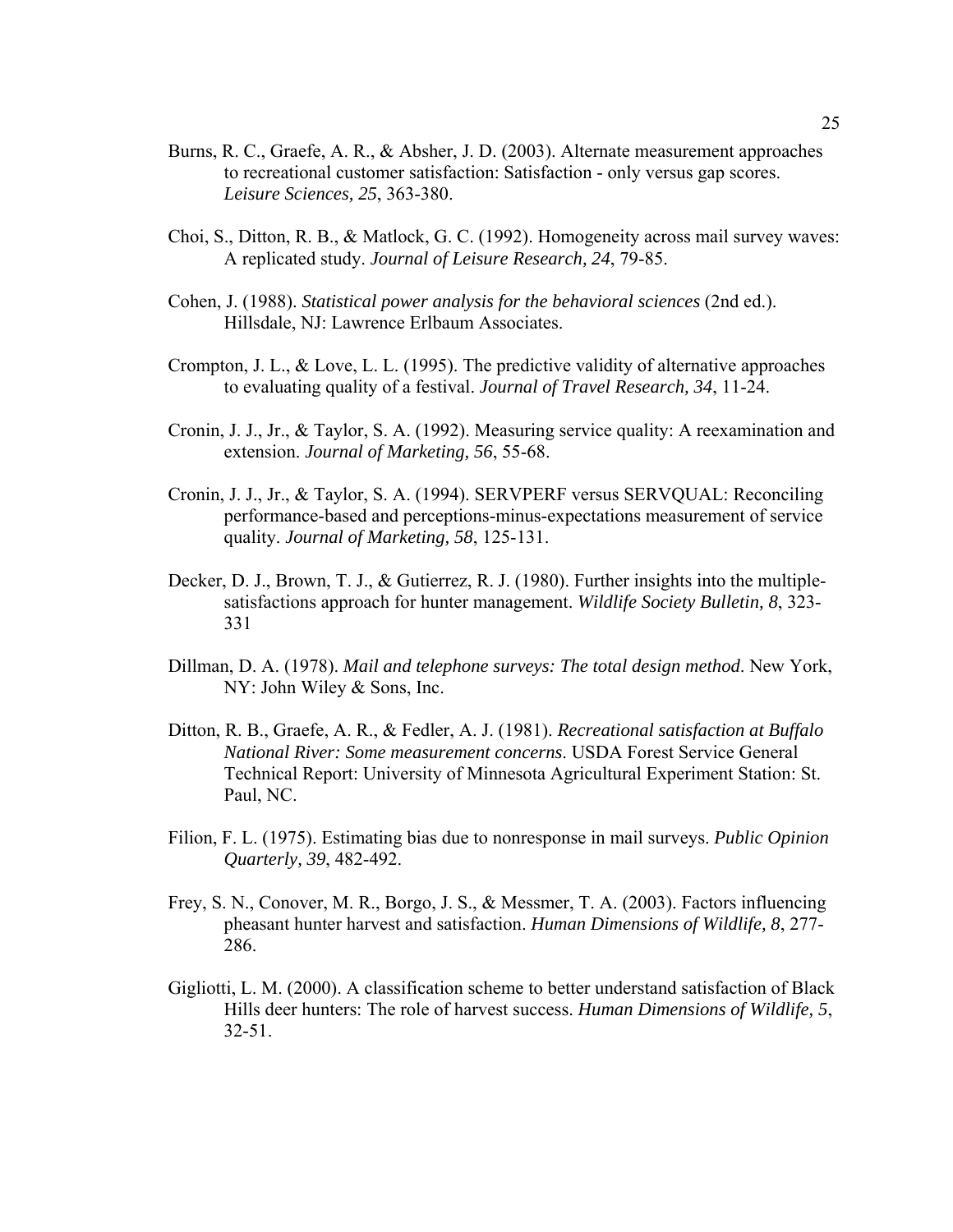- Hammitt, W. E., McDonald, C. D., & Patterson, M. E. (1990). Determinants of multiple satisfaction for deer hunting. *Wildlife Society Bulletin, 18*, 331-337.
- Hayslette, S. E., Armstrong, J. B., & Mirarchi, R. E. (2001). Mourning dove hunting in Alabama: Motivations, satisfactions, and sociocultural influences. *Human Dimensions of Wildlife, 6*, 81-95.
- Hazel, K. L., Langenau, E. E., & Levine, R. L. (1990). Dimensions of hunting satisfaction: Multiple-satisfactions of wild turkey hunting. *Leisure Sciences, 12*, 383-393.
- Hendee, J. C. (1974). A multiple-satisfaction approach to game management. *Wildlife Society Bulletin, 2*, 104-113.
- Holland, S. M., & Ditton, R. B. (1992). Fishing trip satisfaction: A typology of anglers. *North American Journal of Fisheries Management, 12*, 28-33.
- Lawler, E. E. (1973). *Motivation in work organizations*. Monterey, CA: Brooks/Cole Publishing Company.
- Manning, R. E. (1999). *Studies in outdoor recreation: Search and research for satisfaction* (2nd ed.). Corvallis, OR: Oregon State University Press.
- Miller, C. A., & Graefe, A. R. (2001). Effect of harvest success on hunter attitudes toward white-tailed deer management in Pennsylvania. *Human Dimensions of Wildlife, 6*, 189-203.
- Niedrich, R. W., Kiryanova, E., & Black, W. C. (2005). The dimensional stability of the standards used in the disconfirmation paradigm. *Journal of Retailing, 81*, 49-57.
- Oliver, R. L. (1980). A cognitive model of the antecedents and consequences of satisfaction decisions. *Journal of Marketing Research, 17*, 460-469.
- Oliver, R. L., & DeSarbo, W. S. (1988). Response determinants in satisfaction judgments. *Journal of Consumer Research, 14*, 495-505.
- Parasuraman, A., Zeithaml, V. A., & Berry, L. L. (1988). SERVQUAL: A multiple-item scale for measuring consumer perceptions of service quality. *Journal of Retailing, 64*, 12-37.
- Parasuraman, A., Zeithaml, V. A., & Berry, L. L. (1994). Reassessment of expectations as a comparison standard in measuring service quality: Implications for further research. *Journal of Marketing, 58*, 111-124.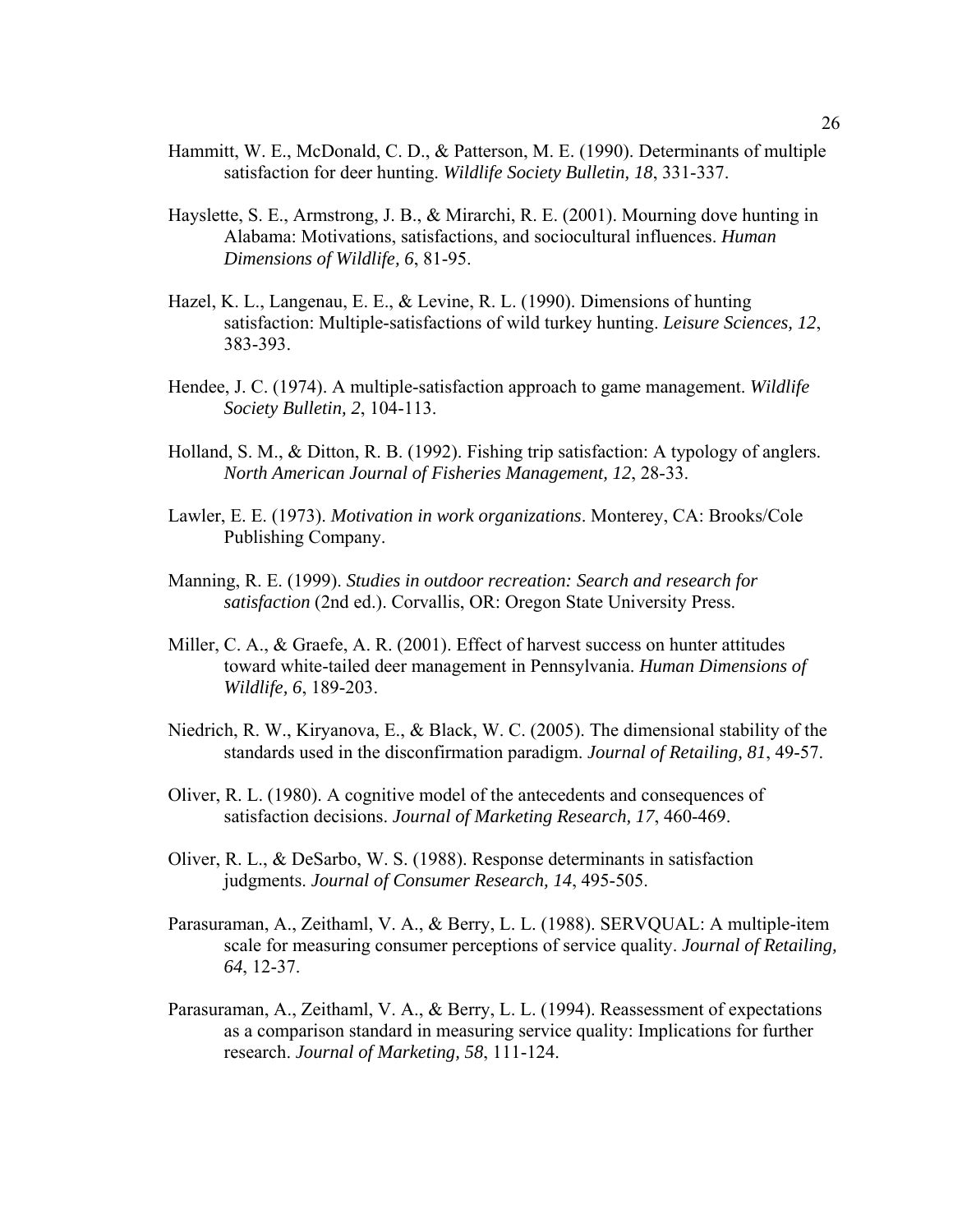- Peter, J. P., Churchill, G. A., Jr, & Brown, T. J. (1993). Caution in the use of difference scores in consumer research. *Journal of Consumer Research, 19*, 655-662.
- SAS Institute Inc. (2003). SAS onlinedoc 9.1. Cary, NC: SAS Institute Inc.
- Schlotzhauer, S. D., & Littell, R. C. (1997). *SAS system for elementary analysis* (2nd ed.). Cary, NC: SAS Institute Inc.
- Shavelson, R. J. (1996). *Statistical reasoning for the social sciences* (3rd ed.). Needham Heights, MA: Allyn and Bacon.
- Spreng, R. A., MacKenzie, S. B., & Olshavsky, R. W. (1996). A Reexamination of the determinants of consumer satisfaction. *Journal of Marketing, 60*, 15-32.
- Stankey, G. H., Lucas, R. C., & Ream, R. R. (1973). Relationships between hunting success and satisfaction. *Transactions of the North American Wildlife Conference, 38*, 235-242.
- Tse, D. K., & Wilton, P. C. (1988). Models of consumer satisfaction formation: An extension. *Journal of Marketing Research, 25*, 201-212.
- Van Ryzin, G. G. (2004). Expectations, performance, and citizen satisfaction with urban services. *Journal of Policy Analysis and Management, 23*, 433-448.
- Vaske, J. J., Donnelly, M. P., Heberlein, T. A., & Shelby, B. (1982). Differences in reported satisfaction ratings by consumptive and nonconsumptive recreationists. *Journal of Leisure Research, 14*, 195-206.
- Vaske, J. J., Fedler, A. J., & Graefe, A. R. (1986). Multiple determinants of satisfaction from a specific waterfowl hunting trip. *Leisure Sciences, 8*, 149-166.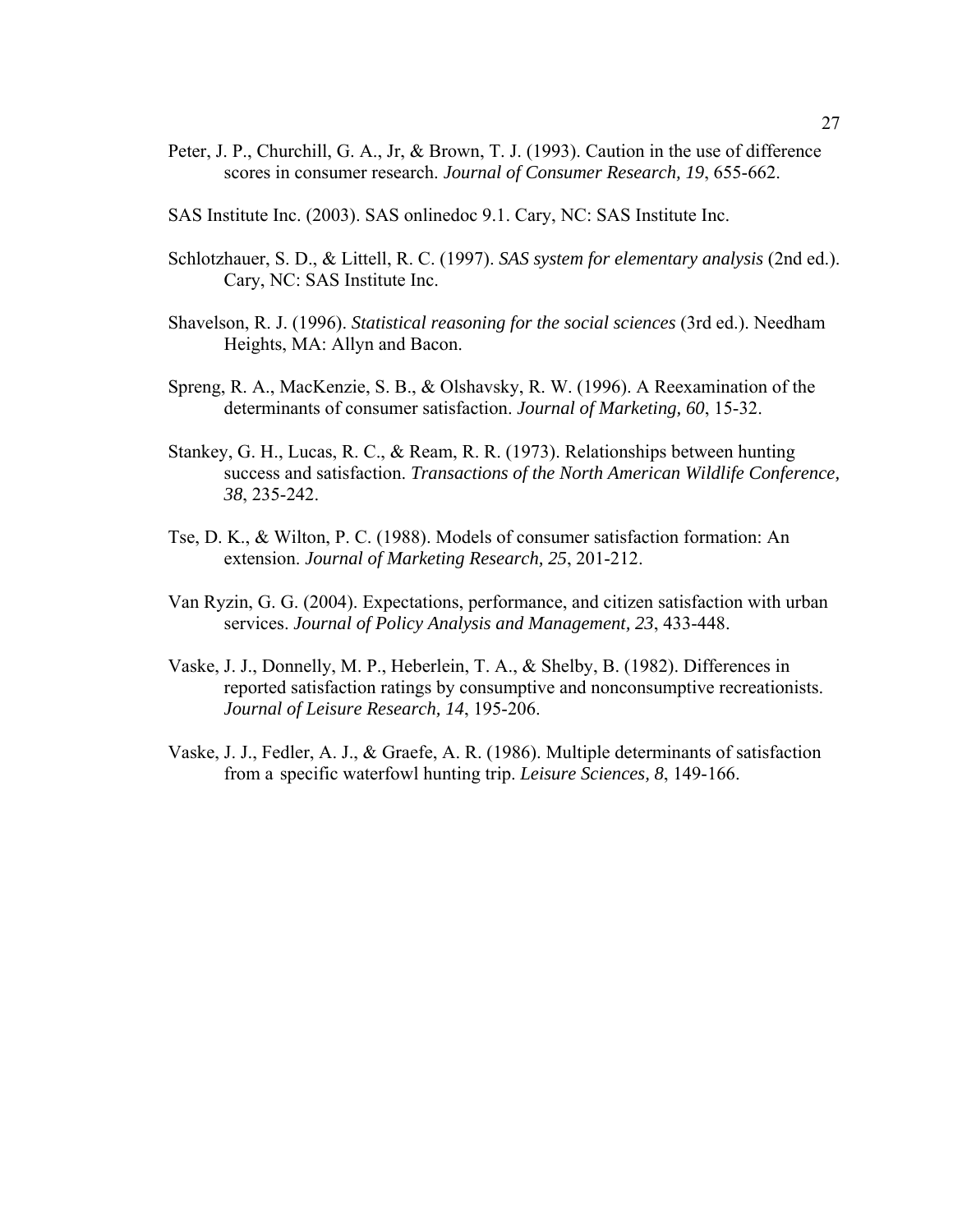Table 2.1. Means for item expectations, performance, and difference scores for a twoday waterfowl hunting trip near Stuttgart, Arkansas during the 2005-2006 waterfowl hunting season. Items were classified as positive disconfirmation, confirmation, or negative disconfirmation based on the 95% confidence intervals around the mean difference score  $(n = 143)$ .

| <b>DISCONFIRMATION</b>                 | Mean                      | Mean                     | Difference         |
|----------------------------------------|---------------------------|--------------------------|--------------------|
| Item                                   | Expectations <sup>a</sup> | Performance <sup>a</sup> | Score <sup>b</sup> |
|                                        |                           |                          |                    |
| POSITIVE DISCONFIRMATION               |                           |                          |                    |
| Other parties interfered with my       |                           |                          |                    |
| hunt <sup>r</sup>                      | 3.97                      | 4.38                     | 0.40               |
| High quality meals were provided at    |                           |                          |                    |
| the club house                         | 4.64                      | 4.83                     | 0.19               |
| I received quality service at the club |                           |                          |                    |
| house                                  | 4.68                      | 4.86                     | 0.19               |
| I enjoyed hunting with the others in   |                           |                          |                    |
| my blind                               | 4.39                      | 4.57                     | 0.17               |
| The rooms were well-kept               | 4.53                      | 4.70                     | 0.16               |
| The property was well-kept             | 4.69                      | 4.84                     | 0.15               |
| The club house was well-kept           | 4.66                      | 4.77                     | 0.12               |
|                                        |                           |                          |                    |
| <b>CONFIRMATION</b>                    |                           |                          |                    |
| I had a variety of entertainment       |                           |                          |                    |
| options other than hunting             | 4.01                      | 4.15                     | 0.14               |
| My guide decoyed ducks in close        | 4.08                      | 4.12                     | 0.04               |
| I was placed in the best available     |                           |                          |                    |
| hunting location                       | 4.10                      | 4.06                     | $-0.03$            |
| I hunted in well-managed habitat       | 4.66                      | 4.63                     | $-0.04$            |
| I saw a lot of mallards                | 4.15                      | 4.09                     | $-0.05$            |
| I hunted in a well-built blind         | 4.36                      | 4.30                     | $-0.07$            |
| My participation in this hunt was      |                           |                          |                    |
| more than just shooting                | 4.40                      | 4.29                     | $-0.12$            |
| Party size was set to maximize         |                           |                          |                    |
| harvest opportunities                  | 4.05                      | 3.93                     | $-0.13$            |
| I experienced hunting in an            |                           |                          |                    |
| environment I do not typically hunt    | 4.48                      | 4.33                     | $-0.16$            |
| I harvested a sufficient number of     |                           |                          |                    |
| ducks                                  | 3.97                      | 3.76                     | $-0.19$            |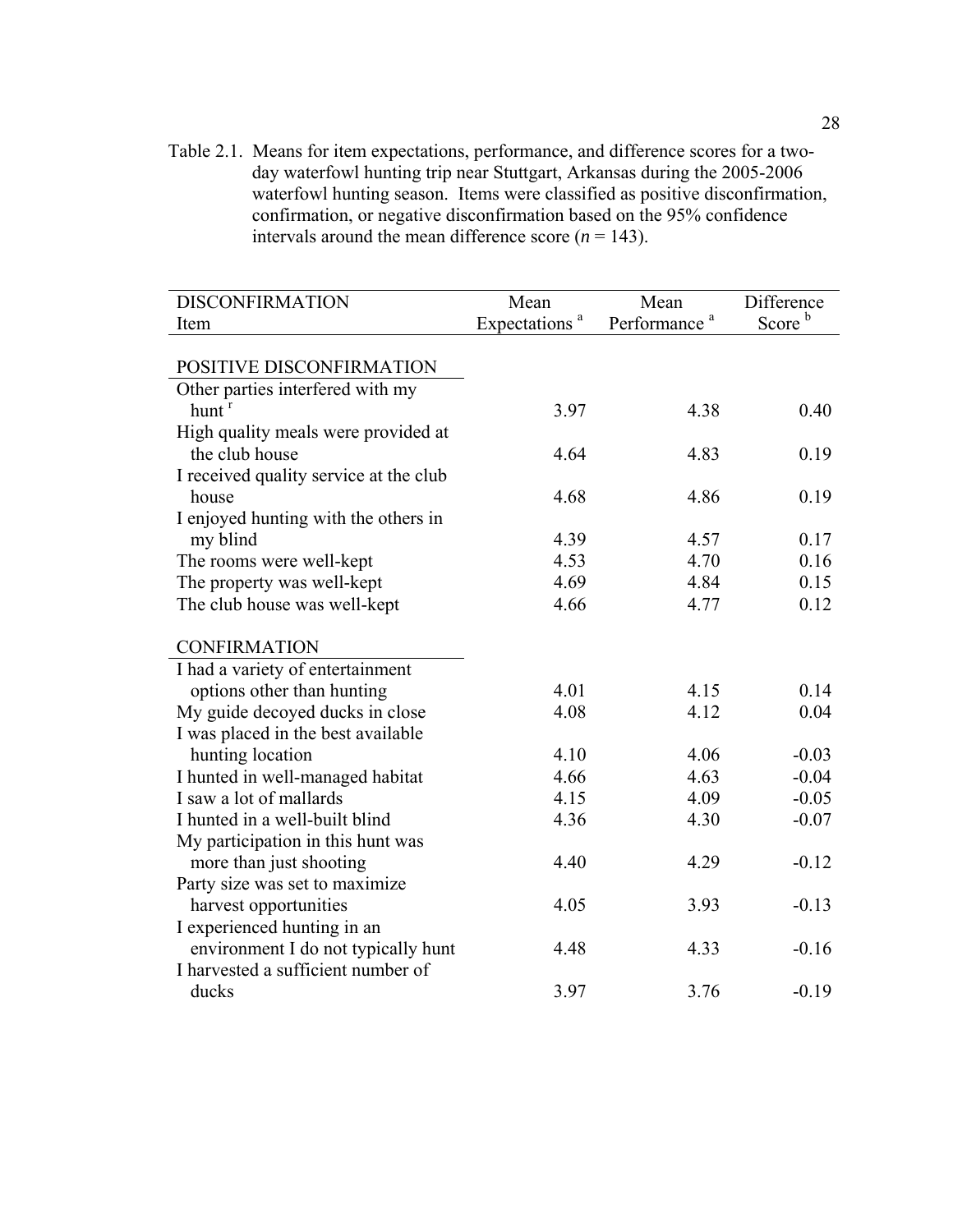Table 2.1 (continued)

| NEGATIVE DISCONFIRMATION                |      |      |         |
|-----------------------------------------|------|------|---------|
| I met new people                        | 4.51 | 4.37 | $-0.15$ |
| I hunted in a pristine environment      | 4.43 | 4.28 | $-0.16$ |
| I saw a variety of duck species         | 3.86 | 3.59 | $-0.29$ |
| I harvested a sufficient number of      |      |      |         |
| mallards                                | 3.97 | 3.65 | $-0.31$ |
| I learned a lot from the guides         | 4.16 | 3.82 | $-0.34$ |
| I saw a variety of wildlife in addition |      |      |         |
| to waterfowl                            | 4.00 | 3.59 | $-0.42$ |
| I worked a lot of ducks                 | 3.69 | 3.27 | $-0.42$ |
| I tested my waterfowl hunting skills    | 4.04 | 3.54 | $-0.50$ |

<sup>a</sup> Responses were measured on a scale where  $1 =$  "strongly disagree,"  $2 =$  "disagree,"

 $3 =$  "neutral,"  $4 =$  "agree,"  $5 =$  "strongly agree."<br>
Means may be different than arithmetically subtracting the mean performance from the mean expectation because of rounding of means.<br><sup>r</sup> This item was reverse coded.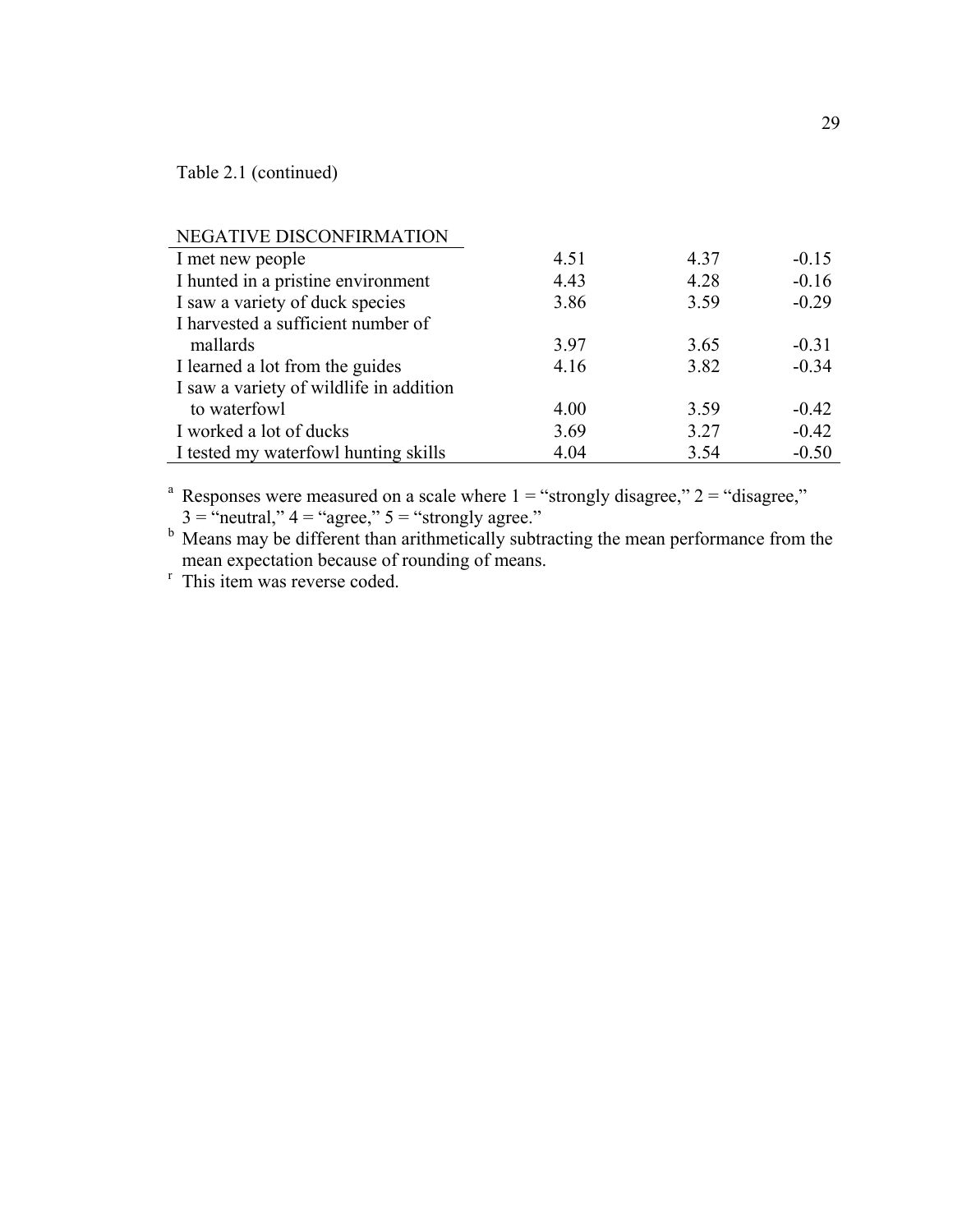|                                                      | Spearman's       |           |                 |
|------------------------------------------------------|------------------|-----------|-----------------|
| Item <sup>a</sup>                                    | rho <sup>b</sup> | <b>SE</b> | <i>p</i> -value |
| I was placed in the best available hunting location  | 0.595            | 0.084     | ${}< 0.001$     |
| I hunted in a pristine environment                   | 0.593            | 0.088     | ${}< 0.001$     |
| I had a variety of entertainment options other than  |                  |           |                 |
| hunting                                              | 0.567            | 0.095     | ${}< 0.001$     |
| I hunted in well-managed habitat                     | 0.531            | 0.104     | ${}< 0.001$     |
| I tested my waterfowl hunting skills                 | 0.530            | 0.088     | ${}< 0.001$     |
| The rooms were well-kept                             | 0.520            | 0.107     | ${}< 0.001$     |
| The property was well-kept                           | 0.518            | 0.084     | ${}< 0.001$     |
| I worked a lot of ducks                              | 0.508            | 0.093     | ${}< 0.001$     |
| I hunted in a well-built blind                       | 0.460            | 0.106     | ${}< 0.001$     |
| I experienced hunting in an environment I do not     |                  |           |                 |
| typically hunt                                       | 0.456            | 0.100     | ${}< 0.001$     |
| I learned a lot from the guides                      | 0.435            | 0.106     | ${}< 0.001$     |
| I received quality service at the club house         | 0.419            | 0.098     | ${}< 0.001$     |
| I saw a lot of mallards                              | 0.417            | 0.112     | ${}< 0.001$     |
| I met new people                                     | 0.413            | 0.107     | ${}< 0.001$     |
| Party size was set to maximize harvest opportunities | 0.410            | 0.097     | ${}< 0.001$     |
| I harvested a sufficient number of mallards          | 0.372            | 0.111     | ${}< 0.001$     |
| The club house was well-kept                         | 0.360            | 0.111     | 0.001           |
| My participation in this hunt was more than just     |                  |           |                 |
| shooting                                             | 0.359            | 0.109     | 0.001           |
| I harvested a sufficient number of ducks             | 0.341            | 0.117     | 0.002           |
| Other parties interfered with my hunt <sup>r</sup>   | 0.327            | 0.119     | 0.003           |
| I saw a variety of duck species                      | 0.320            | 0.114     | 0.003           |
| My guide decoyed ducks in close                      | 0.318            | 0.115     | 0.003           |
| I saw a variety of wildlife in addition to waterfowl | 0.304            | 0.109     | 0.005           |
| High quality meals were provided at the club house   | 0.297            | 0.114     | 0.006           |
| I enjoyed hunting with the others in my blind        | 0.260            | 0.121     | 0.015           |

Table 2.2. The results of performance-only items correlated with overall satisfaction for a two-day waterfowl hunting trip near Stuttgart, Arkansas during the 2005- 2006 waterfowl hunting season; ranked by Spearman's rho  $(n = 71)$ .

<sup>a</sup> Responses were measured on a scale where  $1 =$  "strongly disagree,"  $2 =$  "disagree,"  $3 =$  "neutral,"  $4 =$  "agree,"  $5 =$  "strongly agree."

<sup>b</sup> Items were correlated with a 5-point satisfaction scale where  $1 =$  "not at all satisfied,"

 $2 =$  "slightly satisfied,"  $3 =$  "moderately satisfied,"  $4 =$  "very satisfied," and

 $5 =$  "extremely satisfied."

<sup>r</sup> This item was reverse coded.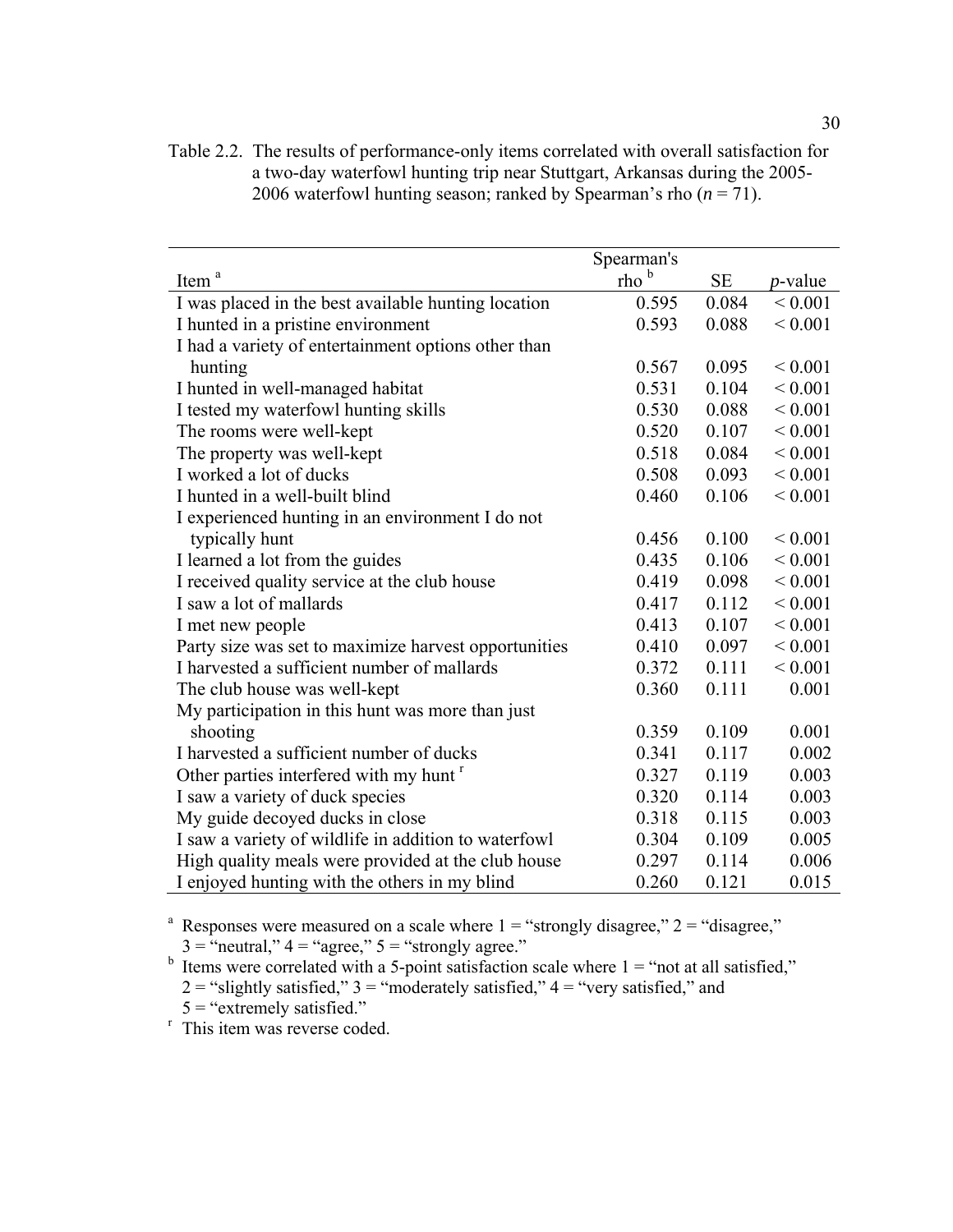|                                                                    | Spearman's |           |             |
|--------------------------------------------------------------------|------------|-----------|-------------|
| Item a                                                             | rho b      | <b>SE</b> | p-value     |
| I harvested a sufficient number of ducks                           | 0.451      | 0.101     | ${}< 0.001$ |
| I worked a lot of ducks                                            | 0.442      | 0.097     | ${}< 0.001$ |
| I was placed in the best available hunting location                | 0.420      | 0.095     | ${}< 0.001$ |
| My guide decoyed ducks in close                                    | 0.415      | 0.100     | ${}< 0.001$ |
| I harvested a sufficient number of mallards                        | 0.414      | 0.102     | < 0.001     |
| I saw a variety of wildlife in addition to waterfowl               | 0.339      | 0.109     | 0.002       |
| I tested my waterfowl hunting skills                               | 0.329      | 0.113     | 0.003       |
| Party size was set to maximize harvest opportunities               | 0.310      | 0.102     | 0.005       |
| I learned a lot from the guides                                    | 0.283      | 0.111     | 0.009       |
| I hunted in a pristine environment                                 | 0.254      | 0.117     | 0.017       |
| I saw a lot of mallards                                            | 0.246      | 0.110     | 0.020       |
| I experienced hunting in an environment I do not<br>typically hunt | 0.213      | 0.117     | 0.038       |
| I had a variety of entertainment options other than<br>hunting     | 0.204      | 0.117     | 0.045       |
| My participation in this hunt was more than just<br>shooting       | 0.197      | 0.110     | 0.052       |
| Other parties interfered with my hunt r                            | 0.196      | 0.109     | 0.052       |
| I hunted in well-managed habitat                                   | 0.143      | 0.126     | 0.119       |
| I met new people                                                   | 0.123      | 0.111     | 0.155       |
| The property was well-kept                                         | 0.103      | 0.129     | 0.199       |
| The club house was well-kept                                       | 0.088      | 0.116     | 0.236       |
| I enjoyed hunting with the others in my blind                      | 0.075      | 0.112     | 0.268       |
| I saw a variety of duck species                                    | 0.058      | 0.117     | 0.317       |
| The rooms were well-kept                                           | 0.053      | 0.121     | 0.331       |
| I hunted in a well-built blind                                     | 0.040      | 0.117     | 0.372       |
| I received quality service at the club house                       | $-0.119$   | 0.119     | 0.163       |
| High quality meals were provided at the club house                 | $-0.120$   | 0.116     | 0.162       |

Table 2.3. The results of difference scores correlated with overall satisfaction for a twoday waterfowl hunting trip near Stuttgart, Arkansas during the 2005-2006 waterfowl hunting season; ranked by Spearman's rho  $(n = 70)$ .

<sup>a</sup> Responses were measured on a scale where  $1 =$  "strongly disagree,"  $2 =$  "disagree,"

 $3 =$  "neutral,"  $4 =$  "agree,"  $5 =$  "strongly agree."<br>
Items were correlated with a 5-point satisfaction scale where  $1 =$  "not at all satisfied,"

2 = "slightly satisfied,"  $3$  = "moderately satisfied,"  $4$  = "very satisfied," and

 $5 =$  "extremely satisfied."

<sup>r</sup> This item was reverse coded.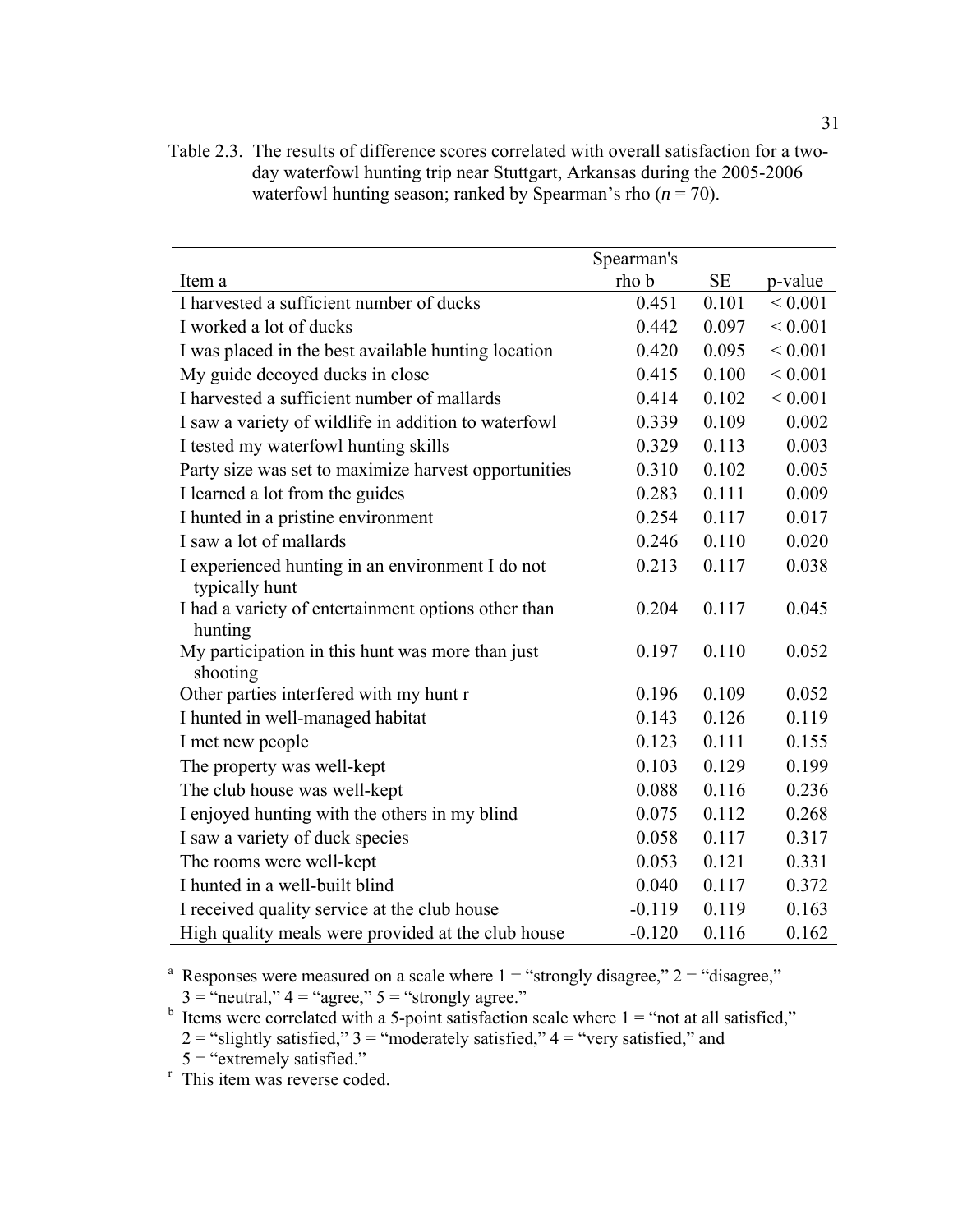Table 2.4. Differences between difference scores  $(n = 70)$  and performance-only  $(n = 71)$ correlations with overall satisfaction for a two-day waterfowl hunting trip near Stuttgart, Arkansas during the 2005-2006 waterfowl hunting season. Differences were detected using Fisher's *z*-test and items are ranked by *p*value.

|                                   | z-transformed           | z-transformed            | Fisher's |                 |
|-----------------------------------|-------------------------|--------------------------|----------|-----------------|
| Item <sup>a</sup>                 | Difference <sup>b</sup> | Performance <sup>c</sup> | z score  | <i>p</i> -value |
| I received quality service at the |                         |                          |          |                 |
| club house                        | $-0.119$                | 0.446                    | $-3.274$ | < 0.001         |
| The rooms were well-kept          | 0.053                   | 0.577                    | $-3.042$ | < 0.001         |
| The property was well-kept        | 0.103                   | 0.573                    | $-2.732$ | 0.003           |
| I hunted in a well-built blind    | 0.040                   | 0.498                    | $-2.662$ | 0.004           |
| I hunted in well-managed          |                         |                          |          |                 |
| habitat                           | 0.144                   | 0.591                    | $-2.598$ | 0.005           |
| I had a variety of entertainment  |                         |                          |          |                 |
| options other than hunting        | 0.207                   | 0.643                    | $-2.528$ | 0.006           |
| High quality meals were           |                         |                          |          |                 |
| provided at the club house        | $-0.120$                | 0.307                    | $-2.482$ | 0.007           |
| I hunted in a pristine            |                         |                          |          |                 |
| environment                       | 0.259                   | 0.683                    | $-2.460$ | 0.007           |
| I met new people                  | 0.124                   | 0.440                    | $-1.835$ | 0.033           |
| The club house was well-kept      | 0.088                   | 0.377                    | $-1.671$ | 0.047           |
| I experienced hunting in an       |                         |                          |          |                 |
| environment I do not typically    |                         |                          |          |                 |
| hunt                              | 0.216                   | 0.492                    | $-1.603$ | 0.054           |
| I saw a variety of duck species   | 0.058                   | 0.332                    | $-1.590$ | 0.056           |
| I tested my waterfowl hunting     |                         |                          |          |                 |
| skills                            | 0.342                   | 0.590                    | $-1.444$ | 0.074           |
| I was placed in the best          |                         |                          |          |                 |
| available hunting location        | 0.448                   | 0.686                    | $-1.378$ | 0.084           |
| I saw a lot of mallards           | 0.251                   | 0.443                    | $-1.118$ | 0.132           |
| I enjoyed hunting with the        |                         |                          |          |                 |
| others in my blind                | 0.075                   | 0.266                    | $-1.104$ | 0.135           |
| I learned a lot from the guides   | 0.291                   | 0.466                    | $-1.017$ | 0.155           |
| My participation in this hunt     |                         |                          |          |                 |
| was more than just shooting       | 0.200                   | 0.376                    | $-1.015$ | 0.155           |
| Other parties interfered with my  |                         |                          |          |                 |
| hunt <sup>r</sup>                 | 0.199                   | 0.339                    | $-0.812$ | 0.208           |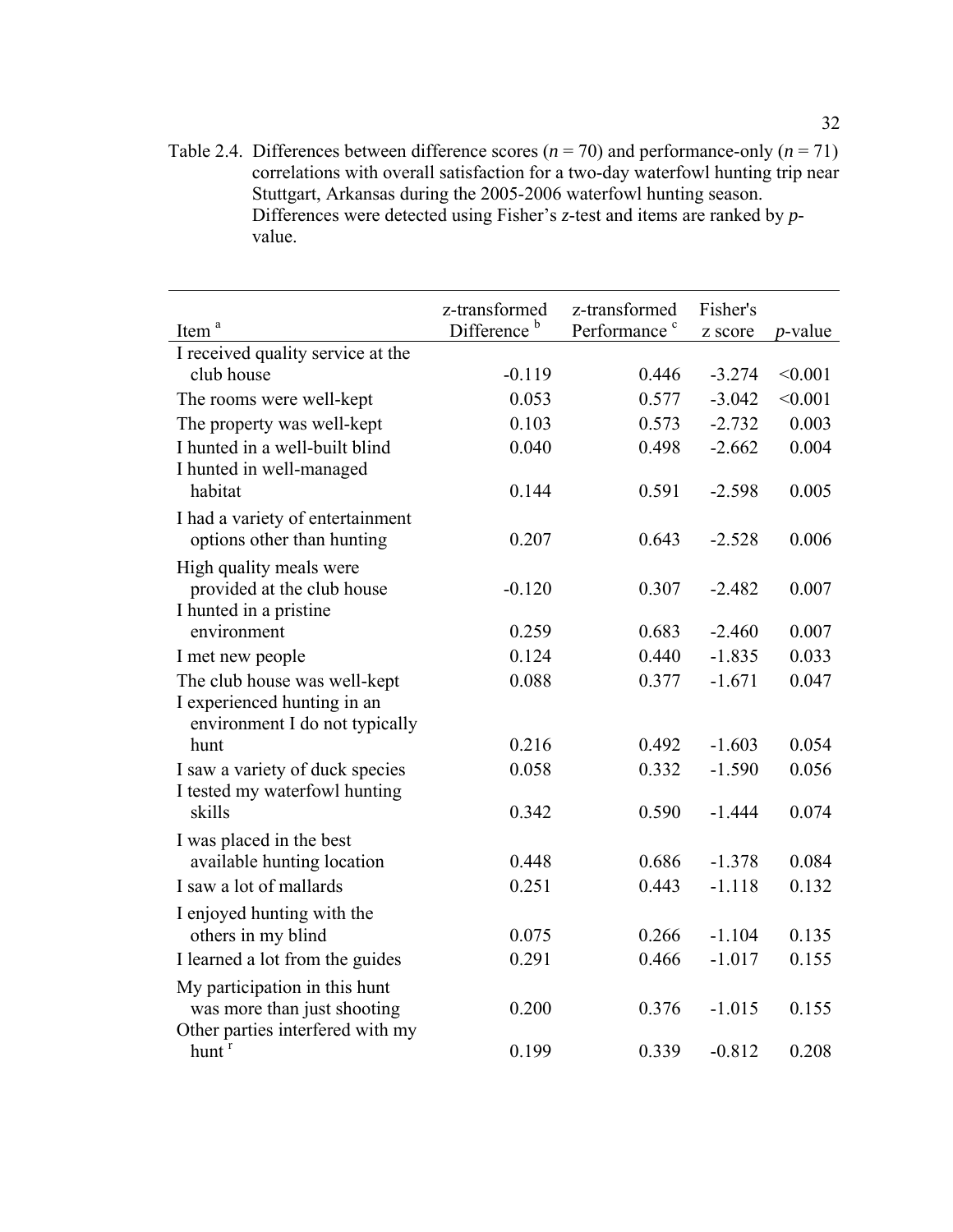Table 2.4 (continued)

| I harvested a sufficient number<br>of ducks             | 0.486 | 0.355 | 0.757    | 0.224 |
|---------------------------------------------------------|-------|-------|----------|-------|
| Party size was set to maximize<br>harvest opportunities | 0.320 | 0.435 | $-0.667$ | 0.252 |
| My guide decoved ducks in                               |       |       |          |       |
| close                                                   | 0.441 | 0.330 | 0.647    | 0.259 |
| I worked a lot of ducks                                 | 0.474 | 0.560 | $-0.499$ | 0.309 |
| I harvested a sufficient number<br>of mallards          | 0.441 | 0.391 | 0.291    | 0.386 |
| I saw a variety of wildlife in                          |       |       |          |       |
| addition to waterfowl                                   | 0.353 | 0.314 | 0 228    | 0.410 |

<sup>a</sup> Responses were measured on a scale where  $1 =$  "strongly disagree,"  $2 =$  "disagree,"  $3 =$  "neutral,"  $4 =$  "agree,"  $5 =$  "strongly agree."

b Spearman's rho correlations transformed into Fisher's z coefficients for difference

scores.<br>
c Spearman's rho correlations transformed into Fisher's z coefficients for performance-<br>
only measures.

 $\overline{\text{r}}$  This item was reverse coded.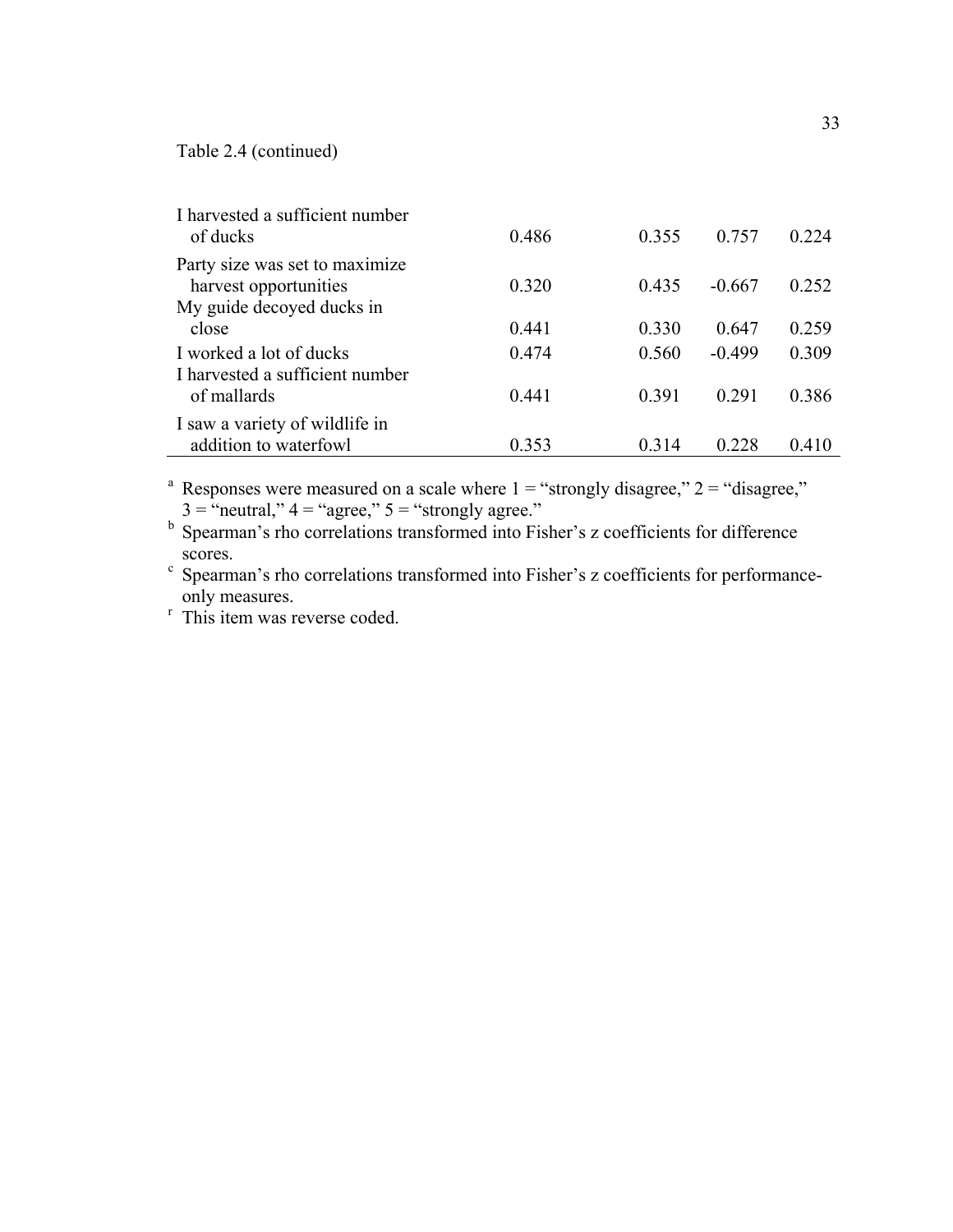# CHAPTER III

# MISSISSIPPI WATERFOWL HUNTER EXPECTATIONS, SATISFACTION, AND INTENTIONS TO HUNT IN THE FUTURE

#### **Introduction**

Current downward trends in hunting participation may have negative implications for agencies that rely on hunters for economic, biological, or political support (Enck, Decker, & Brown, 2000; Li, Zinn, Barro, & Manfredo, 2003). Mehmood, Zhang, & Armstrong (2003) suggested that reasons for lack of hunting participation by non-hunters indicated a low probability of recruiting hunters from the ranks of non-hunters. Although efforts to recruit new hunters need to persist, factors affecting hunter retention also should be examined to attempt to lessen declining participation. Numerous studies have been conducted on hunter retention and reasons for lack of participation are diverse. For example, research has indicated some constraints to hunters included lack of access, time, opportunity, and game as well as crowding and hunting regulations (Enck, Swift,  $\&$ Decker, 1993; Barro & Manfredo, 1996; Miller & Vaske, 2003; Fulton & Manfredo, 2004). These constraints also were related to ratings of hunter satisfaction in other studies (Decker, Brown, & Gutierrez, 1980; Hammitt, McDonald, & Patterson, 1990; Frey, Conover, Borgo, & Messmer, 2003; Fulton & Hundertmark, 2004).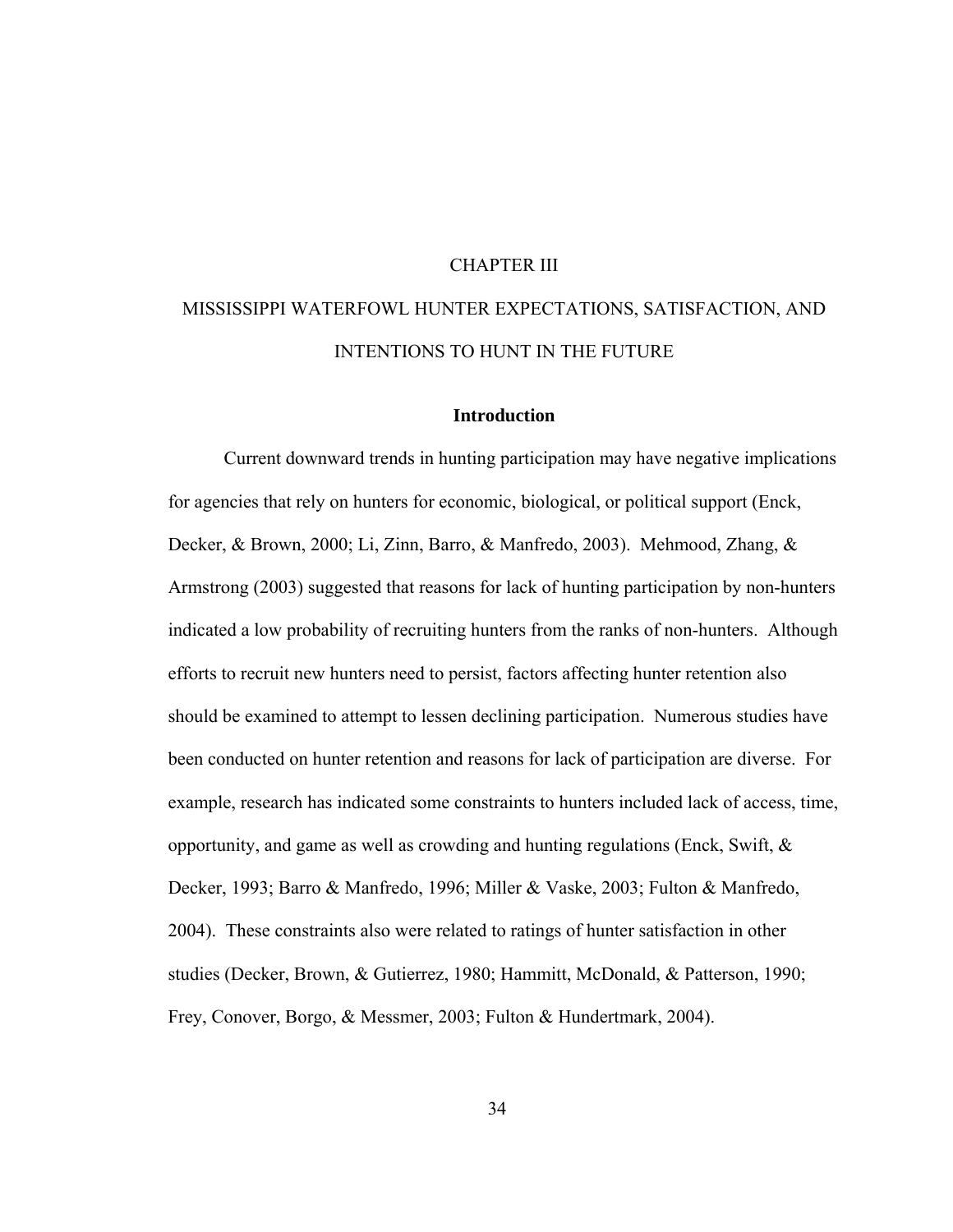Satisfaction with a recreational experience also has been found to influence future behavioral intentions for individuals visiting and promoting a wildlife refuge (Tian-Cole, Crompton, & Willson, 2001). Specifically, Tian-Cole et al. (2001) found satisfied recreationists were likely to encourage friends and relatives to go to a refuge, visit a refuge again in the future, and say positive things about a refuge to other people. The interrelationship among satisfactions, constraints, and future behavioral intentions indicates developing an understanding of the satisfactions derived from hunting is important for agencies. Specifically, agencies may be able to maximize benefits sought by hunters and increase hunters' intentions for continuing hunting or encouraging others to do so (Hendee, 1974; Decker et al., 1980; Radder, 2000; Hayslette, Armstrong, & Mirarchi, 2001; Tian-Cole et al., 2002). By examining influences on hunter satisfaction and intentions to hunt in the future, wildlife managers may identify potential constraints before they reduce participation or disassociation with the activity.

Factors affecting satisfaction vary among recreation settings and characteristics of participants (Manning, 1999; Hayslette et al., 2001). Satisfaction ultimately is defined as the congruence between expectations and outcomes and has a conceptual basis rooted in expectancy theory (Manning, 1999). Although many definitions of satisfaction relate to expectations, research on the relationship between fulfillment of expectations and satisfactions is lacking in the hunter satisfaction literature. The dominant method of addressing similar relationships elsewhere lies in the expectancy disconfirmation paradigm and has been studied extensively by consumer satisfaction researchers (Oliver, 1980; Tse & Wilton, 1988; Van Ryzin, 2004). Research has shown that as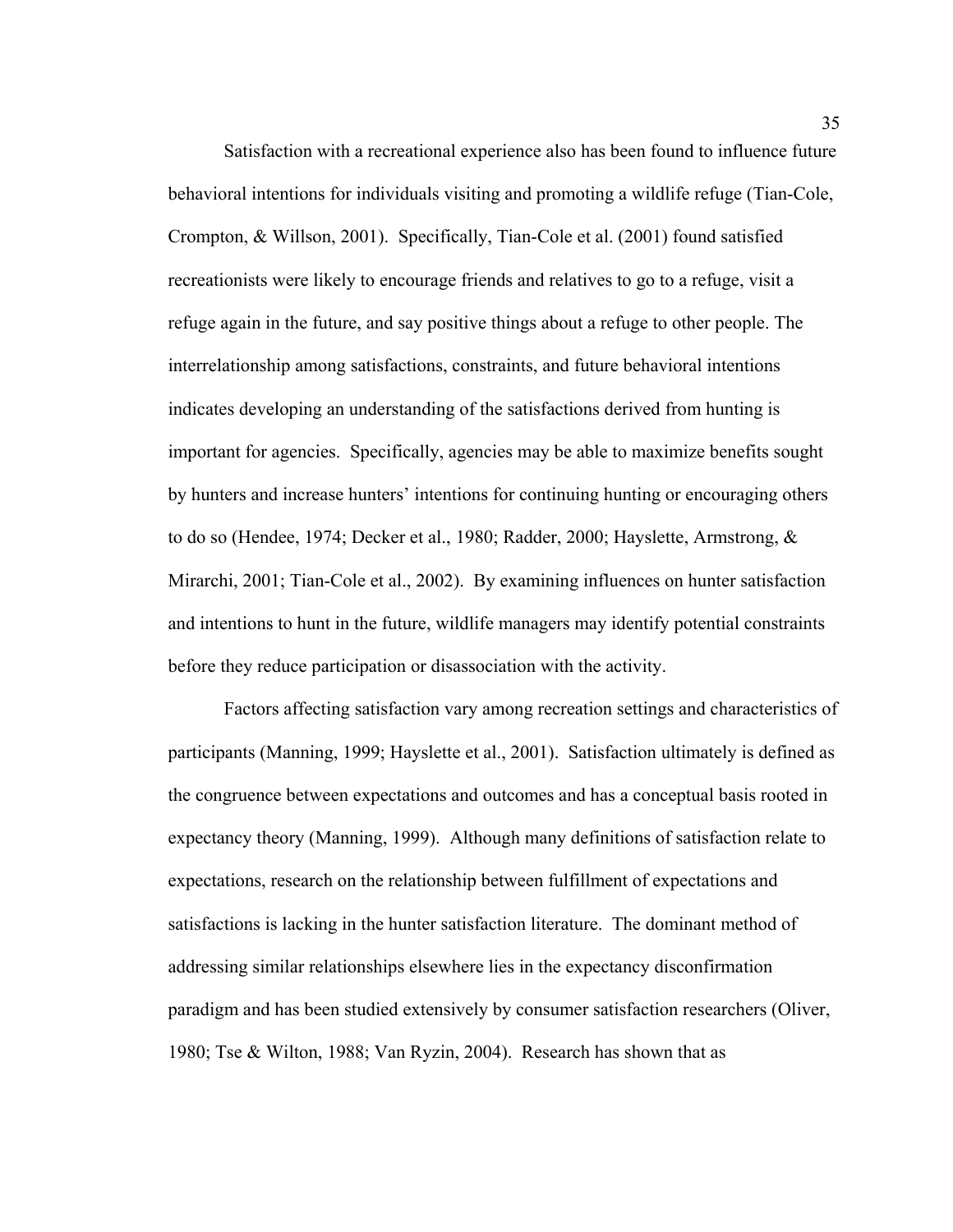disconfirmation (a difference between expectations and reality) moves from negative disconfirmation (expectations are not met) to positive disconfirmation (expectations are exceeded), satisfaction ratings increase (Tse & Wilton, 1988; Spreng, MacKenzie, & Olshavsky, 1996). Indeed, the disconfirmation of expectations has been found to be among the strongest antecedents to satisfaction for consumers (Van Ryzin, 2004, Niedrich, Kiryanova, & Black, 2005).

Most research on hunter satisfaction has focused on the influences of various aspects of participants or hunting on satisfaction. For instance, studies have found that harvest-oriented hunters generally were less satisfied than hunters motivated for other reasons (Decker et al., 1980; Gigliotti, 2000). Further, various factors have been found to be strong predictors of satisfaction, with actual harvest being of lesser importance in many studies (Vaske, Fedler, & Graefe, 1986; Gigliotti, 2000; Hayslette et al., 2001). However, numerous researchers have indicated the importance of maintaining some probability of harvest success to uphold hunter satisfaction (Stankey, Lucas, & Ream, 1973; Decker et al., 1980; McCullough & Carmen, 1982). Moreover, harvest success from the previous season also has been found to influence the probability and intensity of waterfowl hunting in the Mississippi Flyway in subsequent seasons (Miller  $& Hay$ , 1981).

Many hunting regulations are intended to manipulate harvest, game populations, or hunting opportunity to some degree. Thus, wildlife managers are often most interested in knowing how these and other game-related variables affect hunter satisfaction (Gigliotti, 2000; Fulton & Hundertmark, 2004; Fulton & Manfredo, 2004). Research has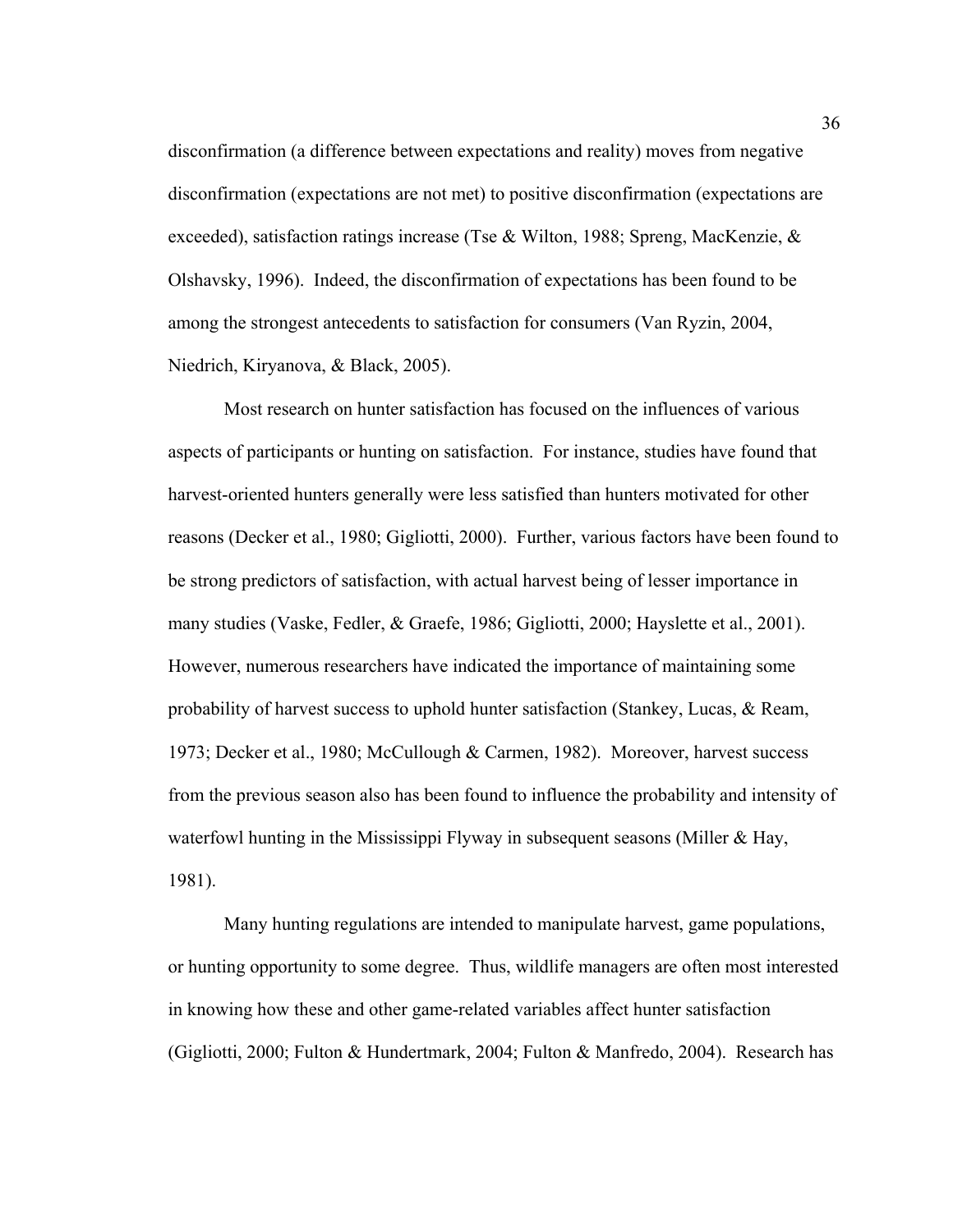suggested factors such as game population size, seeing game, perception of balanced harvest, and harvest success may affect satisfaction with wildlife management agencies (Miller & Graefe, 2001). Further, hypothetical increases in waterfowl abundance have been shown to increase hunters' future intentions to hunt for a season (Ringelman, 1997). These findings suggest success-related variables, such as seeing harvestable wildlife and opportunities for harvesting game, are not only important predictors of hunter satisfaction, but they also may influence hunters' satisfaction with an agency and intentions to continue hunting.

 I used the expectancy disconfirmation paradigm and success-related variables to examine the relationship among: 1) the disconfirmation of expectations, 2) satisfaction with the previous season, 3) seeing waterfowl, 4) opportunities to bag birds, and 5) intentions to hunt the following season for Mississippi waterfowl hunters. Based on my literature review, I hypothesized disconfirmation of expectations, having good opportunities to bag birds, and seeing waterfowl would be related to satisfaction with the season. I also hypothesized hunters' perceptions of seeing waterfowl in the areas they hunted and having good opportunities to bag birds would be related to the disconfirmation of expectations. Last, I hypothesized satisfaction with the previous season, seeing waterfowl, and having good opportunities to bag birds would be related to intentions of hunting the following season for each of the three regulatory packages that may be offered to Mississippi waterfowl hunters (seasons may be a 60-day duck season with a 6-duck limit, a 45-day duck season with a 6-duck limit, or a 30-day duck season with a 3-duck limit).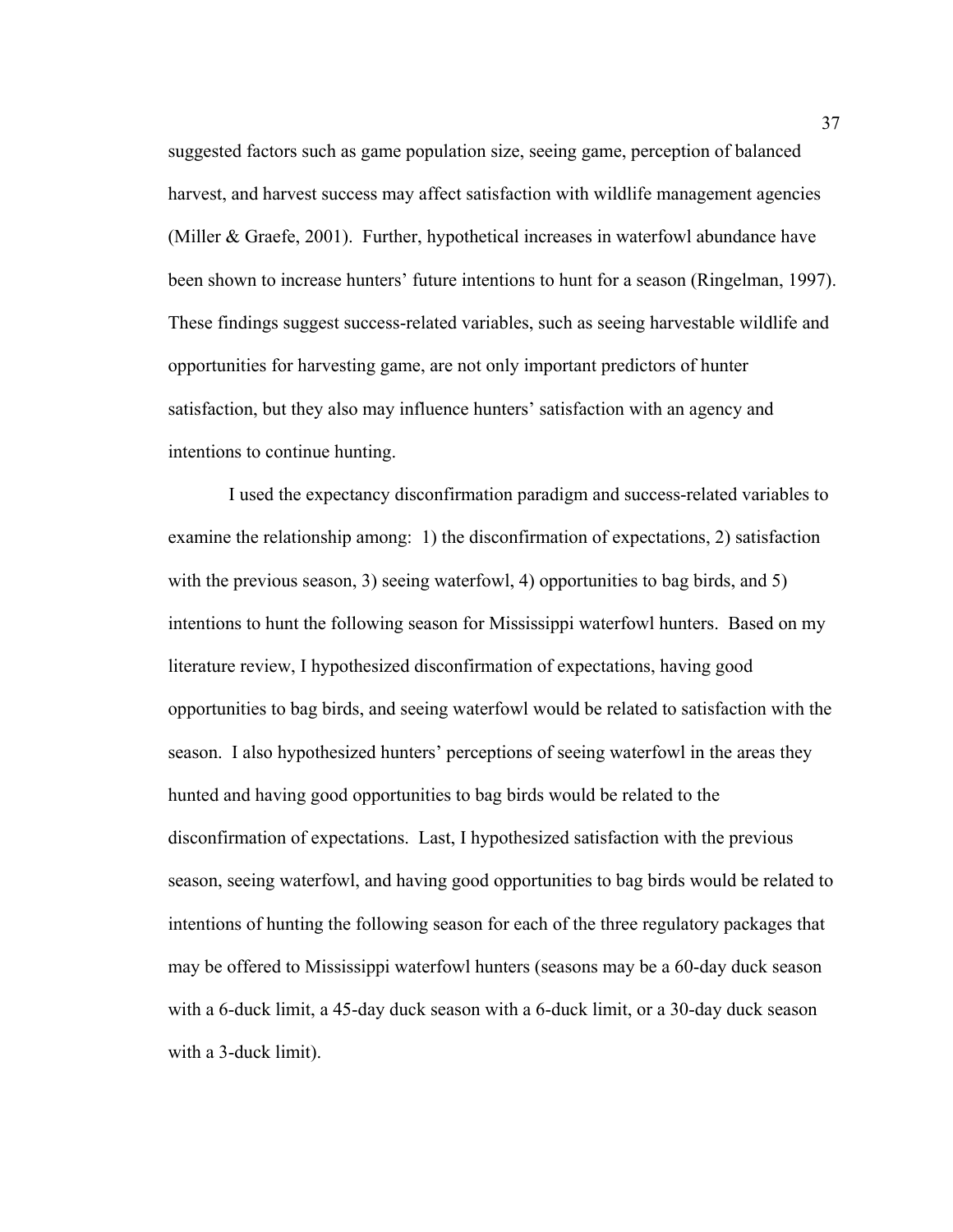#### **Methods**

 I mailed a 12-page self-administered mail questionnaire to a proportional random sample of 1,500 individuals ( $n = 1,135$  resident hunters and  $n = 365$  non-resident hunters), age 18 and older, who purchased a 2005-2006 Mississippi waterfowl stamp. I used a modified version of Dillman (2000) for mailing procedures and questionnaire design. Seven weeks after the close of the waterfowl hunting season, I made initial contact with participants via a pre-notice letter which explained the importance of the study and they would be receiving a questionnaire in the mail in about a week. One week after the pre-notice letter, I mailed a cover letter, questionnaire, and business reply envelope (henceforth termed complete packet). One week after the first questionnaire mailing, I sent a thank you/reminder postcard to all participants. Two weeks after the postcard was mailed, I sent a second complete packet to non-respondents. Four weeks after that, I mailed a third complete packet to non-respondents. The third complete packet had a stamp affixed to the outgoing mail envelope to change the appearance of that mailing wave from other mailing waves. I included all questionnaires received within six weeks of the final mailing in data analyses.

 Among other items, the mail questionnaire consisted of items related to harvest, expectations, satisfactions, future behavioral intentions, and beliefs about waterfowl hunting. I measured how well hunter expectations were met for "the waterfowl hunting season overall" on a five-point scale with a response format of  $1 =$  "much poorer than expected,"  $2 =$  "poorer than expected,"  $3 =$  "as expected,"  $4 =$  "better than expected," and 5 = "much better than expected." Furthermore, I asked participants to provide an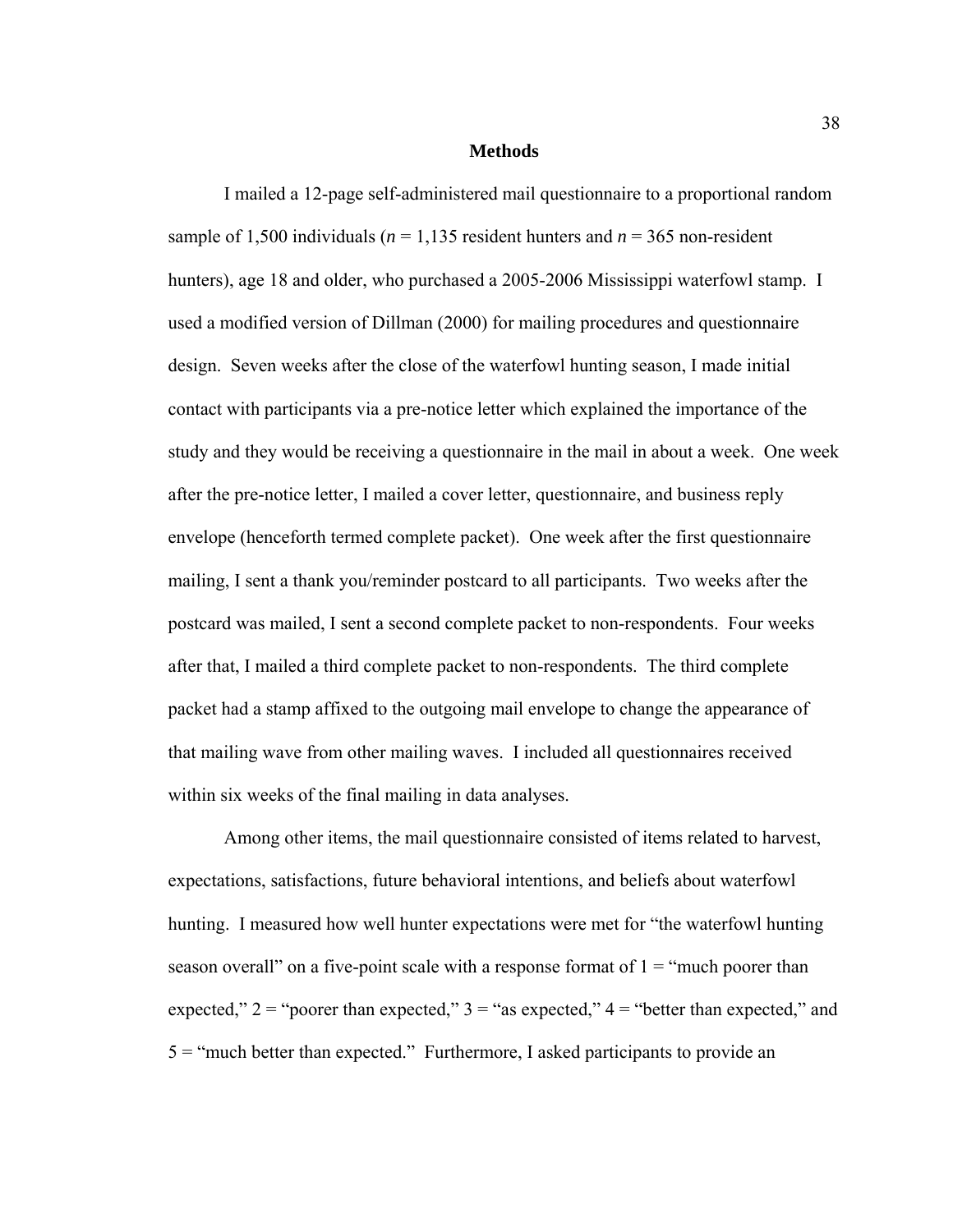estimate of how many ducks they expected to harvest on a typical day's hunt given a daily bag limit of six and three ducks. These questions were intended to determine if hunters typically had higher expectations of harvest than what they actually harvested on average. I measured satisfaction with "the waterfowl hunting season overall" using a five-point satisfaction continuum with a response format of  $1 =$  "not at all satisfied,"  $2 =$ "slightly satisfied,"  $3 =$  "moderately satisfied,"  $4 =$  "very satisfied," and  $5 =$  "extremely" satisfied." I measured future behavioral intentions by outlining available season lengths and bag limits for duck hunting and asking how likely they were to hunt next year given each of the available regulatory alternatives on a five-point Likert type scale with a response format of  $1 =$  "very unlikely,"  $2 =$  "unlikely,"  $3 =$  "neutral,"  $4 =$  "likely," and 5 = "very likely." The available regulatory packages were: 1) "a 60-day season with a 6 duck limit," 2) "a 45-day season with a 6-duck limit," and 3) "a 30-day season with a 3 duck limit." I also asked participants a series of 24 questions about their beliefs about waterfowl hunting on a five-point Likert type scale with a response format of  $1 =$ "strongly disagree,"  $2 =$  "disagree,"  $3 =$  "neutral,"  $4 =$  "agree," and  $5 =$  "strongly agree." Among these items were the two items I used in analyses for my study: "I saw plenty of waterfowl in the places I hunted this season" and "I have good opportunities to bag birds."

 I used backward step-wise hierarchical log-linear analysis to examine the associations among fulfilled expectations, satisfaction with the season, seeing waterfowl, opportunities to bag birds, and intentions to hunt the following season for Mississippi waterfowl hunters (Knoke & Burke, 1980; Miller & Graefe, 2001; Stevens, 2002). I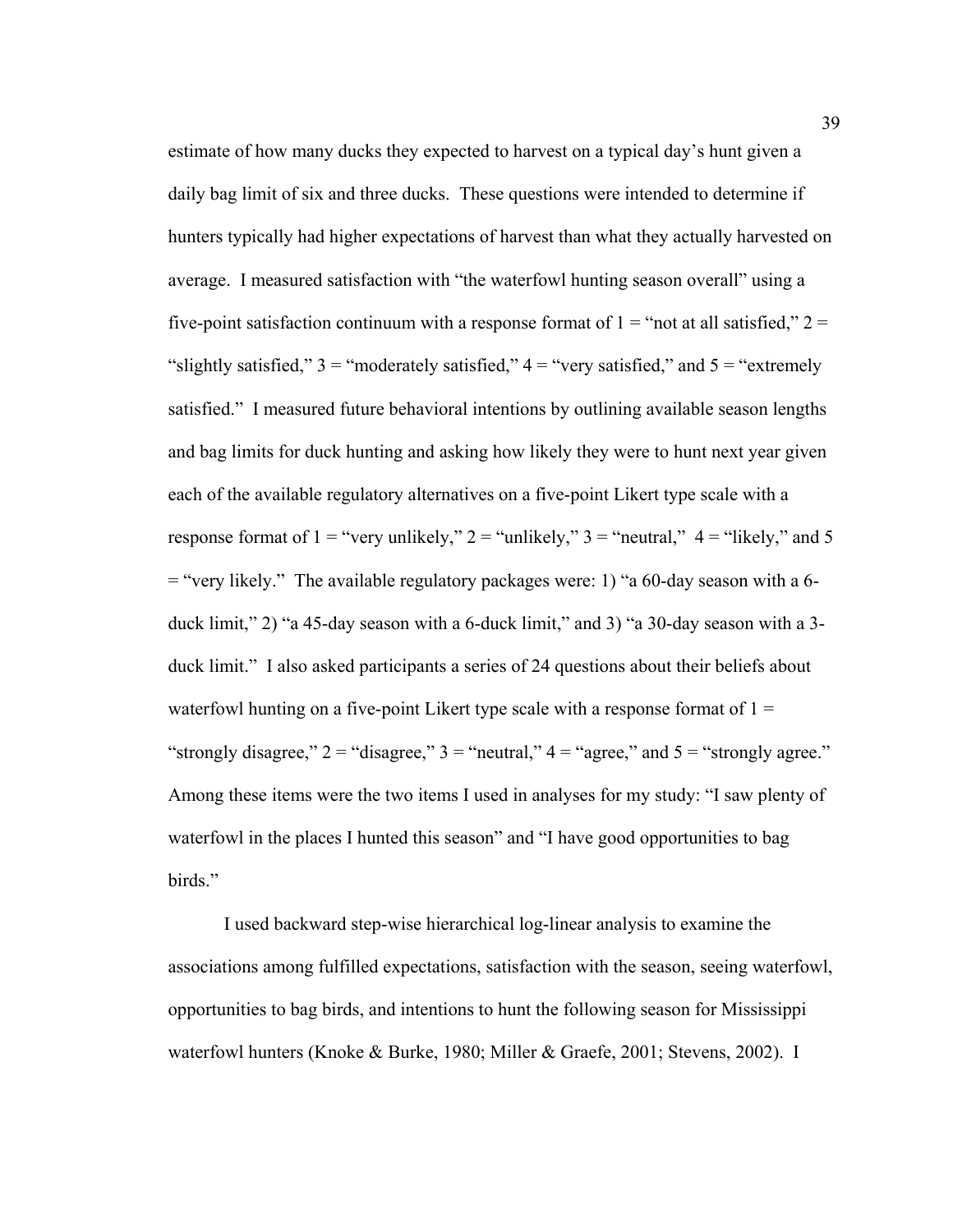generated three separate models, one for each regulatory package that may be offered to Mississippi waterfowl hunters. This analysis tests for independence among variables, where low probabilities of significance indicate an association exists among variables and the hypothesis of independence is rejected (Knoke & Burke, 1980; Miller & Graefe, 2001; Stevens, 2002). Backward elimination removes unassociated items until there is no significant gain in model fit by further deletions. A good-fitting model will have a Pearson chi-square or Likelihood ratio chi-square probability greater than the selected alpha level (0.05 in this study) (Stevens, 2002). I preferred hierarchical log-linear analysis over multiple regression because log-linear analysis considers all variables as independent and provides the most straight-forward analysis where multiple relationships are hypothesized among variables (Knoke & Burke, 1980; Miller & Graefe, 2001; Stevens, 2002).

 Ten weeks after the final mailing wave, I began a follow-up telephone nonresponse survey. I made up to two telephone contacts with the 253 non-respondents for which I was able to obtain phone numbers through directory assistance. To test for differences between respondents to the mail survey and respondents to the telephone survey, I used a two-tailed Wilcoxon Rank Sum test for items related to satisfaction with the season, fulfillment of expectations for the season, importance of hunting compared to other outdoor recreation activities, importance of waterfowl hunting compared to other hunting activities, days hunted in Mississippi, and waterfowl harvested in Mississippi.

 To further check for possible non-response bias, I assumed that the later a participant responded to the mail survey, the more they took on characteristics of a non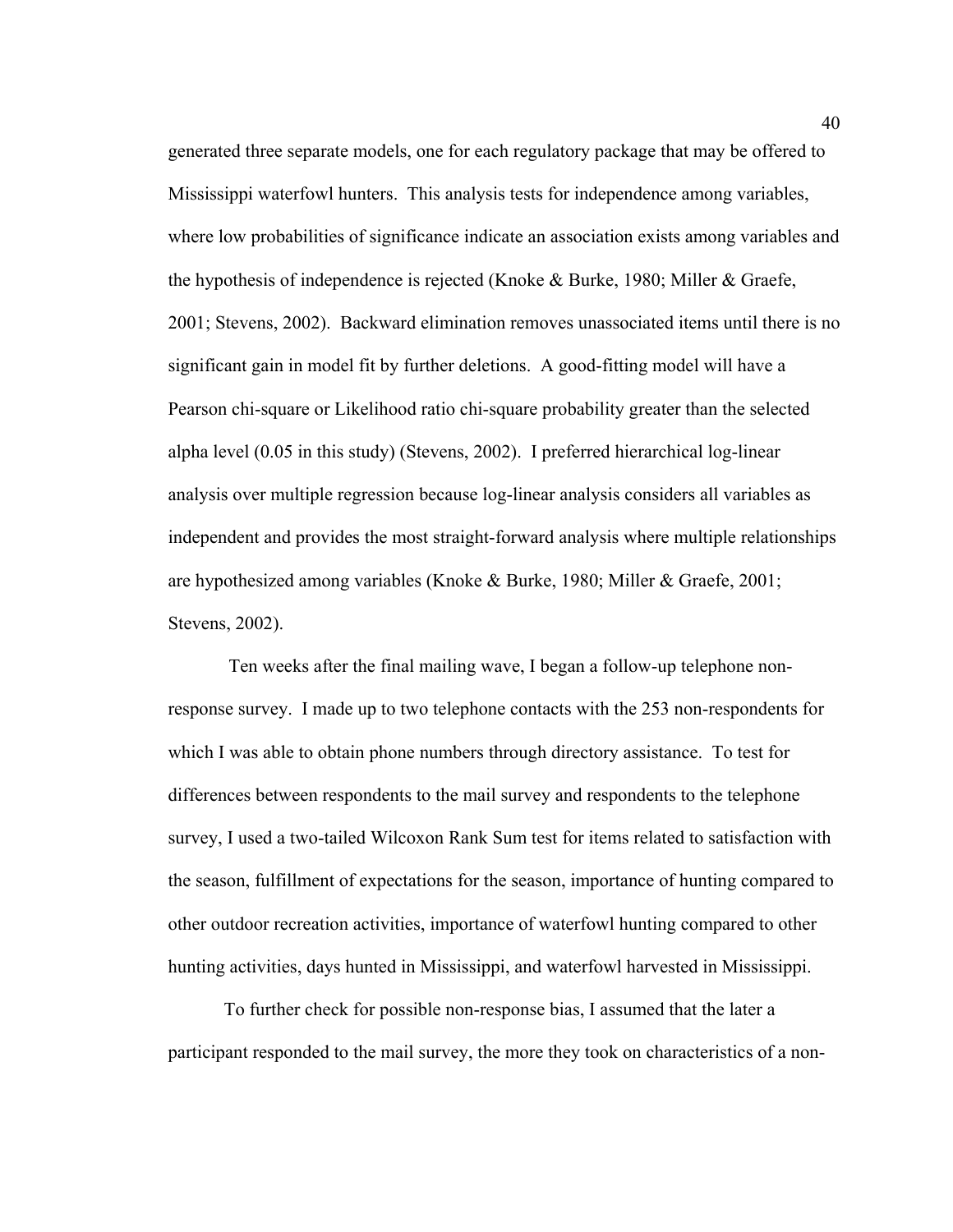respondent (Filion, 1975; Choi, Ditton, & Matlock, 1992). Thus, I correlated: 1) age, 2) gross household income, 3) education level, 4) likeliness to hunt the following waterfowl season under "a 60-day duck season with a 6-duck limit," 5) likeliness to hunt the following waterfowl season under "a 45-day duck season with a 6-duck limit," 6) likeliness to hunt the following waterfowl season under "a 30-day duck season with a 3 duck limit," 7) years of waterfowl hunting experience, 8) number of years out of the last five participants waterfowl hunted, 9) level of agreement with "I saw plenty of waterfowl in the places I hunted this season, and 10) level of agreement with "I have good opportunities to bag birds" with how many days from the first mailing wave (that contained a questionnaire) it took for the completed questionnaire to be returned. I used a two-tailed Spearman's rho to detect significant trends in responses as time progressed from the first questionnaire mailing. My project was approved by the Mississippi State University Institutional Review Board (IRB) for the protection of human subjects (IRB docket number 02-158).

#### **Results**

 Of the 1,500 individuals sampled, 773 (51.5%) responded to my study questionnaire. Of the respondents, 586 indicated they hunted while 187 indicated they did not hunt waterfowl during the 2005-2006 waterfowl hunting season. Additionally, 102 individuals were non-eligible because they were deceased  $(n = 2)$ , they refused to participate in the survey  $(n = 6)$ , or the questionnaire was not completed by whom it was addressed ( $n = 17$ ), or were non-deliverable ( $n = 77$ ). Thus, the overall effective mailing response rate was 55.3%. Results of my study are based on individuals who hunted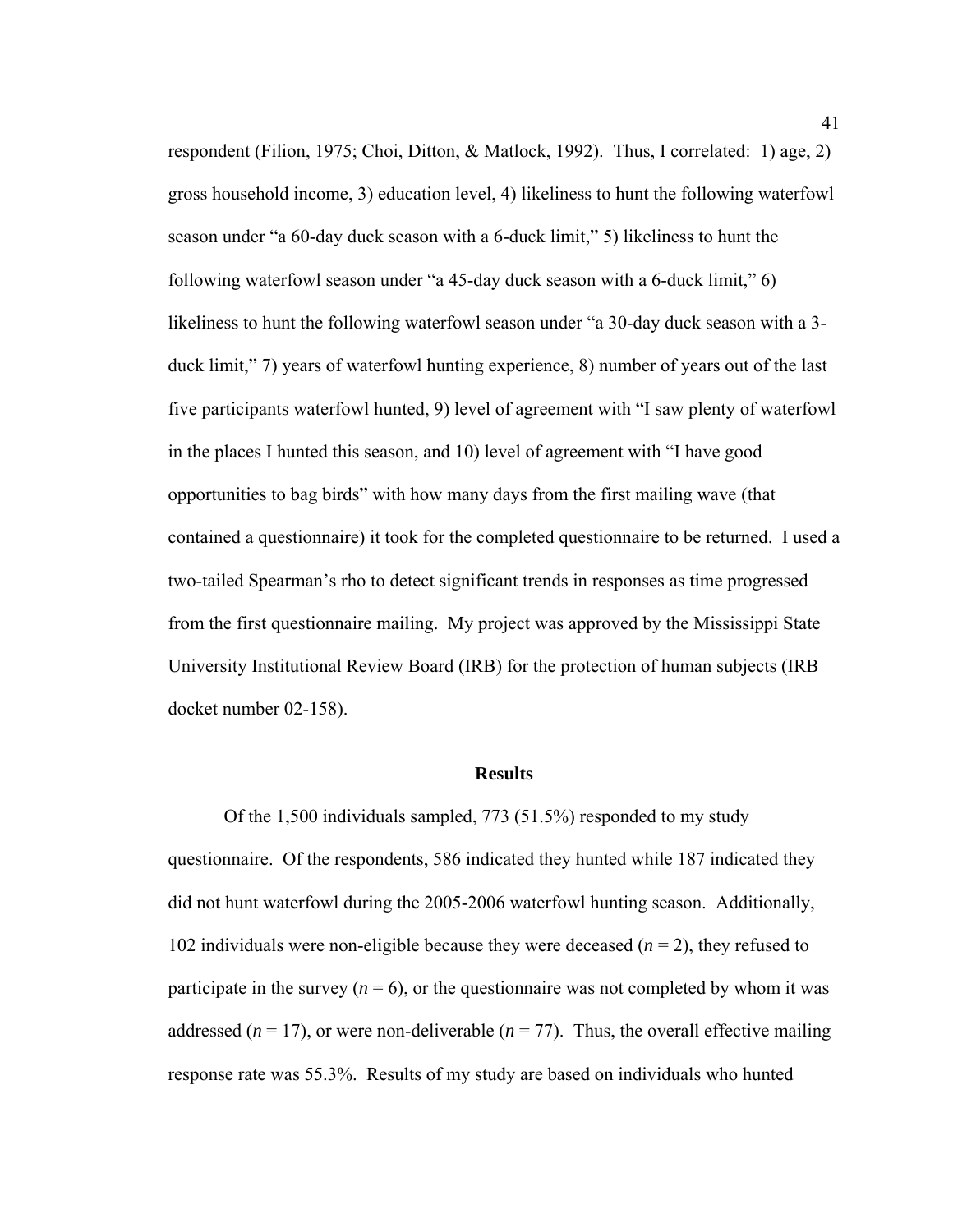during the 2005-2006 waterfowl hunting season  $(n = 586)$ . Of the 253 individuals I attempted to contact for the non-response survey, 33 could not be reached, one was deceased, 22 refused to participate in the telephone survey, 21 indicated they did not hunt, and 49 indicated they hunted during the 2005-2006 Mississippi waterfowl hunting season.

 Based on my telephone non-response survey, respondents to my mail survey hunted more days ( $z = -3.875$ ,  $p < 0.001$ ), harvested fewer birds ( $z = 3.729$ ,  $p < 0.001$ ), and considered waterfowl hunting more important to them than other types of hunting (*z*  $= 3.006$ ,  $p = 0.003$ ). Based on my trends analysis, mail survey participants were older  $(rho = -0.179, p < 0.001, n = 704)$ , have hunted ducks for more years (rho = -0.140, *p* < 0.001,  $n = 677$ ), and hunted more years out of the last five than non-respondents (rho = -0.086,  $p = 0.025$ ,  $n = 676$ ). I detected no significant trends or differences for any variable used in the log-linear analysis.

 Survey participants used in this study were mostly white (98.7%, *n* = 529) males (98.9%,  $n = 530$ ) with some college experience (83.0%,  $n = 444$ ). They were 41.8 (SE = 0.6,  $n = 536$ ) years of age on average with a median annual gross household income between \$80,000 and \$89,999. They had an average of 29.1 (SE = 0.6,  $n = 549$ ) years of hunting experience and 20.0 ( $SE = 0.6$ ,  $n = 550$ ) years of waterfowl hunting experience. Most  $(67.9\%, n = 361)$  stated hunting was their most important outdoor recreation activity and most  $(55.0\%, n = 295)$  indicated waterfowl hunting was their most important hunting activity. Participants that we used in this study hunted for waterfowl an average of 12.9 (SE = 0.5,  $n = 551$ ) days in Mississippi and 16.1 (SE = 0.6,  $n = 551$ ) total days.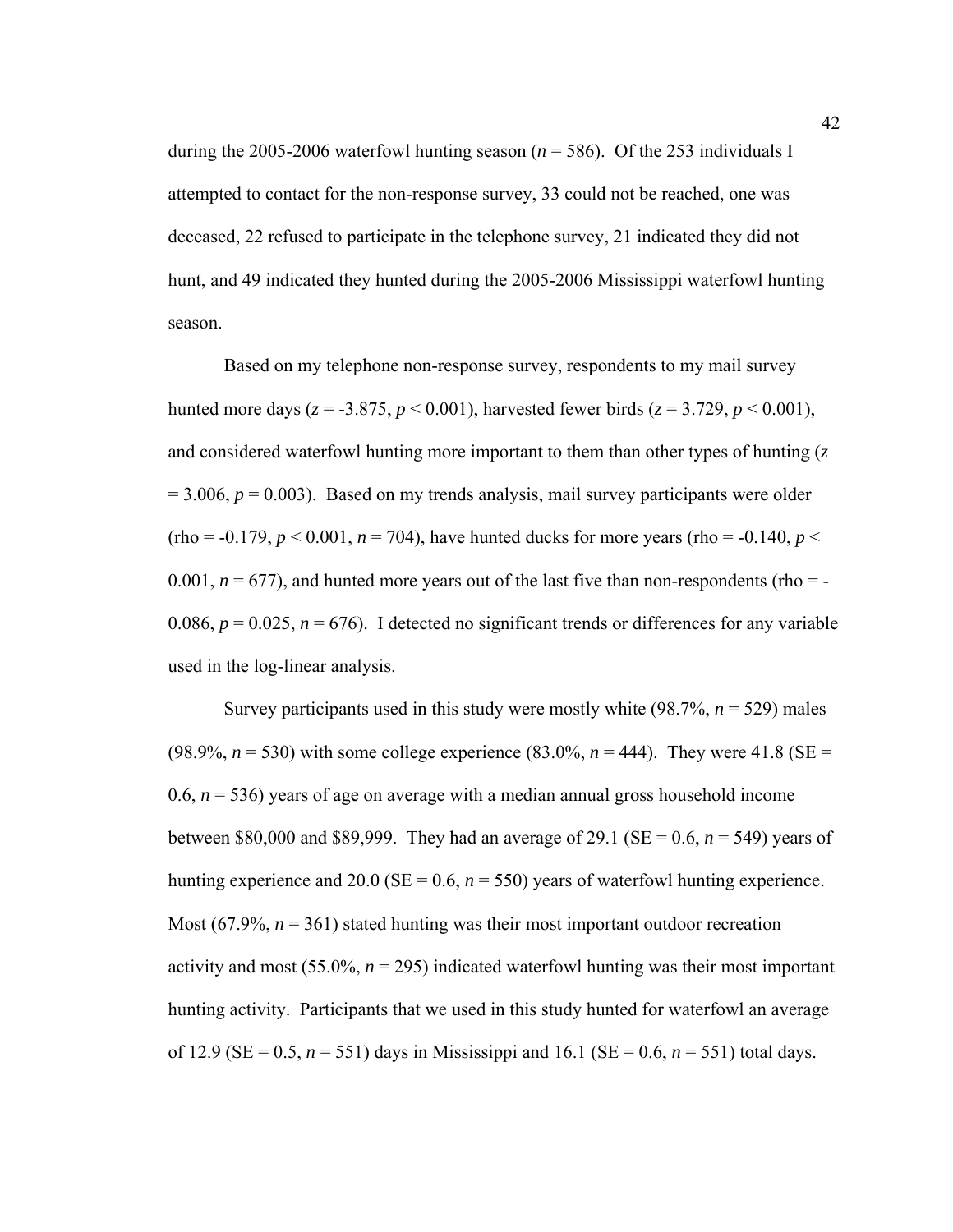Participants that hunted the 2005-2006 season harvested an average of 2.2 (SE =  $0.1$ , *n* = 493) ducks and  $0.1$  (SE =  $0.03$ ,  $n = 493$ ) geese per day. However, they expected to harvest an average of 4.3 ( $SE = 0.1$ ,  $n = 538$ ) ducks per day if the limit were six ducks per day (as it was for the 2005-2006 waterfowl hunting season) and an average of 2.8 ( $SE =$ 0.02,  $n = 534$ ) ducks per day if the limit were three ducks per day on a typical day's hunt.

 A plurality (43.7%, *n* = 250) of participants indicated some form of negative disconfirmation for the 2005-2006 waterfowl hunting season, whereas 34.6% (*n* = 198) stated their expectations were met (confirmation) and 21.7% (*n* = 124) indicated some form of positive disconfirmation (Table 3.1). Most (78.2%, *n* = 441) stated they were at least "slightly satisfied" with the season overall (Table 3.1). A plurality (45.0%, *n* = 255) disagreed to some extent about seeing plenty of waterfowl in the places they hunted, whereas most  $(51.3\%, n = 288)$  agreed to some extent about having good opportunities to bag birds (Table 3.1). Most participants indicated they were either "likely" or "very likely" to participate in the next waterfowl hunting season if a 60-day season and a sixduck limit (88.7%,  $n = 448$ ) or a 45-day duck season with a six-duck limit (77.8%,  $n =$ 430) was offered (Table 3.1). However, only 47.0% (*n* = 259) indicated some degree of likeliness to participate the next season if a 30-day duck season and a three-duck limit were in place (Table 3.1).

 The hierarchical log-linear analysis used 21 steps to generate the final model for a 60-day duck season with a six-duck limit (Table 3.2). Seeing waterfowl, having opportunities to bag birds, and the disconfirmation of expectations were related to satisfaction (Table 3.2, Figure 3.1). Thus, I accepted my hypotheses about variables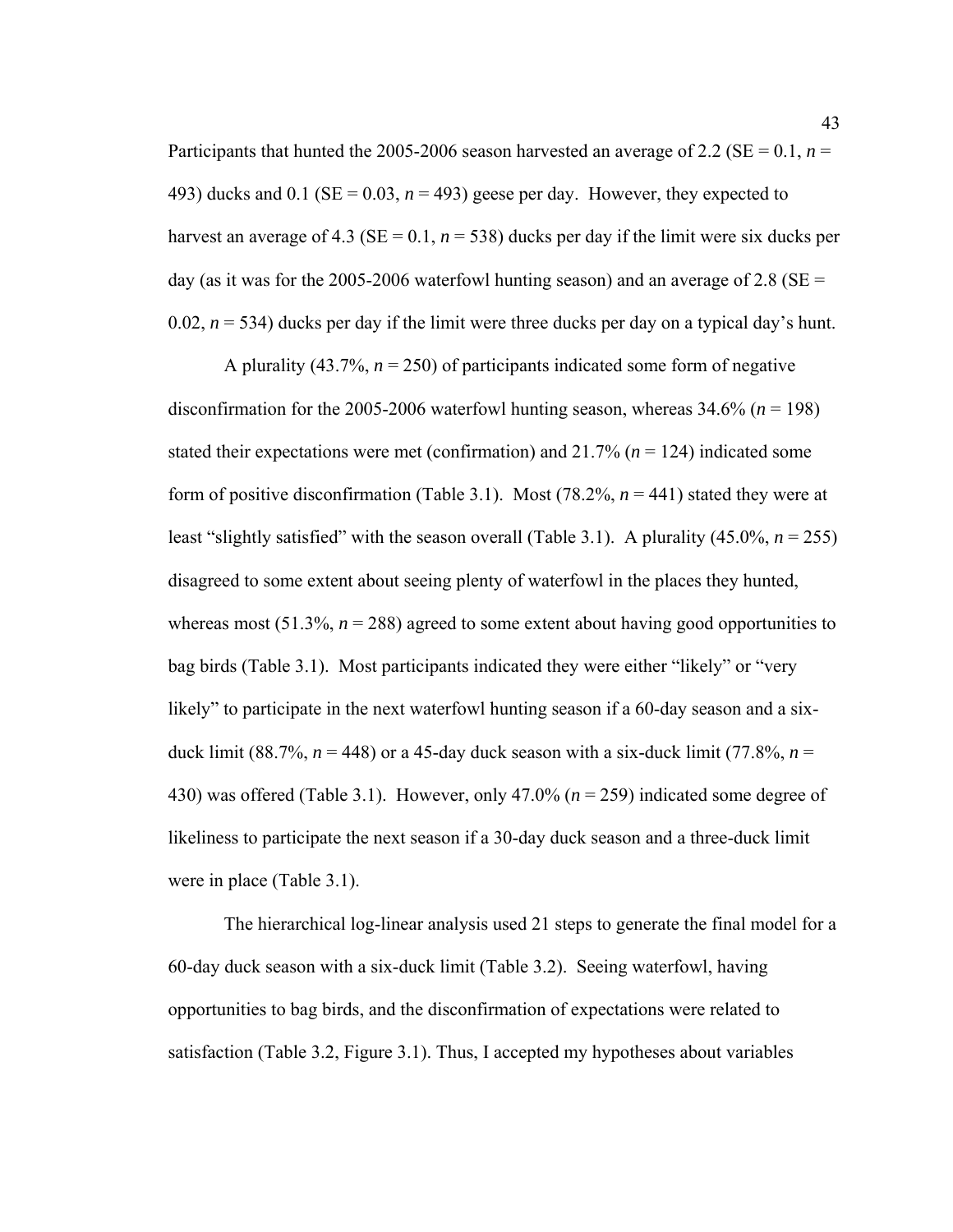related to satisfaction. I accepted my hypothesis that seeing waterfowl was related to the fulfillment of season expectations, but rejected my hypothesis that opportunities to bag birds was related to the fulfillment of season expectations. Only the perception of having good opportunities to bag birds was related to intentions to hunt the following season if a 60-day season with a six-duck limit was offered. Thus, I rejected my hypotheses that satisfaction with the season and seeing birds was directly related to intentions to hunt in the future, but accepted my hypothesis that having good opportunities to bag birds was related to intentions to hunt.

 The hierarchical log-linear analysis used 19 steps to generate the final model for a 45-day duck season with a six-duck limit (Table 3.3). Seeing waterfowl, having opportunities to bag birds, and the disconfirmation of expectations were related to satisfaction (Table 3.3, Figure 3.2). Thus, I accepted my hypotheses about variables related to satisfaction. I accepted my hypotheses that having good opportunities to bag birds and seeing waterfowl were related to the fulfillment of expectations. The perception of having good opportunities to bag birds and seeing plenty of waterfowl was related to intentions to hunt the following season if it were 45 days long with a six-duck limit, but satisfaction with the season was not related to intentions to hunt. Thus, I accepted my hypotheses that seeing waterfowl and opportunities to harvest birds were related to intentions to hunt, but rejected my hypothesis that satisfaction was related to intentions to hunt for this model.

 The hierarchical log-linear analysis used 19 steps to generate the final model for a 30-day duck season with a three-duck limit (Table 3.4). Seeing waterfowl, having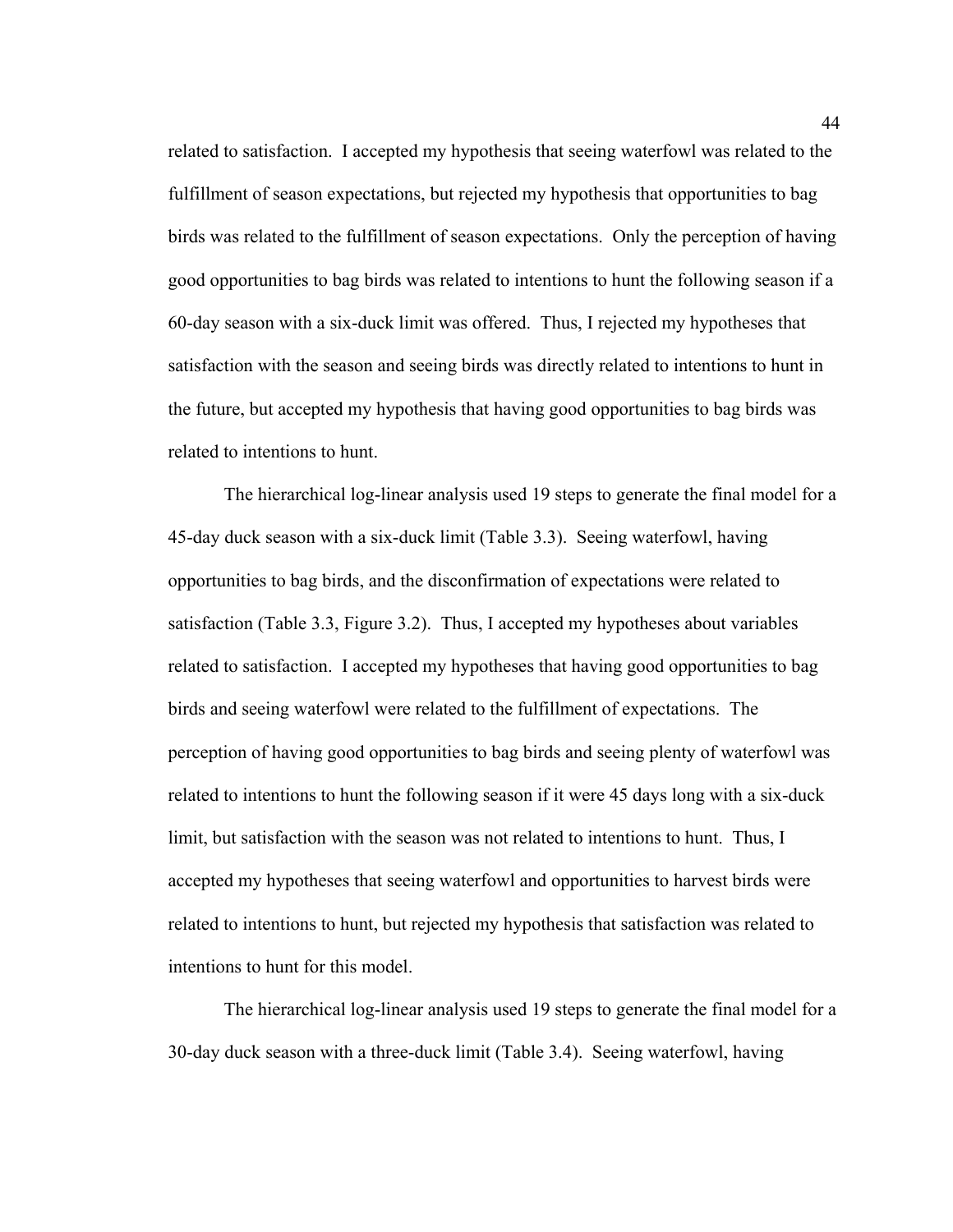opportunities to bag birds, and the disconfirmation of expectations were related to satisfaction (Figure 3.3). Thus, I accepted my hypotheses about variables related to satisfaction. I accepted my hypotheses that having good opportunities to bag birds and seeing waterfowl were related to the fulfillment of expectations. Satisfaction with the season and seeing waterfowl was related to intentions to hunt during a 30-day duck season with a three-duck limit, but having good opportunities to bag birds was not related to intentions to hunt. Thus, I accepted my hypotheses that seeing waterfowl and satisfaction with the season were related to intentions to hunt, but rejected my hypothesis that good opportunities to harvest birds was related to intentions to hunt for this model.

### **Discussion and Implications**

 My study examined variables that had multiple hypothesized relationships based on previous research. I do not believe my study suffered appreciably from non-response bias, because none of the variables used in the log-linear analysis had significant trends or differences detected. I only examined people who hunted waterfowl during the 2005- 2006 waterfowl hunting season, therefore more infrequent hunters may be underrepresented. My non-response analyses indicated mail survey participants were older, have hunted ducks for more years, and hunted more years out of the last five than non-respondents. Thus, results presented in my study may be more representative of avid and experienced waterfowl hunters than the entire population of waterfowl stamp purchasers in Mississippi.

 I found that disconfirmation of expectations for the season, seeing plenty of waterfowl, and having good opportunities to bag birds was related directly to satisfaction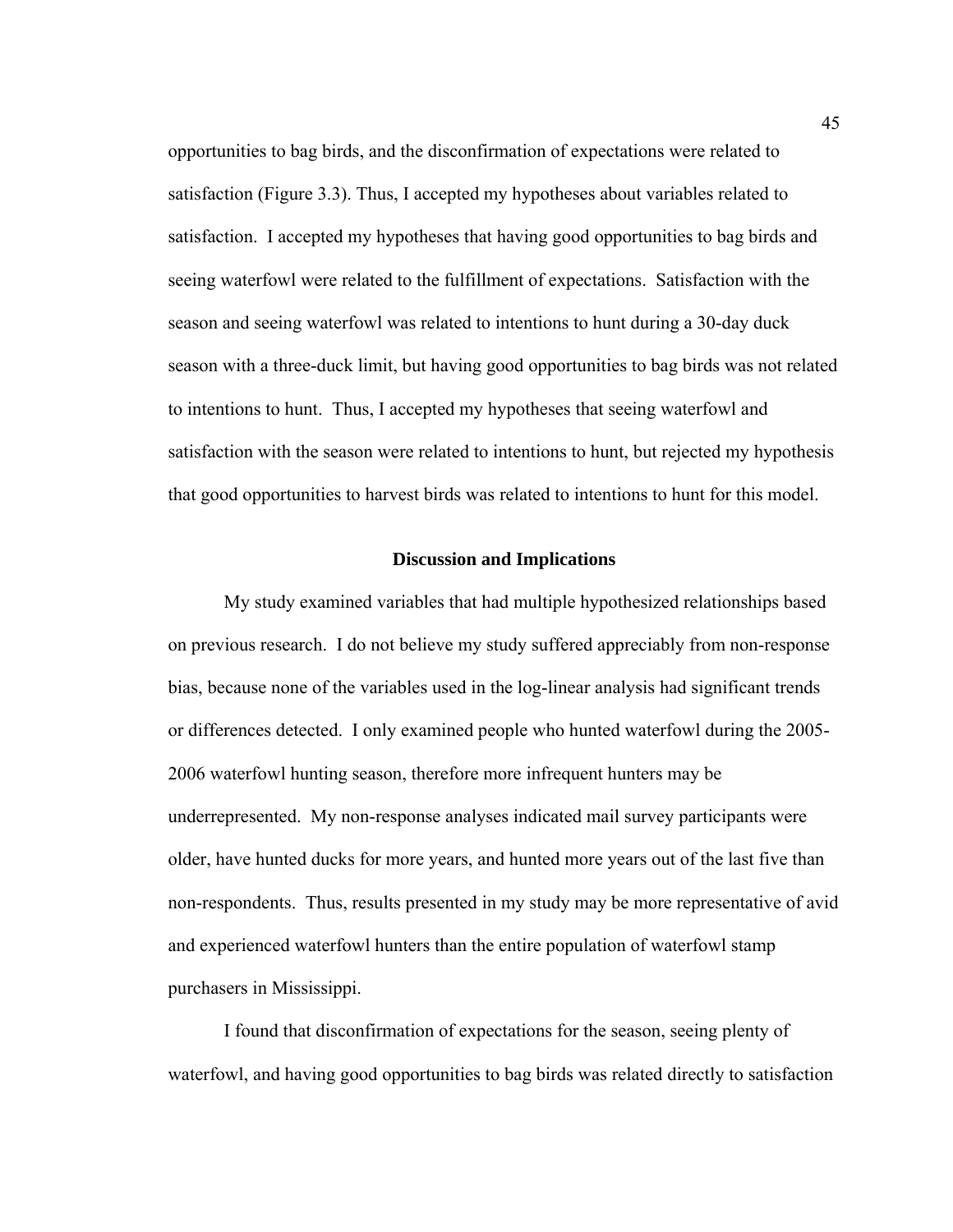for all models. This suggests that not only success-related variables, such as seeing wildlife and opportunity to harvest, are important influences on satisfaction for a season, but fulfilling hunters' expectations also is important. Conceptualizations of satisfaction indicate the importance of fulfilling expectations for satisfaction (Manning, 1999), but little empirical evidence exists in the hunter satisfaction literature to support those conceptualizations.

 Hunter expectations of harvest were greater than reality for a six-duck limit and a three-duck limit, suggesting that bringing expectations closer to reality or increasing waterfowl harvest may improve ratings of satisfaction. However, increasing waterfowl harvest enough to meet hunter expectations may be infeasible, because per-day harvest expectations under a three and six-duck limit were greater than any resident waterfowl hunter harvest per-day estimate for the past 25 years (Hunt & Brunke, 2006). Researchers have found anglers with realistic expectations for fish size had greater fishing and fishing trip satisfaction than anglers with unrealistic expectations, although efforts to manipulate angler expectations met with limited success in their study (Spencer & Spangler, 1992). Boulding, Kalra, Staelin, & Zeithaml (1993) suggested expectations changed over time and were updated with additional contacts with an activity. Interestingly, years of waterfowl hunting experience was correlated positively with expectations of daily harvest rates for a six-duck limit in my study. Perhaps some hunters have experienced exceptionally good seasons in terms of waterfowl harvested over their hunting careers. Based on these good seasons, hunters may have subsequently updated their expectations to unrealistic levels, on average. If this is the case, it may be difficult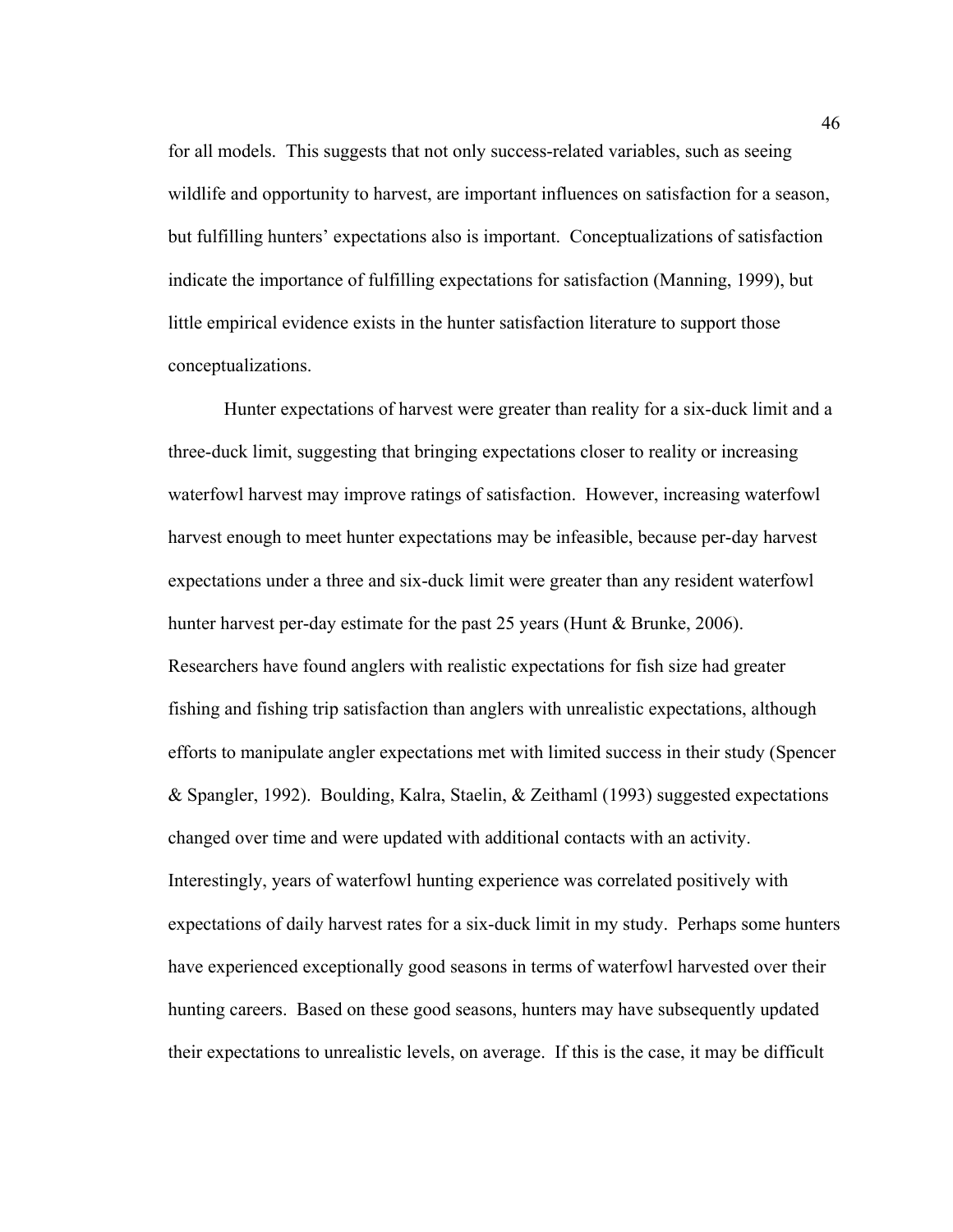to manipulate the expectations of individuals who have hunted for many years. Nevertheless, publicizing of actual harvest rates and trends in harvest may help move hunter expectations to more realistic levels (Decker et al., 1980; Gigliotti, 2000), especially among hunters with less waterfowl hunting experience. To further temper hunter expectations, education efforts could be used to explain that liberal season lengths and bag limits do not necessarily translate into numerous ducks and greater harvest rates in their area.

 Seeing plenty of waterfowl was related directly to the disconfirmation of expectations for all models, but the perception of having good opportunities to bag birds only was related to the disconfirmation of expectations for the 45-day and the 30-day season models (Figures 3.2 and 3.3). Expectations are fulfilled based on performance of certain variables (Boulding et al., 1993; Niedrich et al., 2005), so it is unclear why having good opportunities to bag birds was not related to the disconfirmation of expectations for all models. I worded the variable related to seeing waterfowl so that it specifically referenced the season, but the variable related to bagging birds did not. The different wording may have had an effect in item interpretation and thus the relationship among variables in the models. The variable related to bagging birds also had a relatively weak relationship with the disconfirmation of expectations in the 45-day and 30-day season models (Tables 3.3 and 3.4), whereas seeing birds the previous season had a greater relationship for all models. This suggests participants put more value in seeing birds for the disconfirmation of their expectations than for bagging birds. Therefore, the 60-day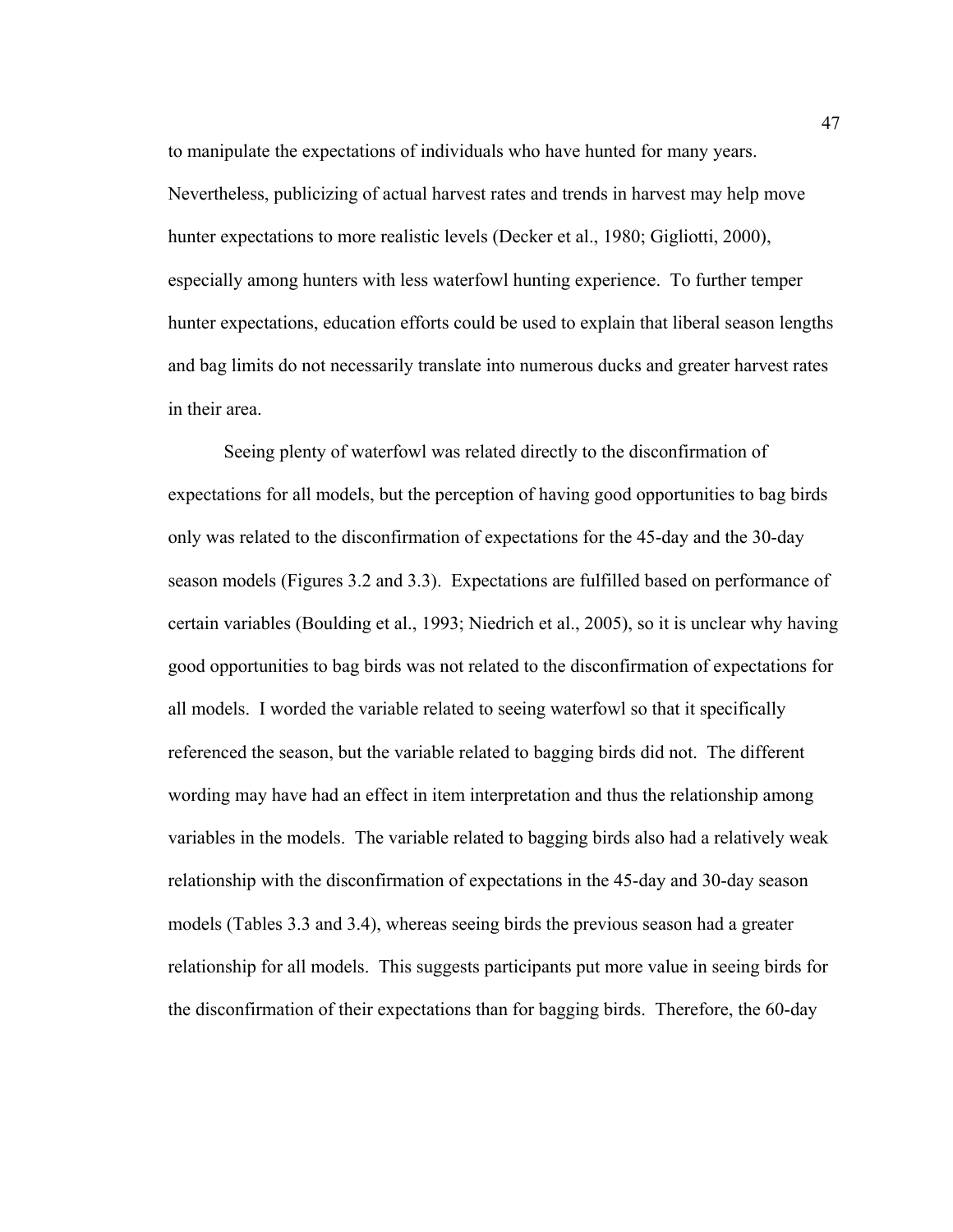season model most likely dropped the relationship between disconfirmation and bagging birds because it affected model fit insignificantly.

 The perception of having good opportunities to bag birds was related to intentions to hunt next year for the 60-day and the 45-day duck season models (Figures 3.1 and 3.2) whereas seeing waterfowl the previous season was related to intentions to hunt for the 45 day and 30-day season models (Figures 3.2 and 3.3). Satisfaction only was related to intentions to hunt in the future for the 30-day duck season model (Figure 3.3). These findings suggest seeing harvestable wildlife and having opportunities to harvest wildlife may not only be important determinants of satisfaction, but affect intentions to hunt in the future. Season level satisfaction did not relate to intentions to hunt until the bag limit and season length was reduced to the most restrictive option under the current waterfowl hunting regulation packages. As previous research has found, satisfaction with a hunting experience often includes numerous non-success-related variables (Vaske et al., 1986; Gigliotti, 2000; Hayslette et al., 2001). Thus, hunters who are motivated more by nonsuccess factors may be more satisfied and more likely to hunt in the future with substantially reduced harvest opportunity. This may be because harvest is of lesser importance in determining their satisfaction. These findings, coupled with the finding that only the perceptions of having good opportunities to bag birds was related to intentions to hunt if a 60-day season with a six-duck limit was offered, suggests the characteristics of the waterfowl hunter population may shift under various regulatory packages.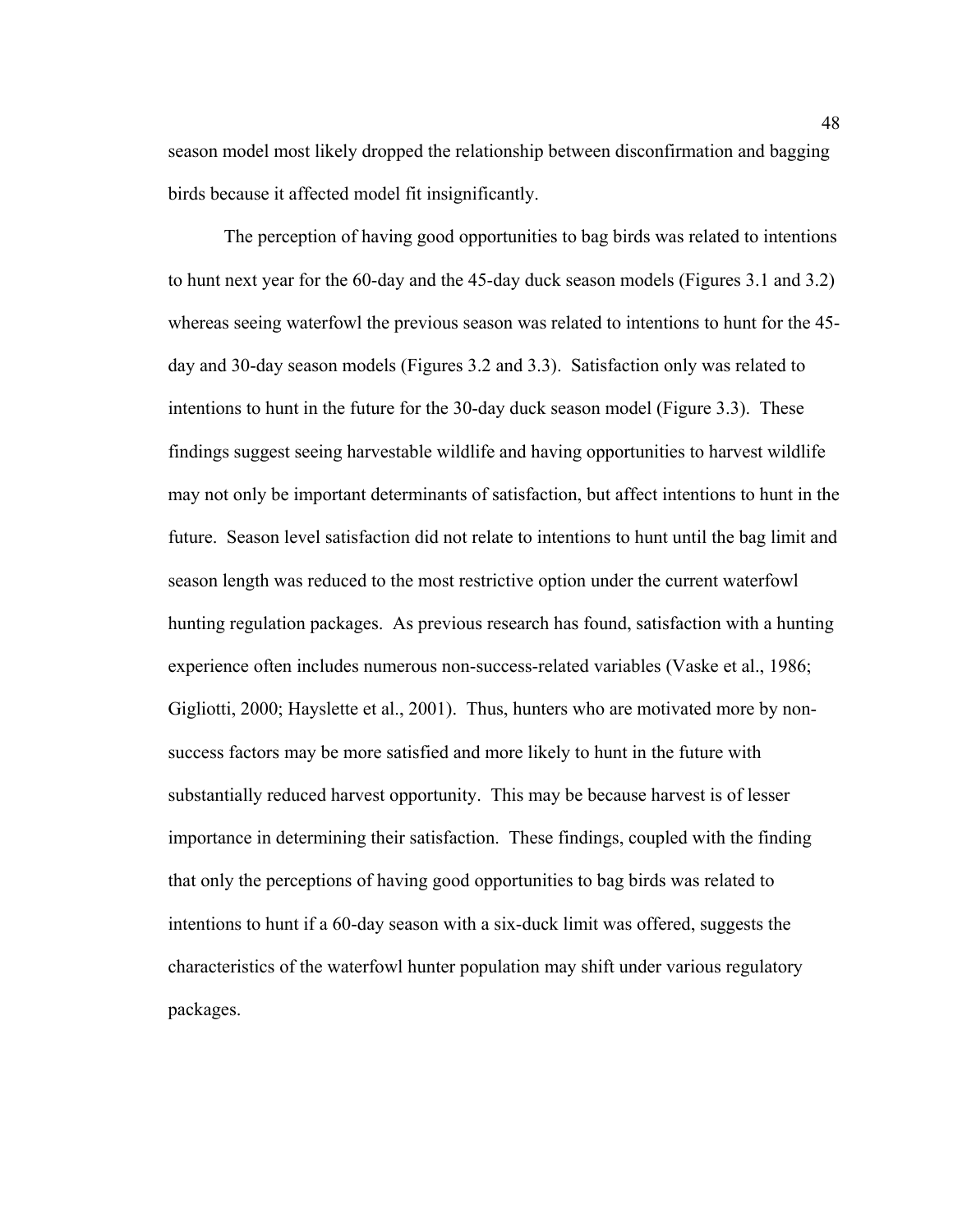In my study, I illustrated multiple relationships among the disconfirmation of expectations, perceptions about hunting, satisfaction, and intentions for waterfowl hunting in the future. I found success-related factors were related to satisfaction with the season, and also related to intentions to hunt in the future and fulfillment of expectations. Further, I found the disconfirmation of expectations had a consistent relationship with satisfaction for all models. Future research could focus on how hunters formulate expectations and ways to manipulate hunter expectations. Models including expectations, satisfactions, and behavioral intentions could be further refined by segmenting hunters into groups based on their motivations for hunting. Models examining how non-success-related variables relate to the disconfirmation of expectations may further help researchers understand how to meet hunter expectations.

#### **References**

- Barro, S. C., & Manfedo, M. J. (1996). Constraints, psychological investment, and hunting participation: Development and testing of a model. *Human Dimensions of Wildlife, 1*, 42-61.
- Boulding, W., Kalra, A., Staelin, R., & Zeithaml, V. A. (1993). A dynamic process model of service quality: From expectations to behavioral intentions. *Journal of Marketing Research, 30*, 7-27.
- Choi, S., Ditton, R. B., & Matlock, G. C. (1992). Homogeneity across mail survey waves: A replicated study. *Journal of Leisure Research, 24*, 79-85.
- Decker, D. J., Brown, T. J., & Gutierrez, R. J. (1980). Further insights into the multiplesatisfactions approach for hunter management. *Wildlife Society Bulletin, 8*, 323- 331.
- Dillman, D. A. (2000). *Mail and internet surveys: The tailored design method* (2nd ed.). New York, NY: John Wiley & Sons, Inc.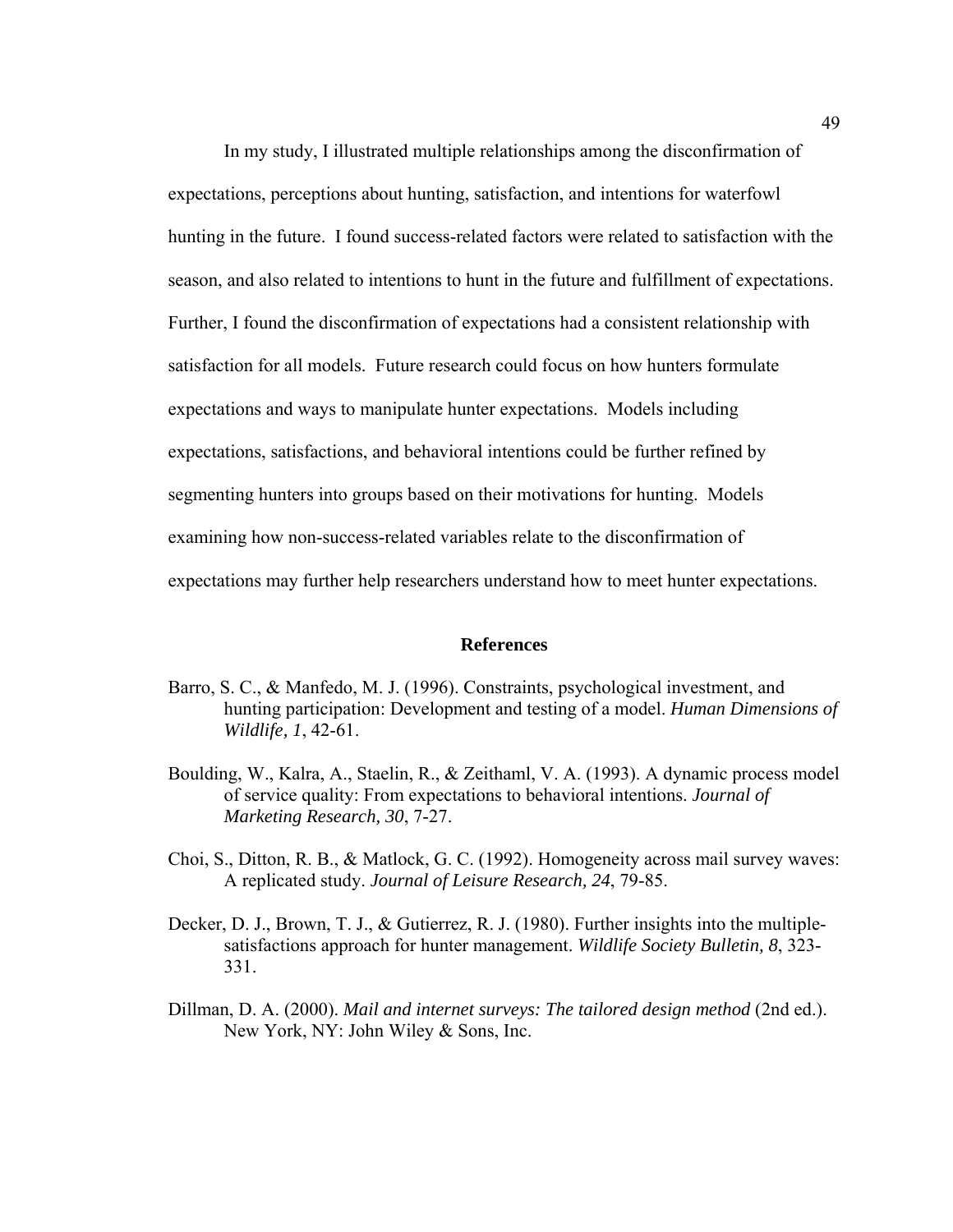- Enck, J. W., Swift, B. L., and Decker, D. J. (1993). Reasons for decline in duck hunting: Insights from New York. *Wildlife Society Bulletin, 21*, 10-21.
- Enck, J. W., Decker, D. J., and Brown, T. L. (2000). Status of hunter recruitment and retention in the United States. *Wildlife Society Bulletin, 28*, 817-824.
- Filion, F. L. (1975). Estimating bias due to nonresponse in mail surveys. *Public Opinion Quarterly, 39*, 482-492.
- Frey, S. N., Conover, M. R., Borgo, J. S., & Messmer, T. A. (2003). Factors influencing pheasant hunter harvest and satisfaction. *Human Dimensions of Wildlife, 8*, 277- 286.
- Fulton, D. C., & Hundertmark, K. (2004). Assessing the effects of a selective harvest system on moose hunters' behaviors, beliefs, and satisfaction. *Human Dimensions of Wildlife, 9*, 1-16.
- Fulton, D. C., & Manfredo, M. J. (2004). A panel design to assess the effects of regulatory induced reductions in opportunity on deer hunters' satisfaction. *Human Dimensions of Wildlife, 9*, 35-55.
- Gigliotti, L. M. (2000). A classification scheme to better understand satisfaction of Black Hills deer hunters: The role of harvest success. *Human Dimensions of Wildlife, 5*, 32-51.
- Hammitt, W. E., McDonald, C. D., & Patterson, M. E. (1990). Determinants of multiple satisfaction for deer hunting. *Wildlife Society Bulletin, 18*, 331-337.
- Hayslette, S. E., Armstrong, J. B., & Mirarchi, R. E. (2001). Mourning dove hunting in Alabama: Motivations, satisfactions, and sociocultural influences. *Human Dimensions of Wildlife, 6*, 81-95.
- Hendee, J. C. (1974). A multiple-satisfaction approach to game management. *Wildlife Society Bulletin, 2*, 104-113.
- Hunt, K. M. & Brunke, K. D. (2006). Trends in resident and non-resident hunter effort and harvest for waterfowl in Mississippi 1980-2005. HDCLEL Technical Document # 136: Mississippi State, MS.
- Knoke, D., & Burke, P. J. (1980). *Log-linear models*. Sage University paper Series on Quantitative Applications in the Social Sciences, Series no. 20. Thousand Oaks, CA: Sage.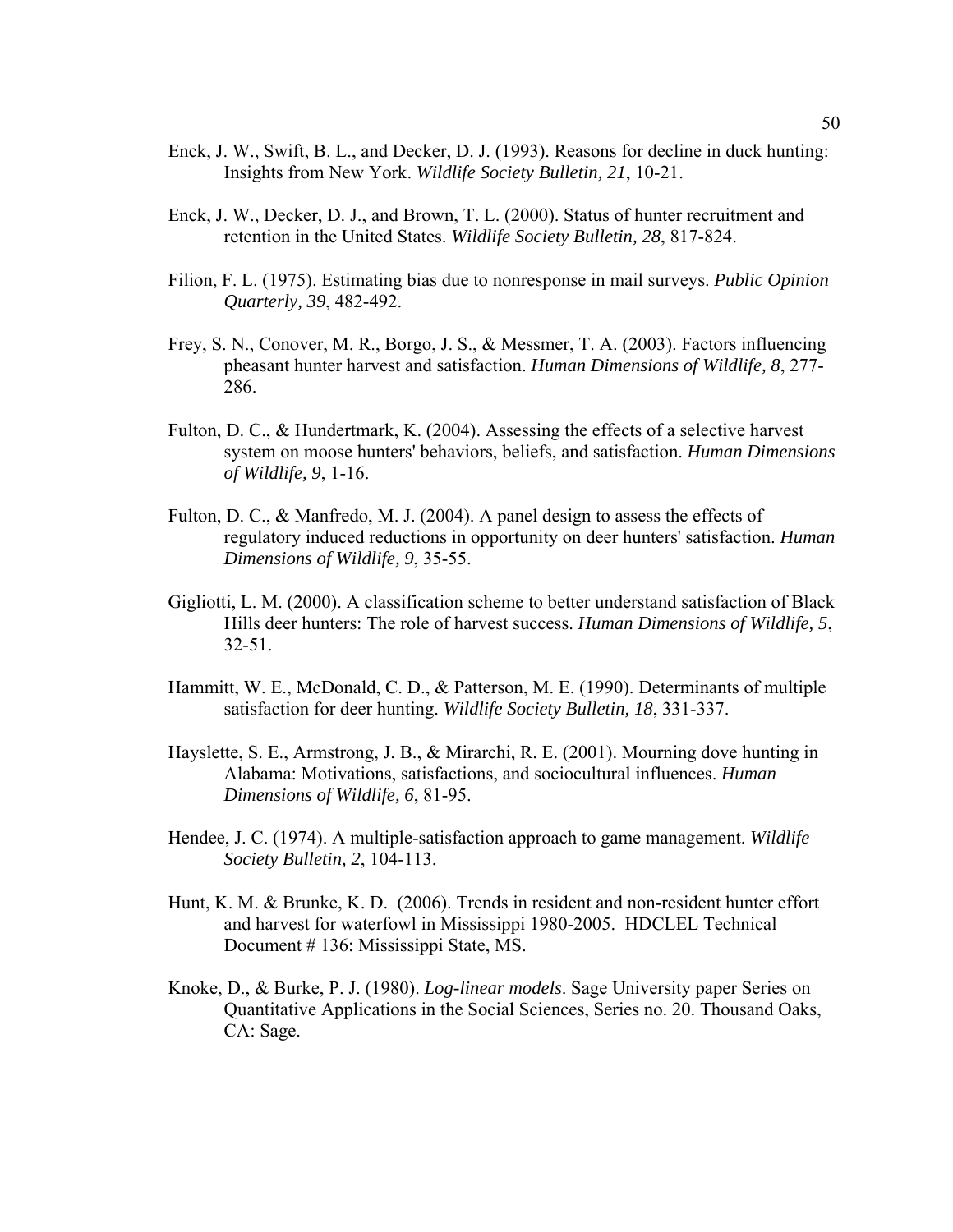- Li, C.-L., Zinn, H. C., Barro, S. C., & Manfredo, M. J. (2003). A cross-regional comparison of recreation patterns of older hunters. *Leisure Sciences, 25*, 1-16.
- Manning, R. E. (1999). *Studies in outdoor recreation: Search and research for satisfaction* (2nd ed.). Corvallis, OR: Oregon State University Press.
- McCullough, D. R., & Carmen, W. J. (1982). Management goals for deer hunter satisfaction. *Wildlife Society Bulletin, 10*, 49-52.
- Mehmood, S., Zhang, D., & Armstrong, J. (2003). Factors associated with declining hunting license sales in Alabama. *Human Dimensions of Wildlife, 8*, 243-262.
- Miller, C. A., & Graefe, A. R. (2001). Effect of harvest success on hunter attitudes toward white-tailed deer management in Pennsylvania. *Human Dimensions of Wildlife, 6*, 189-203.
- Miller, C. A., & Vaske, J. J. (2003). Individual and situational influences on declining hunter effort in Illinois. *Human Dimensions of Wildlife, 8*, 263-276.
- Miller, J. R., & Hay, M. J. (1981). Determinants of hunter participation: Duck hunting in the Mississippi Flyway. *American Agricultural Economics Association*, *64,* 677- 684.
- Niedrich, R. W., Kiryanova, E., & Black, W. C. (2005). The dimensional stability of the standards used in the disconfirmation paradigm. *Journal of Retailing, 81*, 49-57.
- Oliver, R. L. (1980). A cognitive model of the antecedents and consequences of satisfaction decisions. *Journal of Marketing Research, 17*, 460-469.
- Radder, L. (2000). Expectations of kudu hunters in the Eastern Cape: A value chain constellation. *South African Journal of Wildlife Research, 30*, 129-133.
- Ringelman, J. K. (1997). Effects of regulations and duck abundance on duck hunter participation and satisfaction. *Transactions of the North American Wildlife and Natural Resource Conference, 62*, 361-376.
- Spencer, P. D., & Spangler, G. R. (1992). Effect that providing fishing information has on angler expectations and satisfaction. *North American Journal of Fisheries Management, 12*, 379-385.
- Spreng, R. A., MacKenzie, S. B., & Olshavsky, R. W. (1996). A reexamination of the determinants of consumer satisfaction. *Journal of Marketing, 60*, 15-32.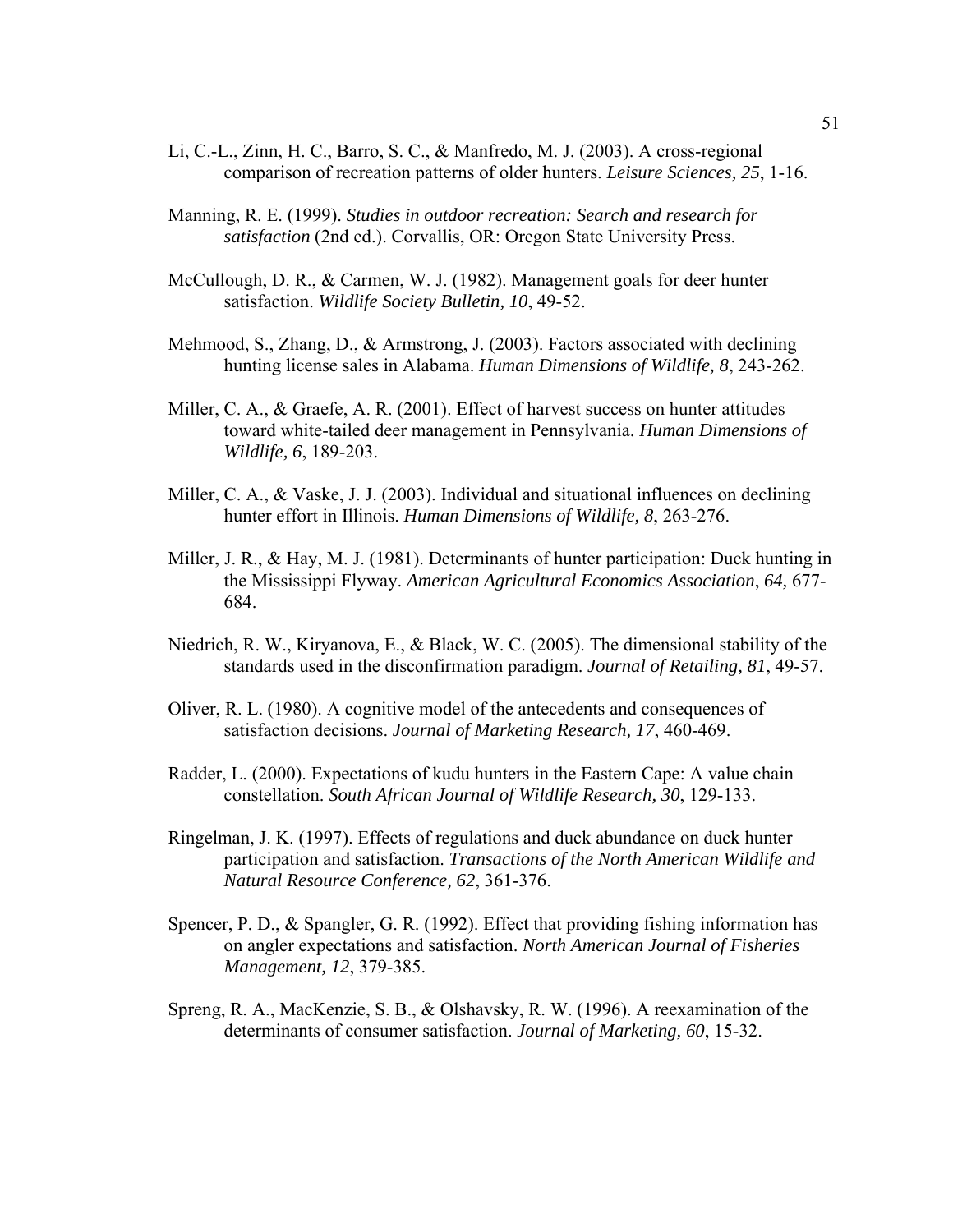- Stankey, G. H., Lucas, R. C., & Ream, R. R. (1973). Relationships between hunting success and satisfaction. *Transactions of the North American Wildlife Conference, 38*, 235-242.
- Stevens, J. P. (2002). *Applied multivariate statistics for the social sciences* (4th ed.). Mahwah, New Jersey: Lawrence Erlbaum Associates, Inc.
- Tian-Cole, S., Crompton, J. L., & Willson, V. L. (2002). An empirical investigation of the relationships between service quality, satisfaction and behavioral intentions among visitors to a wildlife refuge. *Journal of Leisure Research, 34*, 1-24.
- Tse, D. K., & Wilton, P. C. (1988). Models of consumer satisfaction formation: An extension. *Journal of Marketing Research, 25*, 201-212.
- Van Ryzin, G. G. (2004). Expectations, performance, and citizen satisfaction with urban services. *Journal of Policy Analysis and Management, 23*, 433-448.
- Vaske, J. J., Fedler, A. J., & Graefe, A. R. (1986). Multiple determinants of satisfaction from a specific waterfowl hunting trip. *Leisure Sciences, 8*, 149-166.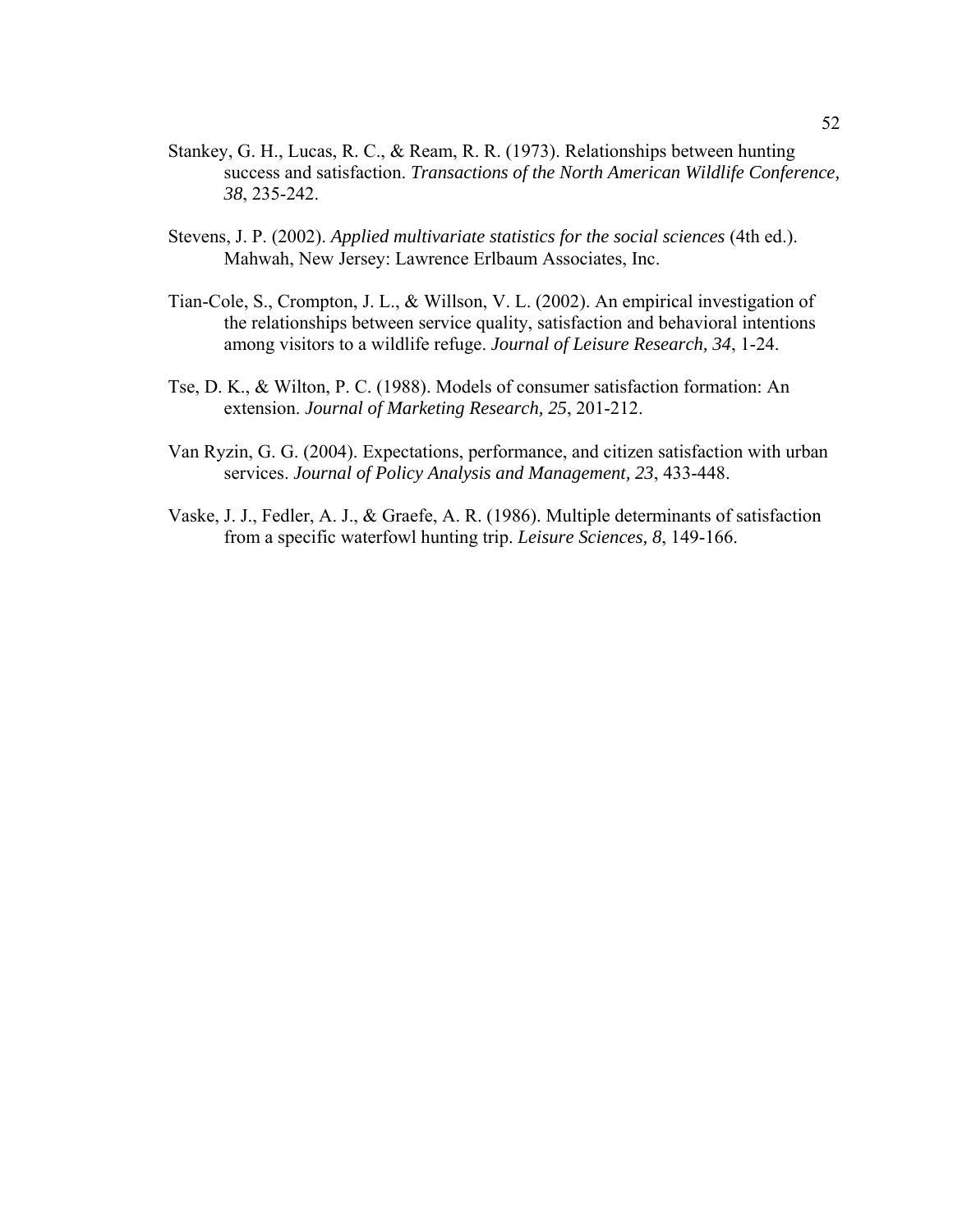| Item                                                                                  | Response<br>Category<br>1(%) | Response<br>Category<br>2(%) | Response<br>Category<br>3(%) | Response<br>Category<br>4(%) | Response<br>Category<br>5(%) | Mean |
|---------------------------------------------------------------------------------------|------------------------------|------------------------------|------------------------------|------------------------------|------------------------------|------|
| The waterfowl<br>hunting season<br>overall <sup>a</sup>                               | 14.5                         | 29.2                         | 34.6                         | 16.6                         | 5.1                          | 2.69 |
| The waterfowl<br>hunting season<br>overall <sup>b</sup>                               | 21.8                         | 21.3                         | 34.8                         | 17.7                         | 4.4                          | 2.62 |
| I saw plenty of<br>waterfowl in<br>the places I<br>hunted this<br>season <sup>c</sup> | 15.5                         | 29.5                         | 20.9                         | 27.2                         | 6.9                          | 2.80 |
| I have good<br>opportunities to<br>bag birds <sup>c</sup>                             | 6.6                          | 17.5                         | 24.6                         | 42.9                         | 8.4                          | 3.29 |
| A 60-day duck<br>season with a<br>6-duck limit <sup>d</sup>                           | 5.3                          | 1.1                          | 4.9                          | 13.4                         | 75.3                         | 4.52 |
| A 45-day duck<br>season with a<br>6-duck limit <sup>d</sup>                           | 4.9                          | 4.7                          | 12.6                         | 27.5                         | 50.3                         | 4.14 |
| A 30-day duck<br>season with a<br>3-duck limit <sup>d</sup>                           | 22.7                         | 14.7                         | 15.6                         | 12.3                         | 34.7                         | 3.22 |

Table 3.1. Frequencies and means for items used in the backward step-wise hierarchical log-linear analysis on 2005-2006 Mississippi waterfowl hunters ( $n = 566$ ).

<sup>a</sup> Response categories:  $1 =$  "much poorer than expected,"  $2 =$  "poorer than expected,"

 $3 =$  "as expected,"  $4 =$  "better than expected," and  $5 =$  "much better than expected."<br>
Response categories:  $1 =$  "not at all satisfied,"  $2 =$  "slightly satisfied,"  $3 =$  "moderately satisfied,"  $4 =$ "very satisfied," and  $5 =$ "extremely satisfied."

 $\epsilon$  Response categories: 1 = "strongly disagree," 2 = "disagree," 3 = "neutral,"

 $4 =$  "agree," and  $5 =$  "strongly agree."<br>
d Response categories:  $1 =$  "very unlikely,"  $2 =$  "unlikely,"  $3 =$  "neutral,"  $4 =$  "likely," and  $5 =$  "very likely."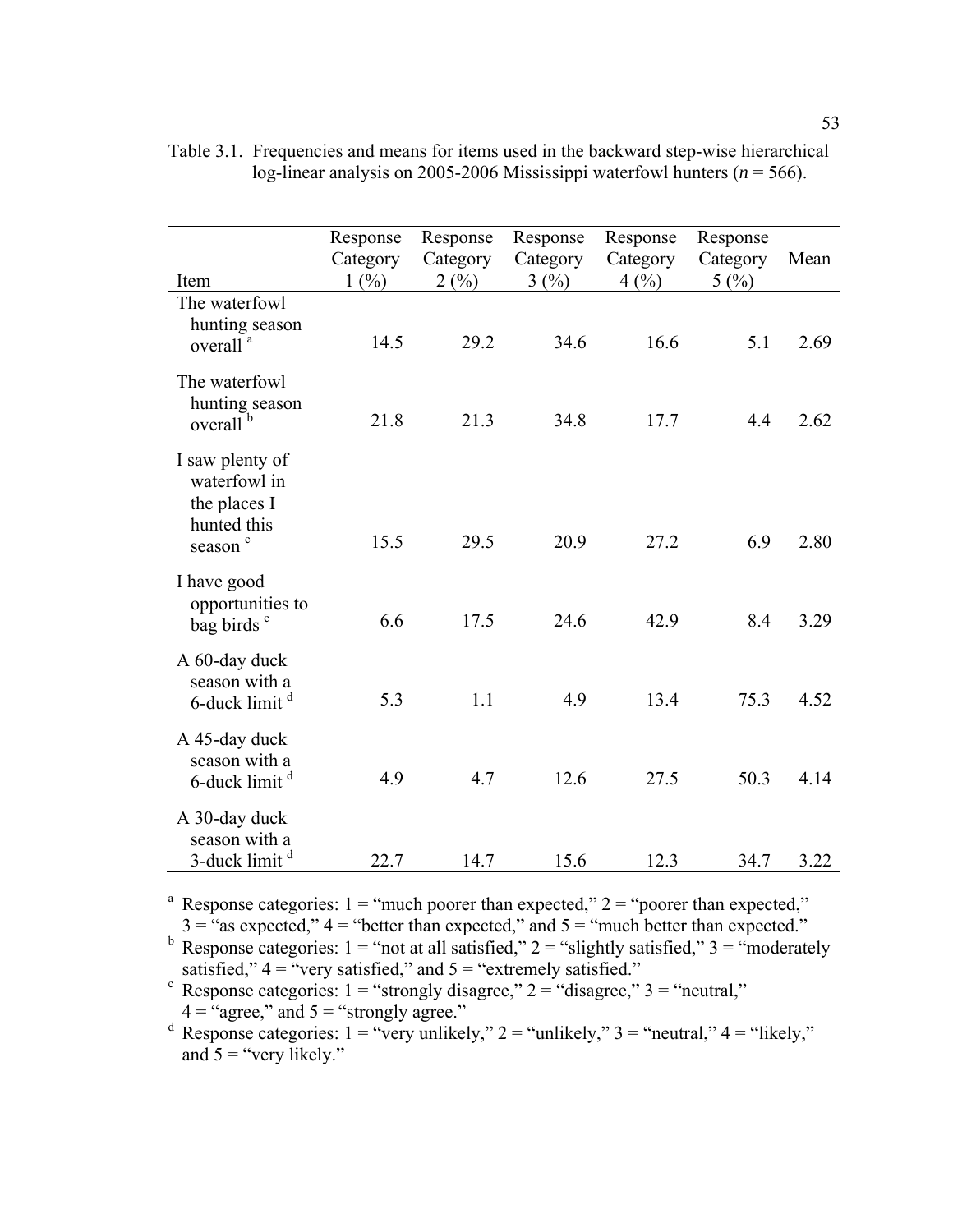Table 3.2. Backward step-wise hierarchical log-linear analysis output for 2005-2006 Mississippi waterfowl hunters for the model including a 60-day duck season with a six-duck limit  $(n = 545)$ .

| Generating Class <sup>a</sup>   |                 | df   | L.R. $\chi^2$ Change |         |
|---------------------------------|-----------------|------|----------------------|---------|
| Satisfaction                    | Sawplenty       | 16   | 60.37                | < 0.001 |
| Disconfirmation                 | Sawplenty       | 16   | 62.56                | < 0.001 |
| Sawplenty                       | <b>Bagbirds</b> | 16   | 122.72               | < 0.001 |
| <b>Bagbirds</b>                 | Intentions60    | 16   | 45.91                | < 0.001 |
| Disconfirmation                 | Satisfaction    | 16   | 263.15               | < 0.001 |
| Satisfaction                    | <b>Bagbirds</b> | 16   | 70.87                | < 0.001 |
|                                 |                 |      |                      |         |
| Goodness-of-fit test statistics |                 | df   | $\mathbf{v}^*$       |         |
| Likelihood ratio                |                 | 3008 | 531.47               | 1.000   |
| Pearson                         |                 | 3008 | 2303.52              | 1.000   |

<sup>a</sup> Satisfaction = How satisfied were you with "the waterfowl hunting season overall."<br><sup>a</sup> Disconfirmation = How well were your expectations met for "the waterfowl hunting

 $\alpha$  Disconfirmation = How well were your expectations met for "the waterfowl hunting" season overall."

<sup>a</sup> Sawplenty = "I saw plenty of waterfowl in the places I hunted this season."

 $\alpha$  Bagbirds = "I have good opportunities to bag birds."

<sup>a</sup> Intentions60 = Likeliness to waterfowl hunt next year with "A 60-day duck season with a 6-duck limit."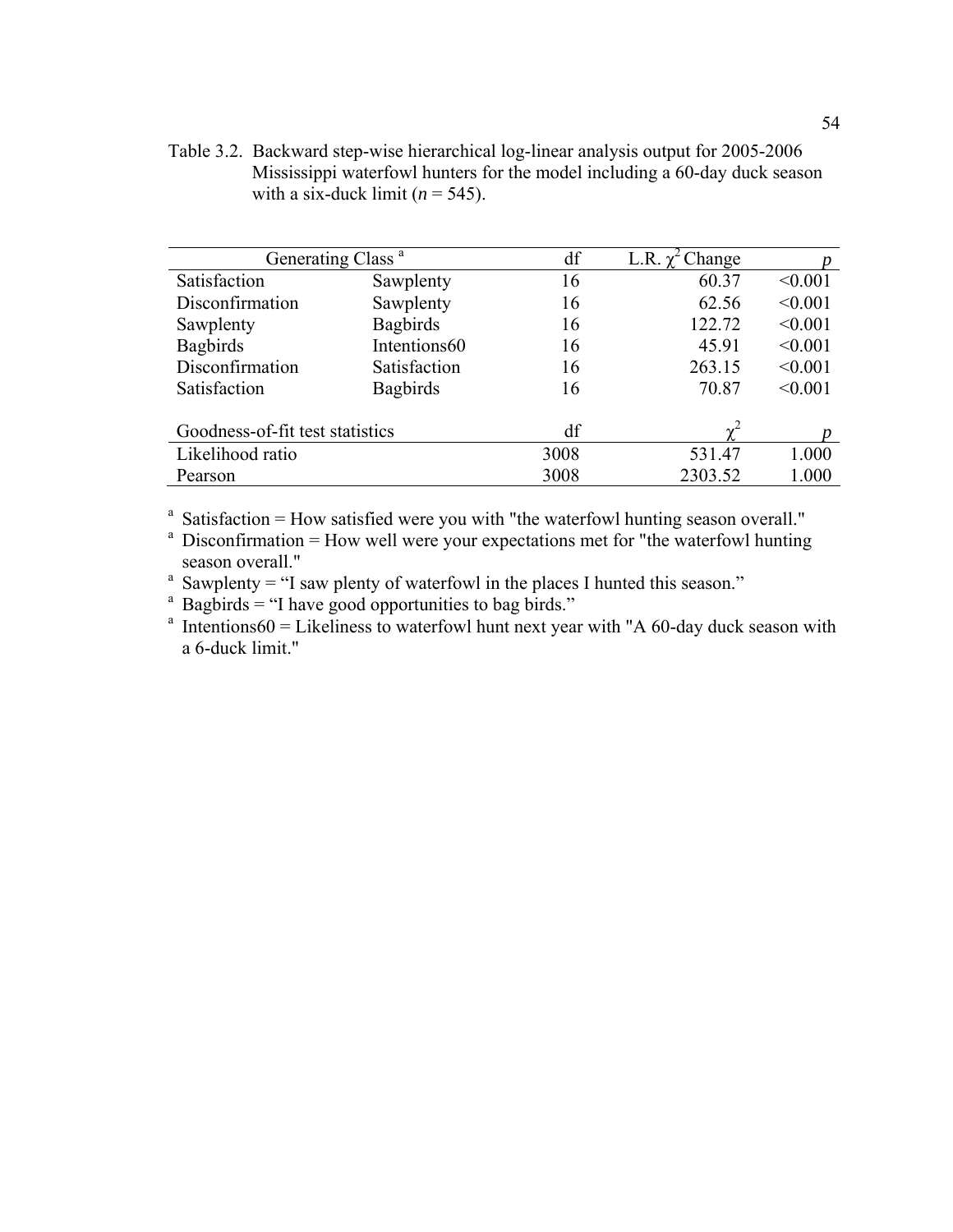Table 3.3. Backward step-wise hierarchical log-linear analysis output for 2005-2006 Mississippi waterfowl hunters for the model including a 45-day duck season with a six-duck limit  $(n = 539)$ .

| Generating Class <sup>a</sup>   |                 | df   | $\gamma^2$ Change<br>L.R. |         |
|---------------------------------|-----------------|------|---------------------------|---------|
| Disconfirmation                 | Sawplenty       | 16   | 41.75                     | < 0.001 |
| Sawplenty                       | <b>Bagbirds</b> | 16   | 99.65                     | < 0.001 |
| Disconfirmation                 | Satisfaction    | 16   | 219.28                    | < 0.001 |
| Disconfirmation                 | <b>Bagbirds</b> | 16   | 28.05                     | 0.031   |
| Satisfaction                    | <b>Bagbirds</b> | 16   | 36.63                     | 0.002   |
| <b>Bagbirds</b>                 | Intentions45    | 16   | 35.86                     | 0.003   |
| Satisfaction                    | Sawplenty       | 16   | 65.40                     | < 0.001 |
| Sawplenty                       | Intentions45    | 16   | 45.26                     | < 0.001 |
| Goodness-of-fit test statistics |                 | df   | $\sim$                    |         |
| Likelihood ratio                |                 | 2976 | 588.55                    | 1.000   |
| Pearson                         |                 | 2976 | 1467.91                   | 1.000   |

<sup>a</sup> Satisfaction = How satisfied were you with "the waterfowl hunting season overall."<br><sup>a</sup> Disconfirmation = How well were your expectations met for "the waterfowl hunting

 $^{\circ}$  Disconfirmation = How well were your expectations met for "the waterfowl hunting"

season overall."<br>
<sup>a</sup> Sawplenty = "I saw plenty of waterfowl in the places I hunted this season."<br>
<sup>a</sup> Bagbirds = "I have good opportunities to bag birds."<br>
<sup>a</sup> Intentions45 = Likeliness to waterfowl hunt next year with " a 6-duck limit."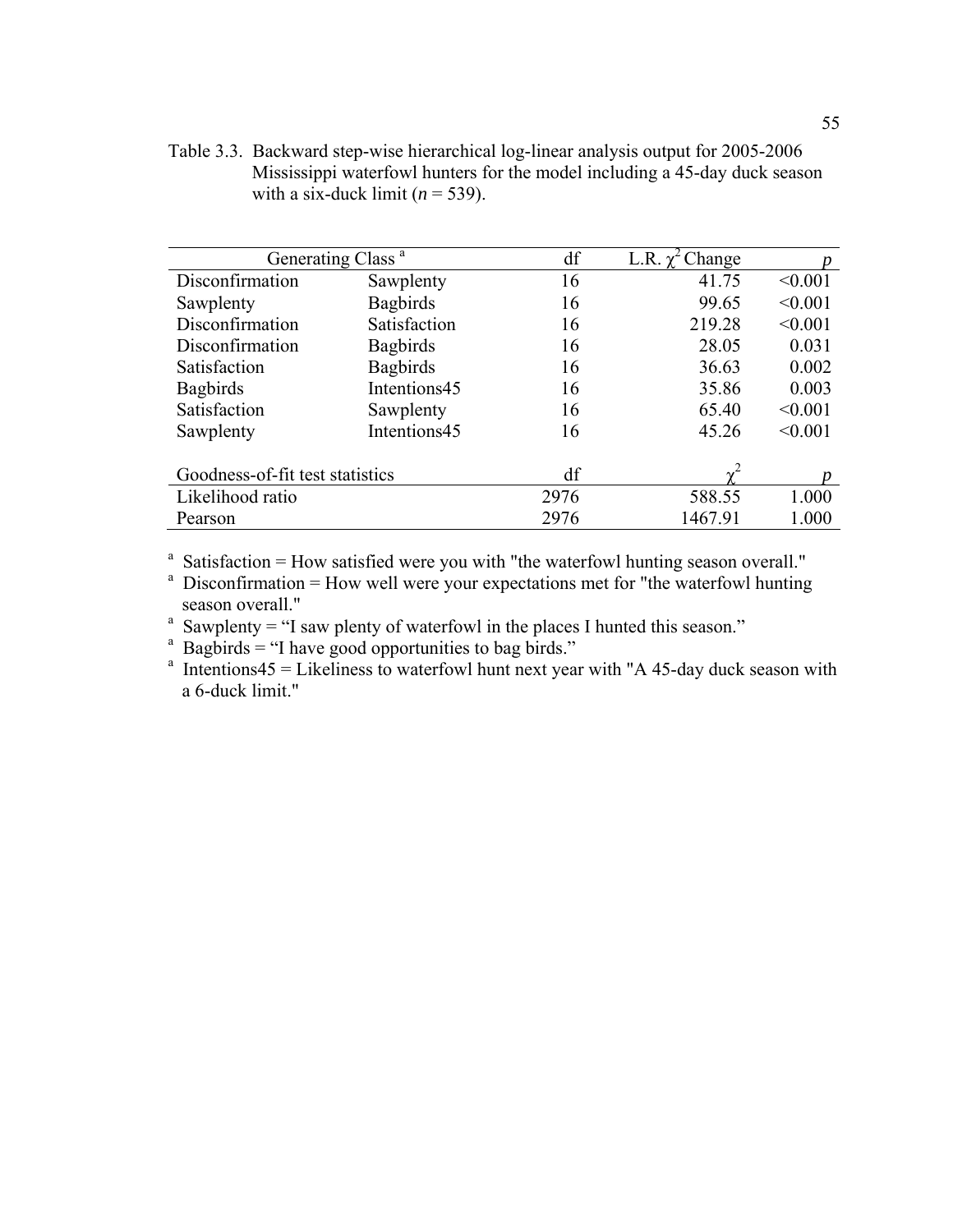Table 3.4. Backward step-wise hierarchical log-linear analysis output for 2005-2006 Mississippi waterfowl hunters for the model including a 30-day duck season with a three-duck limit  $(n = 537)$ .

| Generating Class <sup>a</sup>   |                 | df   | L.R. $\chi^2$ Change |         |
|---------------------------------|-----------------|------|----------------------|---------|
| Disconfirmation                 | Sawplenty       | 16   | 40.22                | < 0.001 |
| Satisfaction                    | Sawplenty       | 16   | 66.91                | < 0.001 |
| Satisfaction                    | Intentions30    | 16   | 26.74                | 0.045   |
| Sawplenty                       | <b>Bagbirds</b> | 16   | 100.92               | < 0.001 |
| Sawplenty                       | Intentions30    | 16   | 27.90                | 0.033   |
| Disconfirmation                 | Satisfaction    | 16   | 222.37               | < 0.001 |
| Disconfirmation                 | <b>Bagbirds</b> | 16   | 28.65                | 0.026   |
| Satisfaction                    | <b>Bagbirds</b> | 16   | 39.47                | < 0.001 |
|                                 |                 |      |                      |         |
| Goodness-of-fit test statistics |                 | df   |                      |         |
| Likelihood ratio                |                 | 2976 | 652.84               | 1.000   |
| Pearson                         |                 | 2976 | 1333.13              | 1.000   |

<sup>a</sup> Satisfaction = How satisfied were you with "the waterfowl hunting season overall."<br><sup>a</sup> Disconfirmation = How well were your expectations met for "the waterfowl hunting

 $^{\circ}$  Disconfirmation = How well were your expectations met for "the waterfowl hunting"

season overall."<br>
<sup>a</sup> Sawplenty = "I saw plenty of waterfowl in the places I hunted this season."<br>
<sup>a</sup> Bagbirds = "I have good opportunities to bag birds."<br>
<sup>a</sup> Intentions30 = Likeliness to waterfowl hunt next year with " a 3-duck limit."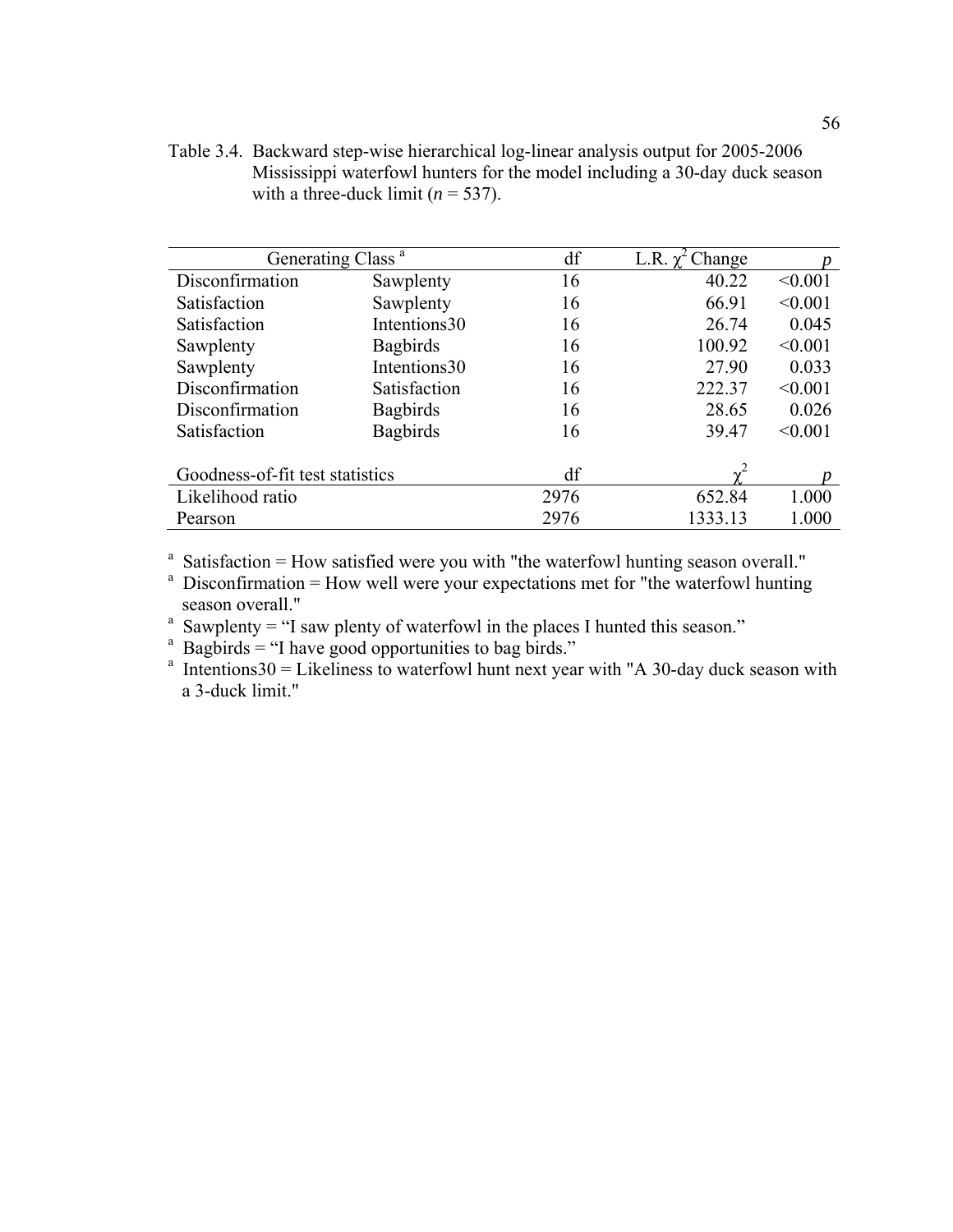

Figure 3.1. An illustration demonstrating the relationships for the backward step-wise hierarchical log-linear model for 2005-2006 Mississippi waterfowl hunters, including a 60-day duck season with a six-duck limit. A line between items indicates a significant relationship between items in the final model ( $n = 545$ ).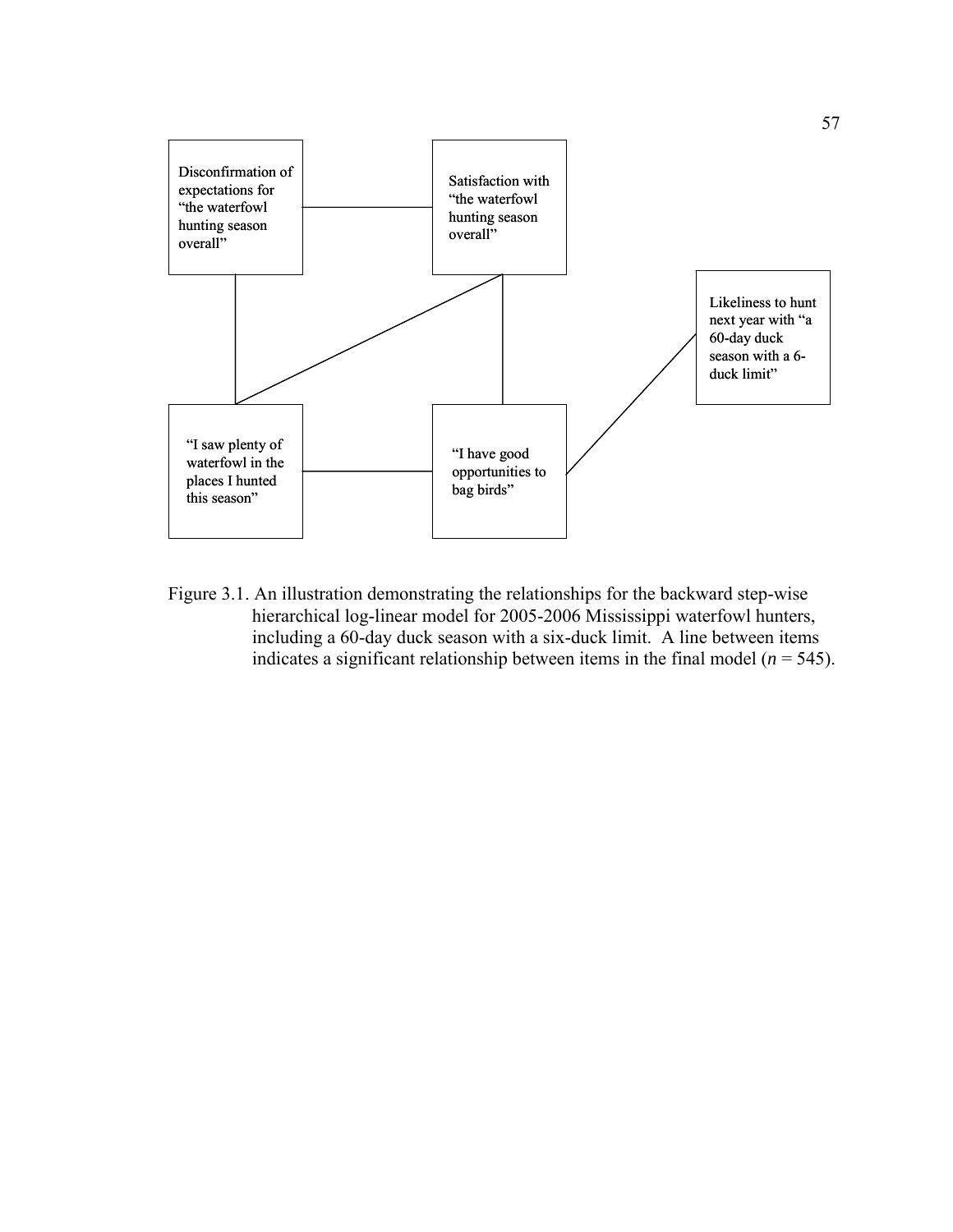

Figure 3.2. An illustration demonstrating the relationships for the backward step-wise hierarchical log-linear model for 2005-2006 Mississippi waterfowl hunters, including a 45-day duck season with a six-duck limit. A line between items indicates a significant relationship between items in the final model ( $n = 539$ ).